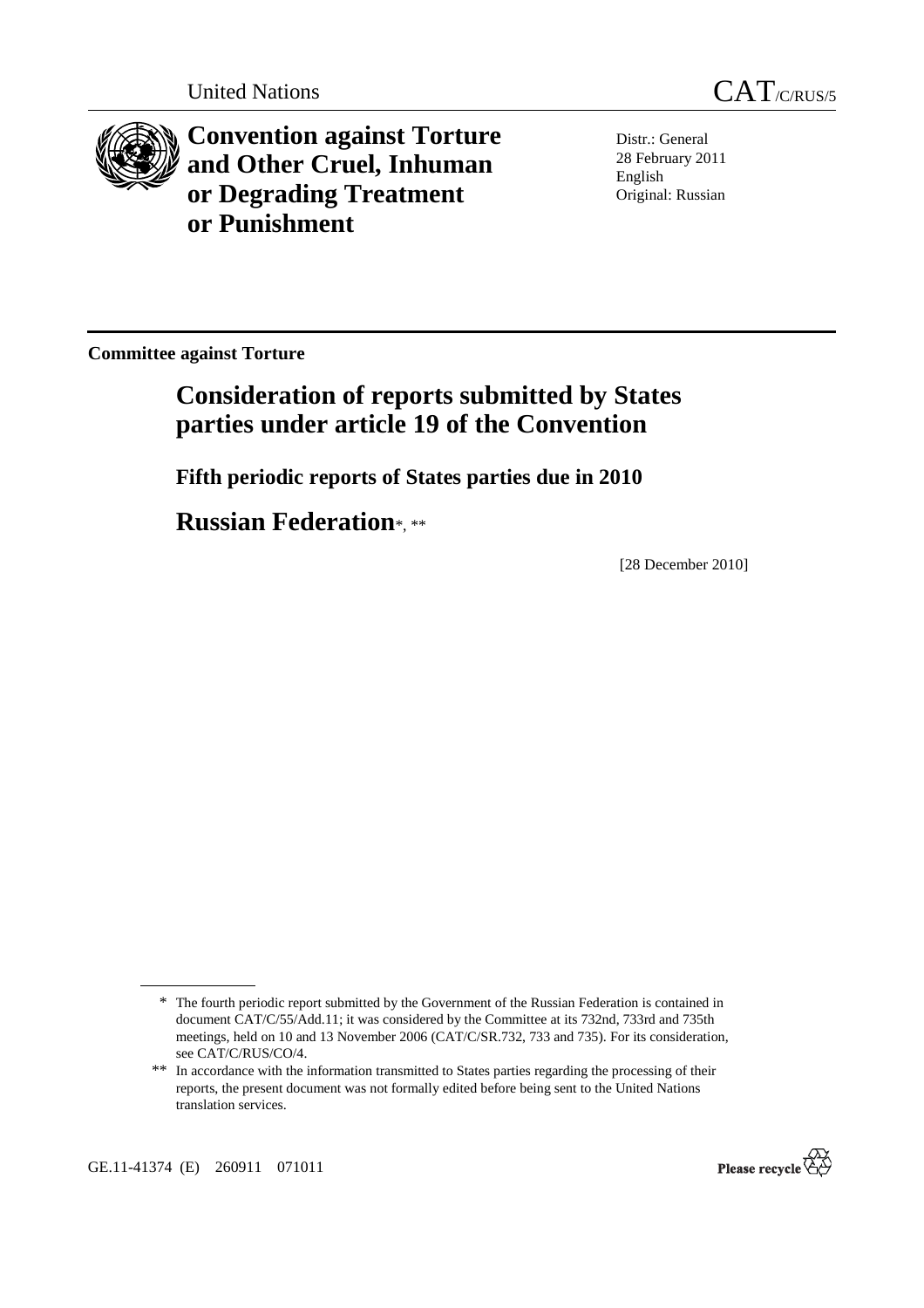#### CAT/C/RUS/5

## Contents

|      |                                                                                                                                          | Paragraphs  | Page           |
|------|------------------------------------------------------------------------------------------------------------------------------------------|-------------|----------------|
| L    |                                                                                                                                          | $1 - 344$   | 3              |
|      |                                                                                                                                          | $1 - 22$    | 3              |
|      |                                                                                                                                          | $23 - 155$  | $\overline{4}$ |
|      |                                                                                                                                          | 156–185     | 21             |
|      |                                                                                                                                          | 186–187     | 24             |
|      |                                                                                                                                          | 188-203     | 25             |
|      |                                                                                                                                          | $204 - 219$ | 28             |
|      |                                                                                                                                          | $220 - 260$ | 31             |
|      |                                                                                                                                          | $261 - 268$ | 39             |
|      |                                                                                                                                          | $269 - 276$ | 41             |
|      |                                                                                                                                          | $277 - 344$ | 42             |
| II.  |                                                                                                                                          | 345-397     | 55             |
| III. |                                                                                                                                          | 398-426     | 62             |
| IV.  | General information on the national human rights situation, including new<br>measures and developments relating to the implementation of |             |                |
|      |                                                                                                                                          | $427 - 430$ | 66             |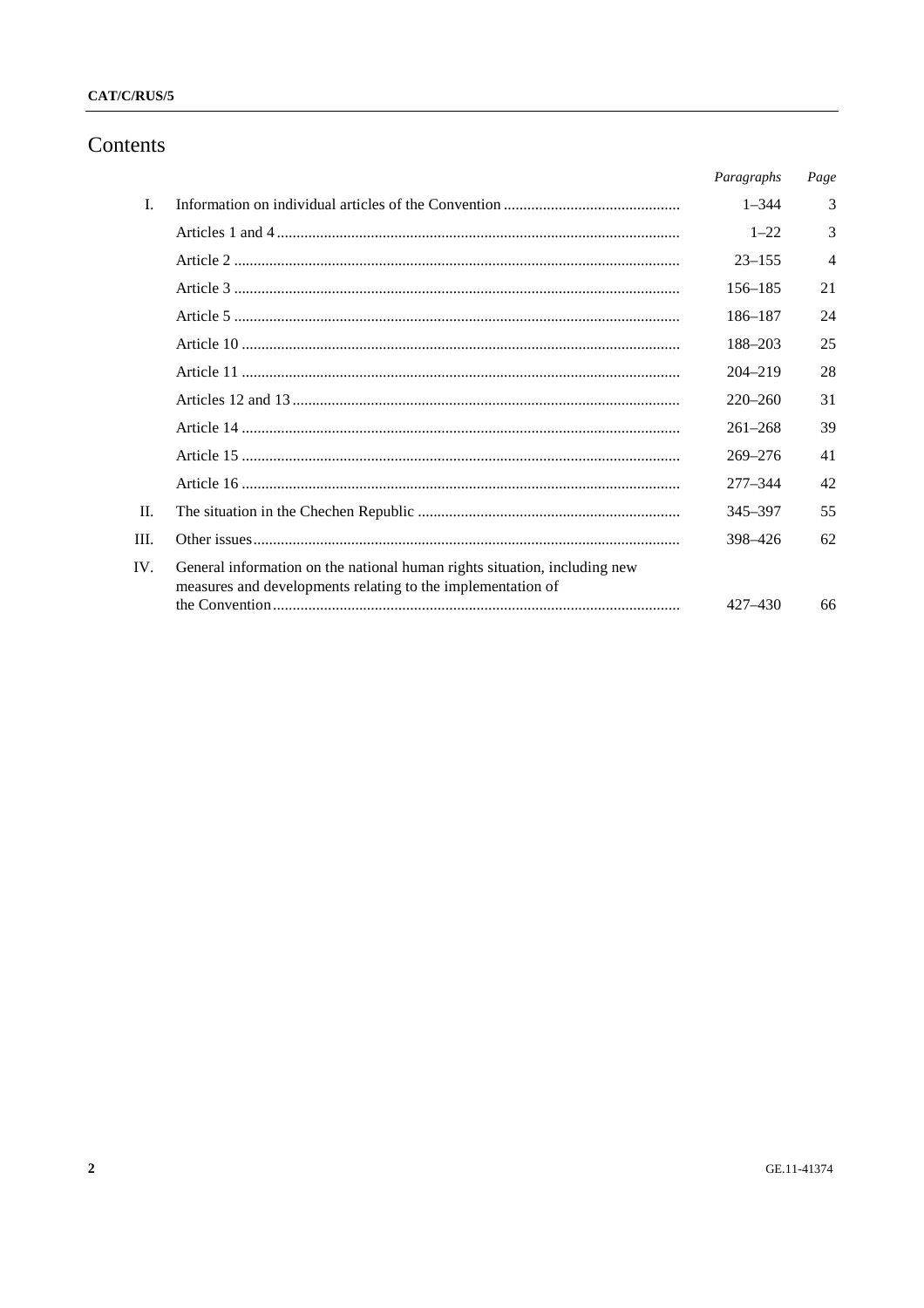# **Fifth periodic report of the Russian Federation on the observance of the Convention against Torture and Other Cruel, Inhuman or Degrading Treatment or Punishment**

### **I. Information on individual articles of the Convention**

#### **Articles 1 and 4**

1. Pursuant to Federal Act No. 162-FZ of 8 December 2003 amending the Criminal Code of the Russian Federation, a note was added to article 117 of the Code containing the following definition of torture:

"The term 'torture' in the present article and other articles of the present Code shall be understood to mean the infliction of physical or mental suffering for the purpose of coercing the victim to provide testimony or to perform other actions contrary to his or her will, for the purpose of punishment or for other purposes."

2. This amendment brought legal certainty with respect to the categorization of the aforementioned unlawful acts in cases involving the use of torture, and its content is in compliance with article 1 of the Convention.

3. Article 117, paragraph 2 (e), of the Criminal Code stipulates penalties for the infliction of physical or mental suffering by means of systematic blows or other violent acts when accompanied by the use of torture, which, under the Code, constitutes an aggravating factor.

4. Article 302, paragraph 2, of the Code stipulates penalties for the coercion of a suspect, accused person, victim or witness to testify or an expert or specialist to provide certain conclusions or testimony through the use of threats, blackmail or other unlawful acts by an investigator or a person conducting an initial inquiry, or by any other person acting with the express or tacit consent of the investigator or the person conducting the initial inquiry, when accompanied by the use of torture.

5. Criminal acts related to the attempted commission of torture are categorized under article 117, paragraph 2 (e), or article 302, paragraph 2 (Coercion to testify), of the Code. Article 30, paragraph 3, states that "attempted commission of an offence is defined as a wilful action (or omission) by a person directly aimed at the commission of an offence, if the offence is not consummated owing to circumstances beyond the person's control".

6. Liability for complicity in the use of torture is incurred under the corresponding article of the Special Part of the Criminal Code, taking into account the provisions of chapter 7 (Complicity in the commission of an offence), which stipulates the concept and types of complicity and the liability of accomplices in an offence.

7. In the event that officials are involved in committing acts covered by the definition of torture, they may also face charges under article 286, paragraph 3 (Excess of authority), of the Code, which provides for penalties of up to 10 years' deprivation of liberty.

8. In addition, under article 63, paragraph 1 (i) (Aggravating circumstances), the commission of any offence with particular cruelty or sadism or with the infliction of humiliation or suffering on the victim is deemed to be an aggravating circumstance.

9. In accordance with article 42, paragraph 1 (Carrying out an order or instruction), where a person causes harm to interests protected by criminal law in carrying out an order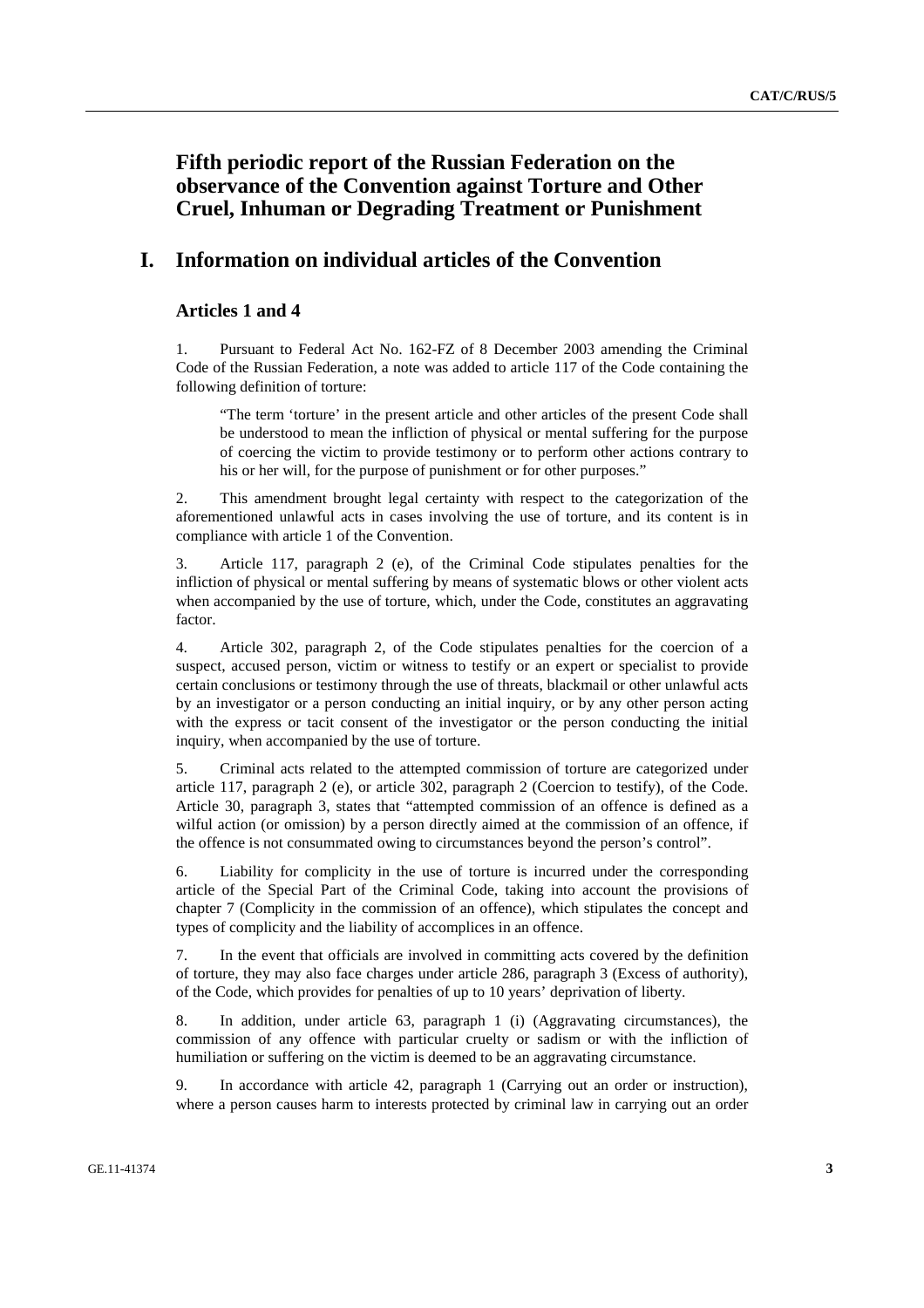or instruction that is binding on him or her, this does not constitute an offence. Criminal liability for such harm is incurred by the person who gave the unlawful order or instruction.

10. Under paragraph 2 of this article, a person who commits a deliberate offence in carrying out an order or instruction he or she knows to be unlawful is held criminally liable in the usual manner. Criminal liability may not be incurred by failure to carry out an order or instruction known to be unlawful.

11. There have been no cases in practice in which the provisions of the Convention have been directly applied by a court.

12. In total, 6,055 offences under article 117 of the Criminal Code were reported in 2007, 5,902 in 2008 and 5,967 in 2009.

13. Offences reported under article 286 totalled 6,736 in 2007, 3,227 in 2008 and 3,330 in 2009.

14. Some 5 offences were reported under article 302 in 2007, 3 in 2008 and 9 in 2009.

15. In 2008, 2,194 persons were convicted under article 117, paragraph 1. At the same time, there were 153 convictions under the same provision for crimes committed in conjunction with other, more serious, offences.

16. Some 769 persons were convicted under article 117, paragraph 2. In addition, there were 96 convictions under the same provision for crimes committed in conjunction with other, more serious, offences.

17. Altogether, convictions were handed down for 3,212 offences under article 117 in 2008. Some 2,963 persons were convicted, 2 were acquitted and proceedings against 1,780 persons were discontinued, including 6 whose cases were dropped on exculpatory grounds. Measures of a medical nature were applied to 55 persons declared unfit to plead.

18. In 2009, 2,362 persons were convicted under article 117, paragraph 1. In addition, there were 204 convictions under the same provision for crimes committed in conjunction with other, more serious, offences.

19. Some 750 persons were convicted under article 117, paragraph 2. At the same time, there were 81 convictions under the same provision for crimes committed in conjunction with other, more serious, offences.

20. In 2008–2009, 63 persons were convicted under article 117, paragraph 2 (e), 30 in 2008 and 33 in 2009. All were sentenced to deprivation of liberty for a determinate period.

21. In 2009, convictions were handed down for 3,397 offences under article 117. Some 3,112 persons were convicted, 3 were acquitted and proceedings against 1,709 persons were discontinued, including 1 person on exculpatory grounds. Measures of a medical nature were applied to 31 persons declared unfit to plead.

22. In 2008–2009, 1 person was convicted under article 302 for coercion of testimony and received a suspended sentence of deprivation of liberty.

#### **Article 2**

23. Persons detained on suspicion of committing an offence are covered by Federal Act No. 103-FZ of 15 July 1995 on the Custody of Suspects and Accused Persons. In accordance with article 7 of the Act, the person or body handling the criminal case must inform a close relative of the suspect or accused person of the place where he or she is being held or of any change in such place without delay.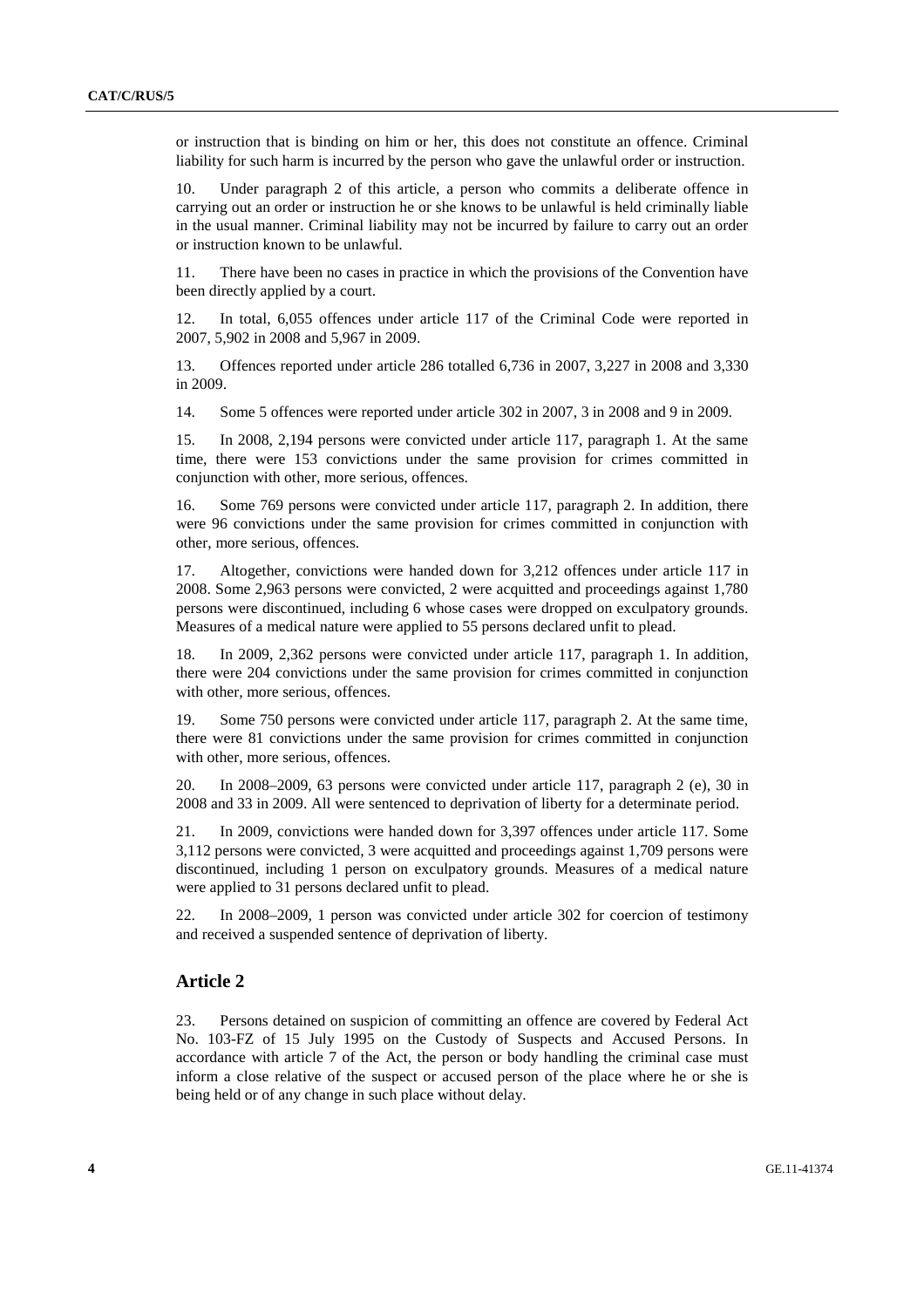24. Similar provisions are contained in the Code of Criminal Procedure: under article 96, the person conducting the initial inquiry or the investigator has a duty, within no more than 12 hours of a suspect's arrest, to notify one of his or her close relatives, or, in the absence of such person, another relative, or to provide the suspect with the possibility of so doing.

25. Article 46, paragraph 3, of the Code requires the person conducting the initial inquiry or the investigator to inform the suspect's close relatives or other relatives of his or her arrest as stipulated in article 96 (Notification of the arrest of a suspect).

26. If the suspect is a member of the Armed Forces, the commander of his or her military unit is informed of the arrest.

27. If the suspect is a national of another State, the diplomatic mission or consulate of that State is informed within no more than 12 hours of his or her arrest.

28. Departures from this general rule are permitted where it is necessary, in the interests of the secrecy of the preliminary investigation, for the arrest not to be disclosed, but only with the consent of the procurator and with the exception of cases in which the suspect is a minor (art. 96, para. 4).

29. One of the legal safeguards intended to prevent violations of the rights of detained persons is article 94, paragraph 2, of the Code of Criminal Procedure, which stipulates that a suspect must be released within 48 hours of arrest unless he or she is remanded in custody or unless a court extends the initial period of detention under the procedure established in article 108, paragraph 7 (3), of the Code (for a period of up to 72 hours from the time the court's decision is handed down).

30. In accordance with article 18 of the Federal Act on the Custody of Suspects and Accused Persons, suspects and accused persons are granted up to two visits per month from relatives or other persons, each lasting for up to three hours, subject to the written permission of the person or body handling the criminal case.

31. Article 16 of the Act states that the procedure for the conduct of visits is that established in the internal regulations for detention facilities for suspects and accused persons.

32. More specific provisions in this area are contained in the internal regulations for temporary holding facilities of the internal affairs agencies for the detention of suspects and accused persons, approved by Ministry of Internal Affairs Order No. 950 of 22 November 2005, and the internal regulations for remand centres of the penal correction system, approved by Ministry of Justice Order No. 189 of 14 October 2005.

33. In accordance with the above-mentioned regulations, suspects and accused persons are granted visits from relatives or other persons subject to the written permission of the person or body handling the criminal case. However, the number of visits may not exceed two per month, and each visit may last for no more than three hours. Permission is required for each visit.

34. The permit issued must indicate the name of the suspect or accused person and of the persons visiting him or her. A suspect or accused person may not receive more than two adult visitors at the same time.

35. Suspects and accused persons who are nationals of another State are granted visits from representatives of the diplomatic mission or consulate of that State, and, if they are under the protection of an intergovernmental organization, from representatives of that organization, in the cases and under the procedure established in the international treaties of the Russian Federation and the agreements concluded by it with intergovernmental organizations, and in compliance with the Act and the above-mentioned regulations.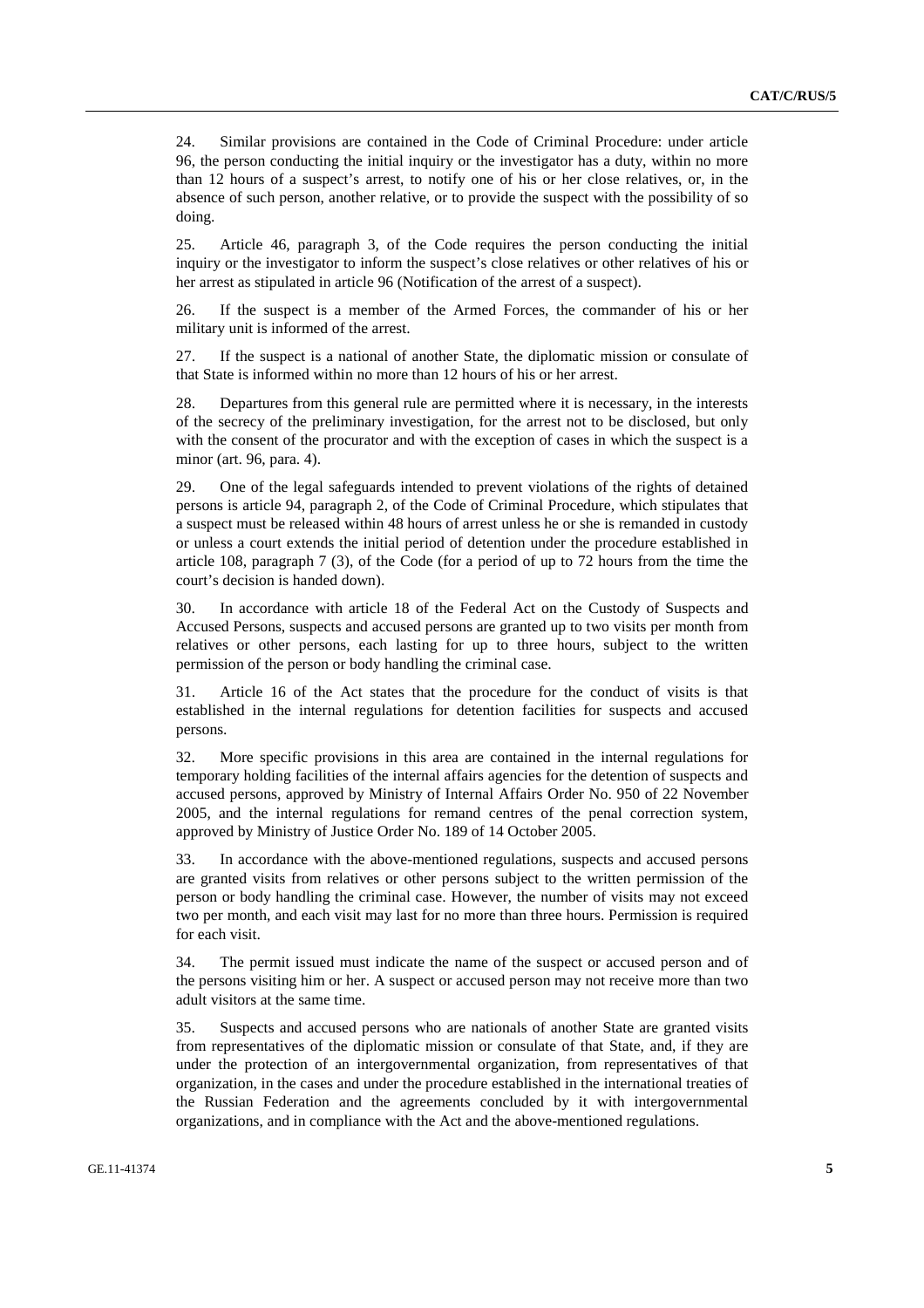36. Visits from relatives or other persons take place under the supervision of staff of places of detention and may be terminated prematurely in the event of an attempt to hand over to a suspect or accused person any prohibited objects, substances or foodstuffs or to impart information that might hinder efforts to establish the truth in the criminal case or facilitate the commission of a further offence.

37. Persons who have been sentenced by a court to deprivation of liberty but who are still being held in a remand centre pending the receipt by the facility's administration of notification that the sentence has become enforceable are included in the category "suspects and accused persons".

38. In accordance with the internal regulations for remand centres of the penal correction system, a convicted person whose sentence has become enforceable but is not yet being served is granted visits from relatives subject to the permission of the officer who presided over the court hearings in the criminal case or the president of the court. Article 395 of the Code of Criminal Procedure contains a similar provision.

39. As stipulated in article 75 of the Penal Enforcement Code, persons sentenced to deprivation of liberty are sent to serve their sentences within no more than 10 days of the receipt by the remand centre's administration of notification that the sentence has become enforceable. During this period, a convicted person has the right to receive short visits from relatives or other persons.

40. During their stay in a correctional facility, in conformity with article 89 of the Code, persons sentenced to deprivation of liberty are granted short visits of up to four hours and longer visits of up to three days within the confines of the facility. In the circumstances provided for in the Code, prisoners may be granted longer visits of up to five days with the right to stay outside the correctional facility. In such cases, the director of the facility determines the procedure for the visit and the location.

41. Short visits from relatives or other persons take place in the presence of a member of the correctional facility's administration. Longer visits come with the right to live together with a spouse, parents, children, adoptive parents, adopted children, siblings, grandparents and grandchildren and, subject to the permission of the director of the facility, with other persons.

42. Prisoners are allowed, on request, to replace a longer visit with a short visit or a short or longer visit with a telephone call; in correctional colonies, a longer visit with the right to stay outside the colony may be replaced with a short visit outside the confines of the colony. The procedure for replacing one type of visit with another is established by the federal authority responsible for developing and implementing Government policy and laws and regulations regarding the enforcement of criminal penalties.

43. In accordance with article 48, paragraph 2, of the Constitution of the Russian Federation, anyone who is detained, remanded in custody or accused of committing an offence has the right to the assistance of a lawyer (defence counsel) from the moment he or she is detained, remanded in custody or charged.

44. Under article 18 of the Federal Act on the Custody of Suspects and Accused Persons, suspects and accused persons are granted meetings with counsel from the moment they are taken into custody. Such meetings take place in private and are confidential; there is no limit as to their frequency or duration, except in the cases provided for in the Code of Criminal Procedure.

45. Article 46, paragraph 2, and article 92, paragraph 4, of the Code stipulate that a suspect detained under the procedure established in the Code must be questioned within no more than 24 hours of the time of actual detention. Prior to first being questioned, the suspect, at his or her request, is granted a private, confidential meeting with counsel. Where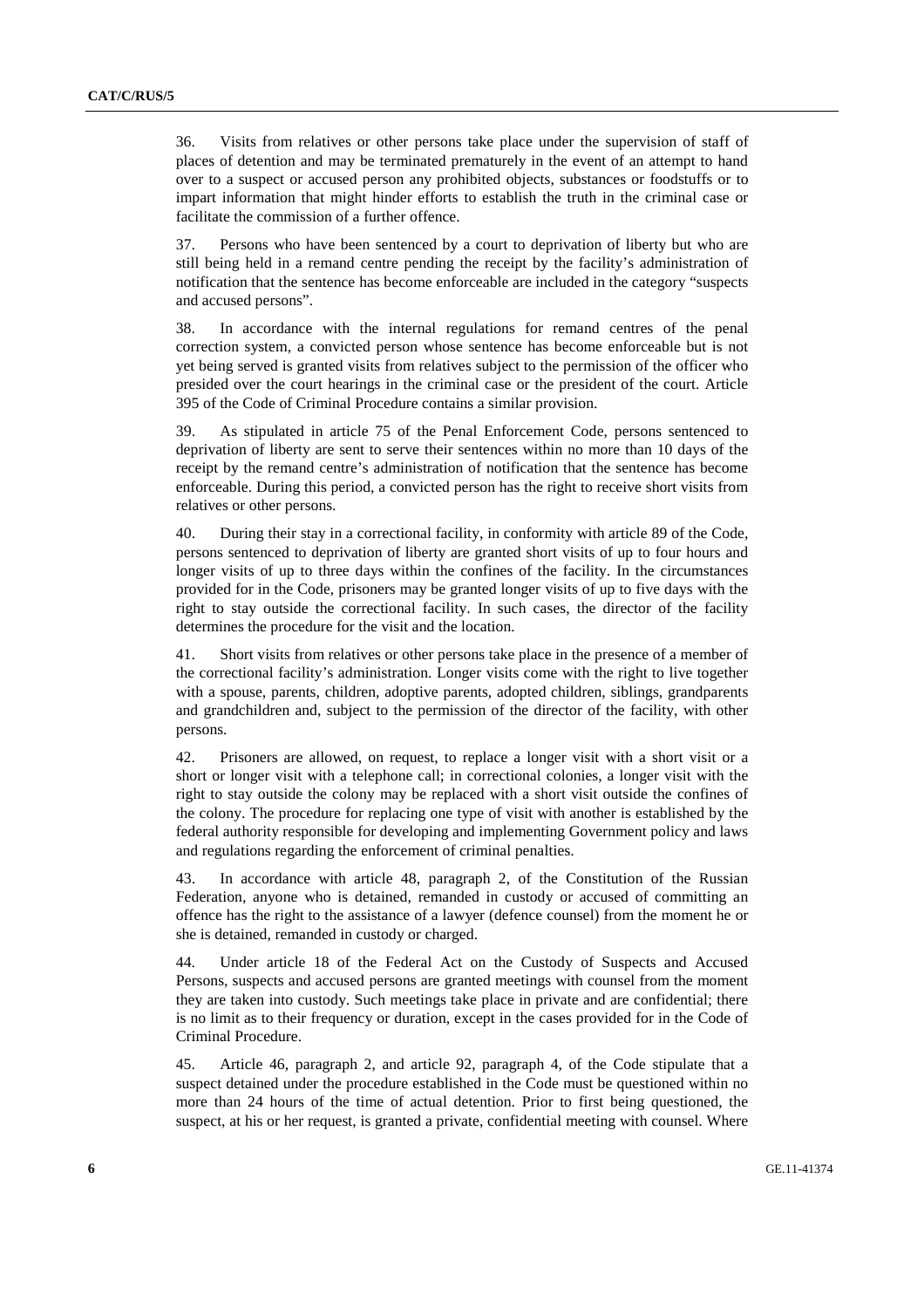the presence of the suspect is required for carrying out procedural actions, the duration of this meeting may be limited to two hours by the person conducting the initial inquiry or the investigator; the suspect and his or her counsel must be notified thereof in advance. In no case may the duration of the meeting be less than two hours.

46. The services of defence counsel may be sought by a suspect or accused person or his or her legal representative, or they may be secured by the person conducting the initial inquiry, the investigator or the court (Code of Criminal Procedure, art. 50).

47. Under article 18, paragraph 1, of Federal Act No. 63-FZ of 31 May 2002 on the Work of Lawyers and the Legal Profession in the Russian Federation, it is prohibited to interfere in or in any way hinder the lawfully conducted activities of lawyers.

48. Article 52 of the Code of Criminal Procedure states that a suspect or accused person has the right at any time during the proceedings in a criminal case to refuse the assistance of counsel. Such refusal is permitted only at the suspect or accused person's own initiative.

49. The services of particular counsel may be rejected by the suspect or accused person himself or herself on subjective grounds, or by the person conducting the initial inquiry, the investigator or the court on the grounds specified in article 72 of the Code.

50. Article 72 contains an exhaustive list of circumstances that preclude the participation of particular counsel in the proceedings in a criminal case. Thus, defence counsel and representatives of the victim may not take part in the proceedings if:

 (a) They have previously participated in proceedings in the same case as a judge, procurator, investigator, person conducting an initial inquiry, court clerk, witness, expert, specialist, translator or independent witness;

 (b) They are a close relative or relative of a judge, procurator, investigator, person conducting an initial inquiry or court clerk who is participating, or has participated, in proceedings in the same case or of a person whose interests conflict with those of the party to the proceedings for whom they have contracted to render legal assistance;

 (c) They are rendering, or have previously rendered, legal assistance to a person whose interests conflict with those of the suspect or accused person they are defending or the victim, civil plaintiff or civil respondent they are representing.

51. In accordance with article 69, paragraph 1, and article 72, paragraph 2, of the Code, the decision to reject defence counsel or representatives of the victim, civil plaintiff or civil respondent may be taken by the person conducting the initial inquiry, the investigator or the court. The list of persons who have the right to reject defence counsel is exhaustive and not subject to broader interpretation. The removal of a lawyer from a case is not provided for in Russian legislation. Thus, there are no provisions in domestic law that would allow a procurator to do so.

52. Article 15 of the Federal Act on the Custody of Suspects and Accused Persons stipulates the establishment of a regime in places of detention allowing for the isolation of suspects and accused persons and the performance of the tasks envisaged in the Code of Criminal Procedure. In particular, article 18 of the Act provides that visits from relatives or other persons must take place under the supervision of staff of places of detention and may be terminated prematurely in the event of an attempt to hand over to a suspect or accused person any prohibited objects, substances or foodstuffs or to impart information that might hinder efforts to establish the truth in the criminal case or facilitate the commission of a further offence.

53. In conformity with this rule, the internal regulations for remand centres of the penal correction system state that attempting to hand over to a suspect or accused person any prohibited objects, substances or foodstuffs or to impart information that might hinder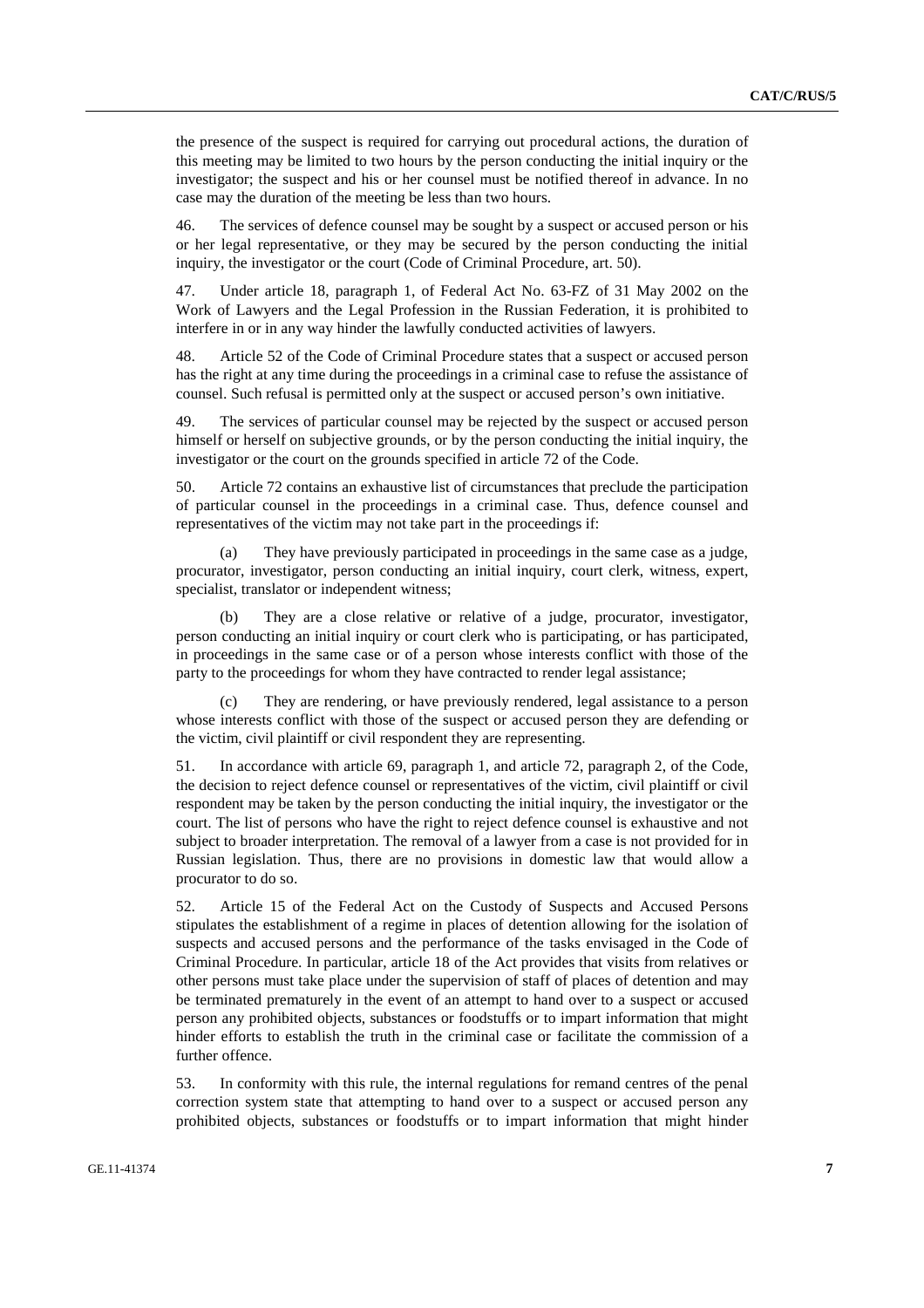efforts to establish the truth in the criminal case or facilitate the commission of a further offence constitutes grounds for the premature termination of a visit (art. 147).

54. If a meeting with a lawyer is terminated prematurely, the director of the remand centre concerned is obliged to order an investigation. The relevant local agency of the Ministry of Justice must be notified of the breach without delay. The findings of the investigation, along with copies of the evidence, are transmitted to the Council of the local Bar association of which the lawyer is a member for a decision on whether he or she is liable, with the remand centre administration being informed of the outcome.

55. The premature termination of a meeting between a detained person and his or her lawyer may be appealed under the legally established procedure. The final instance for such appeals is a court.

56. Information from the local agencies of the Federal Penal Correction Service on the number of cases in which meetings with defence counsel were terminated prematurely is provided below.

| Indicator/year                                                                                                                                                                                                                                                                                                    | 2004           | 2005                        | 2006 | 2007 | 2008     | 2009 |
|-------------------------------------------------------------------------------------------------------------------------------------------------------------------------------------------------------------------------------------------------------------------------------------------------------------------|----------------|-----------------------------|------|------|----------|------|
| Number of meetings between persons held in remand<br>centres or premises operating as remand centres and<br>counsel terminated prematurely owing to attempts to<br>impart information that might hinder efforts to establish<br>the truth in a criminal case or facilitate the commission<br>of a further offence | $\overline{4}$ | $\mathcal{D}_{\mathcal{L}}$ |      | 4    | $\Omega$ |      |
| Number of meetings between persons held in remand<br>centres or premises operating as remand centres and<br>counsel terminated prematurely owing to attempts to<br>hand over to a suspect or accused person prohibited<br>objects, substances or foodstuffs                                                       | 11             | 21                          | 16   | 44   | 79       |      |

57. Information from the local agencies of the Federal Penal Correction Service on the number of appeals brought by counsel and persons deprived of their liberty against violations of the right of such persons to legal assistance is provided below.

| Indicator/year                                                                                                                                       | 2004 | 2005 | 2006 | 2007 | 2008 | 2009 |
|------------------------------------------------------------------------------------------------------------------------------------------------------|------|------|------|------|------|------|
| Number of appeals brought by counsel and persons<br>deprived of their liberty against violations of the right<br>of such persons to legal assistance | 12   | 22.  | -27  | 19   | 33.  |      |

58. Russian legislation does not envisage any exceptional circumstances that may be invoked to justify torture.

59. Article 21 of the Constitution establishes that no one may be subjected to torture, violence or other cruel or degrading treatment or punishment.

60. Article 9 of the Code of Criminal Procedure (Respect for the honour and dignity of the individual) prohibits the performance of actions or the adoption of decisions that denigrate the honour of a person participating in criminal proceedings or the application to such person of treatment that degrades human dignity or endangers life and health. It further provides that no party to criminal proceedings may be subjected to violence, torture or other cruel or degrading treatment or punishment.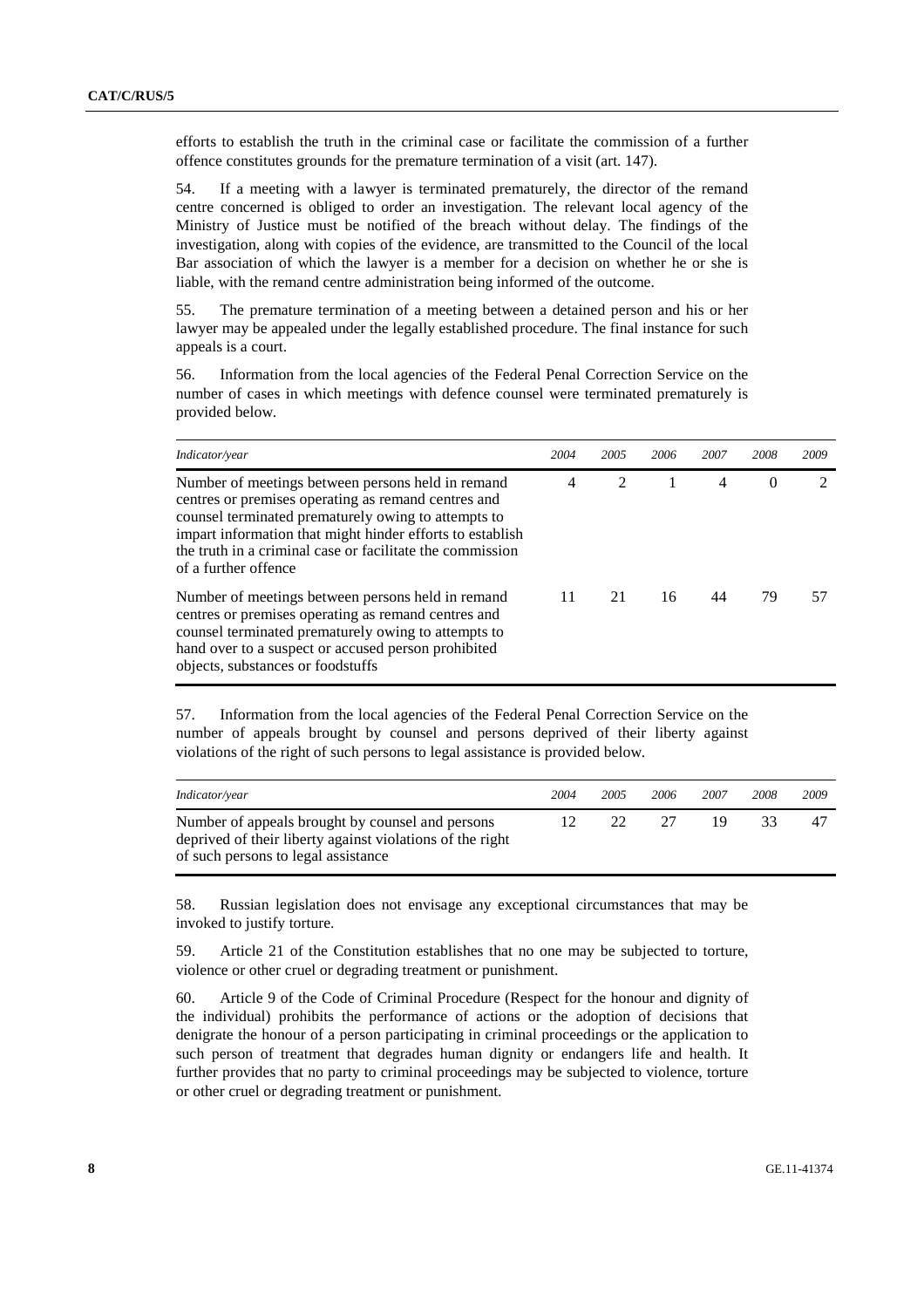61. The violation of these provisions is grounds for the bringing of disciplinary action or criminal charges against the official responsible.

62. The Penal Enforcement Code (art. 3), Act No. 1026-1 of 18 April 1991 on the Militia (art. 5) and the Federal Act on the Custody of Suspects and Accused Persons (art. 4) also contain a prohibition on the use of torture.

63. In addition, article 9, paragraph 8, of the Code of Professional Ethics of the internal affairs agencies, approved by Ministry of Internal Affairs Order No. 1138 of 24 December 2008, states explicitly that no extraordinary circumstances may be invoked as justification of violations of the law or of torture or other cruel, inhuman or degrading treatment or punishment.

64. Data from the local agencies of the Federal Penal Correction Service on the number of persons detained in facilities of the penal correction system on suspicion of terrorist activity are provided below.

| <i>Indicator/year</i>                                                                                         | 2004 | 2005 | 2006 | 2007 | 2008 | 2009 |
|---------------------------------------------------------------------------------------------------------------|------|------|------|------|------|------|
| Number of persons detained in facilities of the penal<br>correction system on suspicion of terrorist activity | 618  | 779  | 805  | 571  | -529 | 495  |

65. In accordance with the regulations governing the use of weapons, military hardware and special equipment by the Armed Forces of the Russian Federation during counterterrorism operations, approved by Government Decision No. 352 of 6 June 2007, officers commanding subdivisions, military units and formations of the Armed Forces forming part of groups of forces and equipment assembled for the execution of counter-terrorism operations must give appropriate orders, instructions, commands and signals regarding the use of weapons, military hardware and special equipment when directing the subdivisions, military units and formations under their command.

66. These officers must notify the procuratorial authorities immediately of any injuries or deaths resulting from the use of weapons, military hardware or special equipment during counter-terrorism operations.

67. Under the Order of the Procurator-General of the Russian Federation of 6 September 2007 on arrangements for procuratorial supervision of the procedural activities of pretrial investigative bodies, it is incumbent on the procuratorial authorities to use, to the fullest extent, the powers available to them to protect the rights and lawful interests of parties to criminal proceedings and other persons whose rights or lawful interests have been violated. Timely measures are implemented to halt the unwarranted and unlawful application of procedural coercive measures in respect of suspects and accused persons. The lawfulness of the detention of criminal suspects is verified, and steps are taken to identify and correct violations of the detention procedure. Complaints of unlawful detention and violations of detainees' rights are investigated without delay. By virtue of article 10, paragraph 2, of the Code of Criminal Procedure, the procurator may, on his or her own decision, release immediately any person who has been unlawfully detained or deprived of liberty and any person detained beyond the period provided for in criminal procedural legislation.

68. Furthermore, the procurator is required to be present when the courts consider applications by investigators for preventive measures in the form of remand in custody or house arrest to be applied to a suspect or accused person or for the period of detention to be extended. In considering such applications, the courts take into account articles 97, 100 and 106–109 of the Code of Criminal Procedure and the position of the European Court of Human Rights on what constitutes a reasonable period of detention, as well as the seriousness of the offences committed, information on the character of the suspect or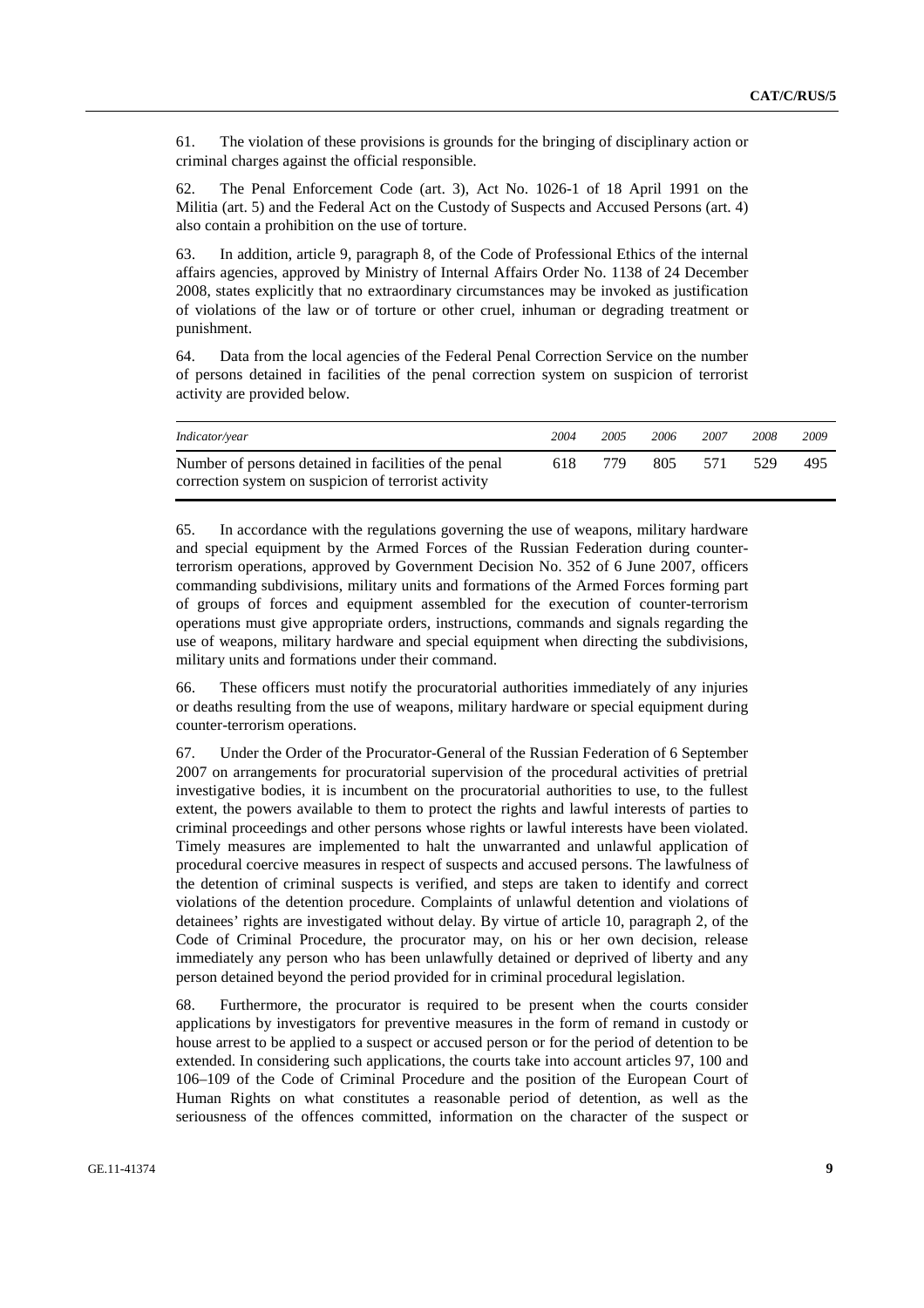accused person, his or her age, health, family status, place of residence, type of occupation and other circumstances.

69. Under articles 11 and 12 of Federal Act No. 35-FZ of 6 March 2006 on Counter-Terrorism, a counter-terrorism operation entails the introduction of a special legal regime for the purposes of suppressing and uncovering terrorist acts, minimizing their impact and protecting the vital interests of the individual, society and the State, and in cases where the prevention of a terrorist act using other actions and means is not possible.

70. The decision to conduct a counter-terrorism operation, or to halt it, may be taken by the head of the federal authority responsible for ensuring security, or, on instructions from him or her, by another official of the authority, or by the head of the local agency of the federal authority if no decision has been taken by the head of the authority.

71. A counter-terrorism operation is a measure of last resort, intended to facilitate the suppression of terrorist acts by law enforcement agencies at the earliest opportunity.

72. Under article 13 of the Act, a counter-terrorism operation must be directed by the head of operation, who is personally responsible for its execution.

73. The head of operation:

 (a) Determines the structure and modus operandi of the operations centre and the tasks and functions of the officials who make up the centre's personnel;

 (b) Determines the composition of the forces and equipment necessary to execute the counter-terrorism operation and decides whether to enlist other personnel for the operations centre;

 (c) Instructs operations centre personnel on training teams and preparing plans for the conduct of the operation;

 (d) Under the procedure established in the legal and regulatory enactments of the federal authority responsible for ensuring security in coordination with the federal authorities in charge of defence, internal affairs, justice, foreign affairs, civil defence, protection of the population and territory in case of emergencies, fire safety and safety on water bodies, enlists from these and other federal authorities, as well as from the authorities of the constituent entities of the Russian Federation, the forces and equipment necessary to execute the counter-terrorism operation and minimize the impact of any terrorist act;

 (e) Designates a member of the operations centre personnel to be responsible for communications with the media and the public;

 (f) Determines the area (or facility) within which the legal regime for counterterrorism operations will apply and establishes a set of measures and temporary restrictions, of which the official who took the decision to conduct the operation must be notified without delay;

 (g) Takes the decision and gives the instruction (or order) to execute the operation;

(h) Exercises other powers in directing the operation.

74. The National Counter-Terrorism Committee was established pursuant to Presidential Decree No. 116 of 15 February 2006 on measures to counteract terrorism, in order to improve State management of counter-terrorism efforts.

75. The Chairperson of the Committee is the Director of the Federal Security Service.

76. Counter-terrorism commissions have been established in the constituent entities of the Russian Federation to coordinate the activities of the local agencies of the federal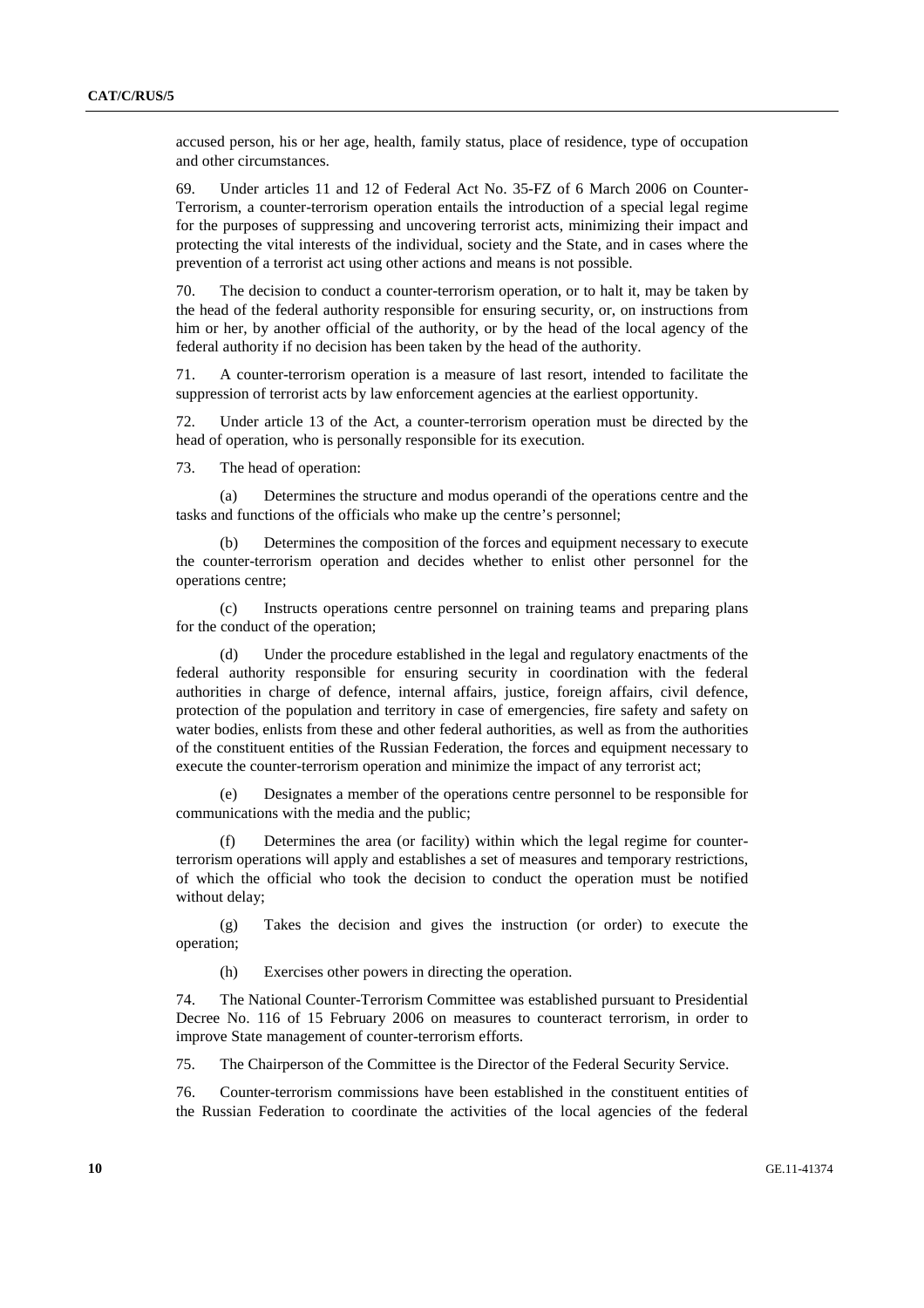authorities, of the constituent entities' own authorities and of local government bodies in preventing terrorism and minimizing and eliminating the impact of manifestations of terrorism.

77. The heads of these counter-terrorism commissions are the senior officials (the heads of the supreme executive bodies) of the constituent entities.

78. Specialized administrative bodies have been set up to plan for the use of forces and equipment of the federal authorities and their local counter-terrorism agencies and to manage counter-terrorism operations.

79. The legal framework for combating terrorism comprises the Constitution and the universally recognized principles and norms of international law as set out in such international legal instruments as the European Convention on the Suppression of Terrorism of 27 January 1977 (ratified on 7 August 2000 by Federal Act No. 121-FZ); the Shanghai Convention on Combating Terrorism, Separatism and Extremism (ratified on 10 January 2003 by Federal Act No. 3-FZ); and the Council of Europe Convention on the Prevention of Terrorism of 16 May 2005 (ratified on 20 April 2006 by Federal Act No. 56- FZ).

80. No law or regulation affecting human and civil rights, freedoms and duties may be applied unless published officially for general information (Constitution, art. 15, para. 3).

81. In 2000, with a view to developing additional arrangements for monitoring lawfulness and respect for human rights in the penal correction system, a human rights monitoring division was set up within the federal authority tasked with implementing Government policy in this area. The division organizes the activities of the assistant directors of local offices of the Federal Penal Correction Service responsible for observance of human rights in the penal correction system, who work under its operational authority, and takes part in monitoring respect for the human rights and lawful interests of persons sentenced to deprivation of liberty and persons held in custody.

82. In line with the division's programme of work, its staff have participated in inspections of the activities of penal correction facilities and bodies, including remand centres and premises operating as remand centres. The local assistant directors have taken part systematically in such inspections, both reviewing complaints concerning the work of the penal correction system and making routine checks.

Data from the local agencies of the Federal Penal Correction Service on the number of inspections carried out in facilities of the penal correction system are provided below.

| Indicator/year                                                                                                                                                                                                                                                                                                                                  | 2004 | 2005 | 2006    | 2007 | 2008  | 2009  |
|-------------------------------------------------------------------------------------------------------------------------------------------------------------------------------------------------------------------------------------------------------------------------------------------------------------------------------------------------|------|------|---------|------|-------|-------|
| Number of constituent entities of the Russian<br>Federation in which staff of the human rights<br>monitoring division conducted inspections of remand<br>centres and premises operating as remand centres                                                                                                                                       |      |      | -1      |      | 4     |       |
| Number of inspections carried out in all facilities of the<br>penal correction system by assistant directors of local<br>offices of the Federal Penal Correction Service<br>responsible for observance of human rights in the penal<br>correction system and working under the operational<br>authority of the human rights monitoring division | 1850 | 1999 | 2 2 4 9 | 2469 | 2.715 | 2.943 |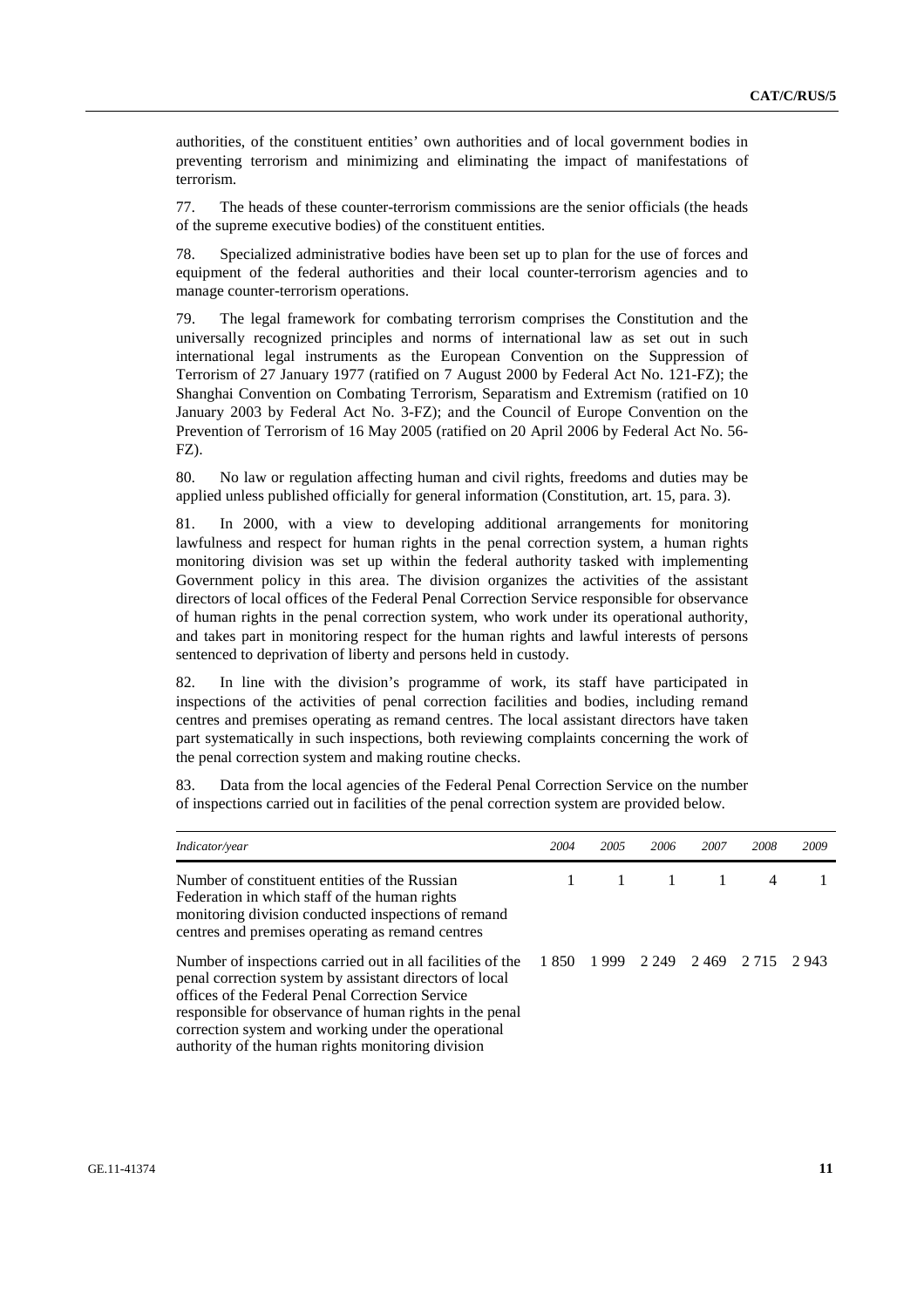| Indicator/year                                                                                                                                                                                                                                                                                                                                               | 2004 | 2005 | 2006 | 2007 | 2008 | 2009    |
|--------------------------------------------------------------------------------------------------------------------------------------------------------------------------------------------------------------------------------------------------------------------------------------------------------------------------------------------------------------|------|------|------|------|------|---------|
| Number of inspections carried out in remand centres<br>and premises operating as remand centres by assistant<br>directors of local offices of the Federal Penal<br>Correction Service responsible for observance of<br>human rights in the penal correction system and<br>working under the operational authority of the human<br>rights monitoring division | 592  | 680  | 776  | 830  | 961  | 1 0 7 3 |

84. In the first quarter of 2010, the human rights monitoring division conducted inspections of the activities of remand centres and premises operating as remand centres in three constituent entities of the Russian Federation.

85. Some 34 investigations carried out following specific complaints found conditions of detention in remand centres that violated article 3 of the European Convention for the Protection of Human Rights and Fundamental Freedoms. The complainants received material compensation pursuant to decisions of the European Court of Human Rights.

86. Persons held in custody and persons serving custodial sentences make active use of domestic human rights protection mechanisms to secure the restoration of rights that have been violated or to obtain material compensation for their conditions of detention. Investigations carried out in response to such complaints are performed by the relevant commissions of the local agencies of the Federal Penal Correction Service.

87. The Federal Penal Correction Service, with the assistance of the human rights monitoring division, has issued appropriate instructions to prevent human rights violations in penal correction facilities and bodies.

| <i>Indicator/year</i>                                                                                                                                                                                                 | 2004 | 2005 | 2006 | 2007 | 2008 | 2009 |
|-----------------------------------------------------------------------------------------------------------------------------------------------------------------------------------------------------------------------|------|------|------|------|------|------|
| Number of instructions of the Federal Penal Correction<br>Service (Central Penal Correction Department of the<br>Ministry of Justice) and the Ministry of Justice prepared<br>by the human rights monitoring division | 12   | 14   | 10   | 10   | 22.  | 34   |

88. Since the task of monitoring observance of human rights in the penal correction system as a whole is entrusted to the Federal Penal Correction Service, oversight of the activities of the system's facilities and bodies, including remand centres and premises operating as remand centres, is carried out during scheduled inspections, checks and targeted visits by the Federal Service's commissions.

89. To monitor compliance in remand centres with the laws governing conditions of detention for suspects, accused persons and convicted persons, in 2009 staff of the department responsible for organizing the work of prisons and remand centres conducted 79 visits to 49 local agencies of the Federal Penal Correction Service; 115 visits were made to 61 local agencies in 2007 and 95 to 52 local agencies in 2008.

90. In addition, issues concerning respect for human rights have been considered systematically at meetings of the central administrative boards of the Ministry of Justice, the Federal Penal Correction Service and its local agencies.

91. Federal Act No. 76-FZ of 10 June 2008 on Public Oversight of Respect for Human Rights in Places of Forced Detention and on Assistance to Inmates of Places of Forced Detention, which entered into force on 1 September 2008, established the legal framework for the participation of civil society associations in public monitoring of human rights in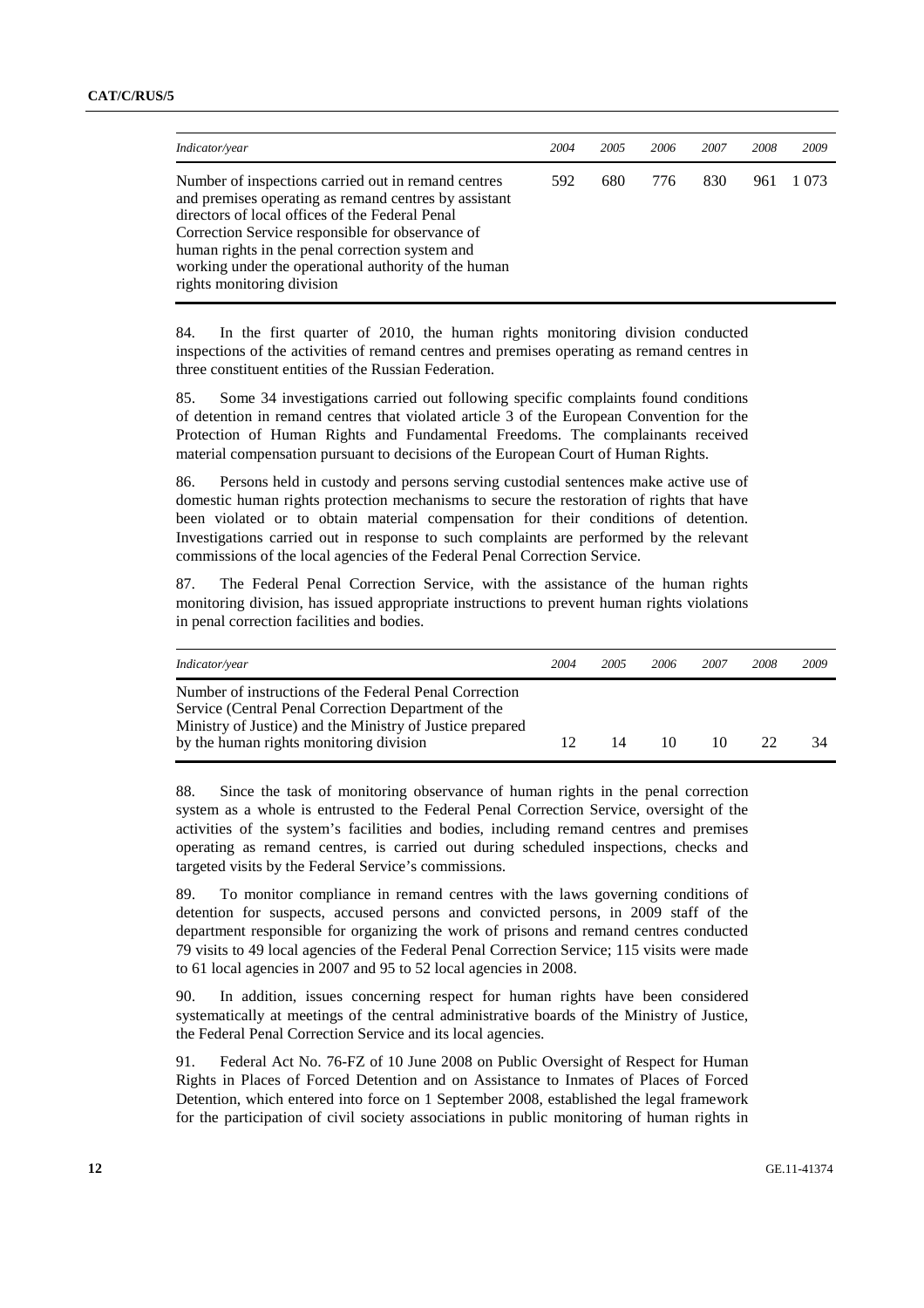places of forced detention and for the provision of assistance to inmates of such places, including with their social rehabilitation.

92. Pursuant to the Act, in 2009 public watchdog commissions conducted 910 visits to facilities of the penal correction system, including 284 to remand centres and premises operating as remand centres.

93. The statistics presented below relate to visits to remand centres and premises operating as remand centres by other bodies carrying out oversight of the work of the penal correction system.

| Indicator/year                                                                                                                                   | 2004 | 2005 | 2006 | 2007 | 2008 | 2009 |
|--------------------------------------------------------------------------------------------------------------------------------------------------|------|------|------|------|------|------|
| Number of visits to all types of facility of the penal<br>correction system by regional human rights<br>commissioners                            | 140  | 145  | 153  | 198  | 280  | 340  |
| Number of visits to all types of facility of the penal<br>correction system by staff of the offices of regional<br>human rights commissioners    | 138  | 134  | 163  | 232  | 368  | 444  |
| Number of visits to remand centres and premises<br>operating as remand centres by regional human rights<br>commissioners                         | 52   | 50   | 86   | 80   | 120  | 150  |
| Number of visits to remand centres and premises<br>operating as remand centres by staff of the offices of<br>regional human rights commissioners | 47   | 45   | 81   | 101  | 161  | 183  |

94. The local agencies of the Federal Penal Correction Service are taking measures to eliminate the shortcomings identified during such visits in the work of the facilities under their authority and to restore the violated rights of inmates of these facilities.

95. No cases of torture or cruel, inhuman or degrading treatment or punishment have been brought to light in remand centres.

| Indicator/year                                                                                                                                                                                 | 2004 | 2005 | 2006           | 2007    | 2008  | 2009  |
|------------------------------------------------------------------------------------------------------------------------------------------------------------------------------------------------|------|------|----------------|---------|-------|-------|
| Number of visits to all types of facility of the penal<br>correction system by members of the Public Council<br>under the Federal Penal Correction Service                                     | 45   | 32   | 20             | 55      | 124   | 240   |
| Number of visits to remand centres and premises<br>operating as remand centres by members of the Public<br>Council under the Federal Penal Correction Service                                  | 6    | 15   | $\overline{4}$ | 16      | 54    | 88    |
| Number of visits to all types of facility of the penal<br>correction system by members of the public councils<br>under the local agencies of the Federal Penal Correction<br>Service           | 448  | 644  | 845            | 1 1 5 6 | 1.540 | 2.354 |
| Number of visits to remand centres and premises<br>operating as remand centres by members of the public<br>councils under the local agencies of the Federal Penal<br><b>Correction Service</b> | 84   | 102  | 133            | 200     | 297   | 431   |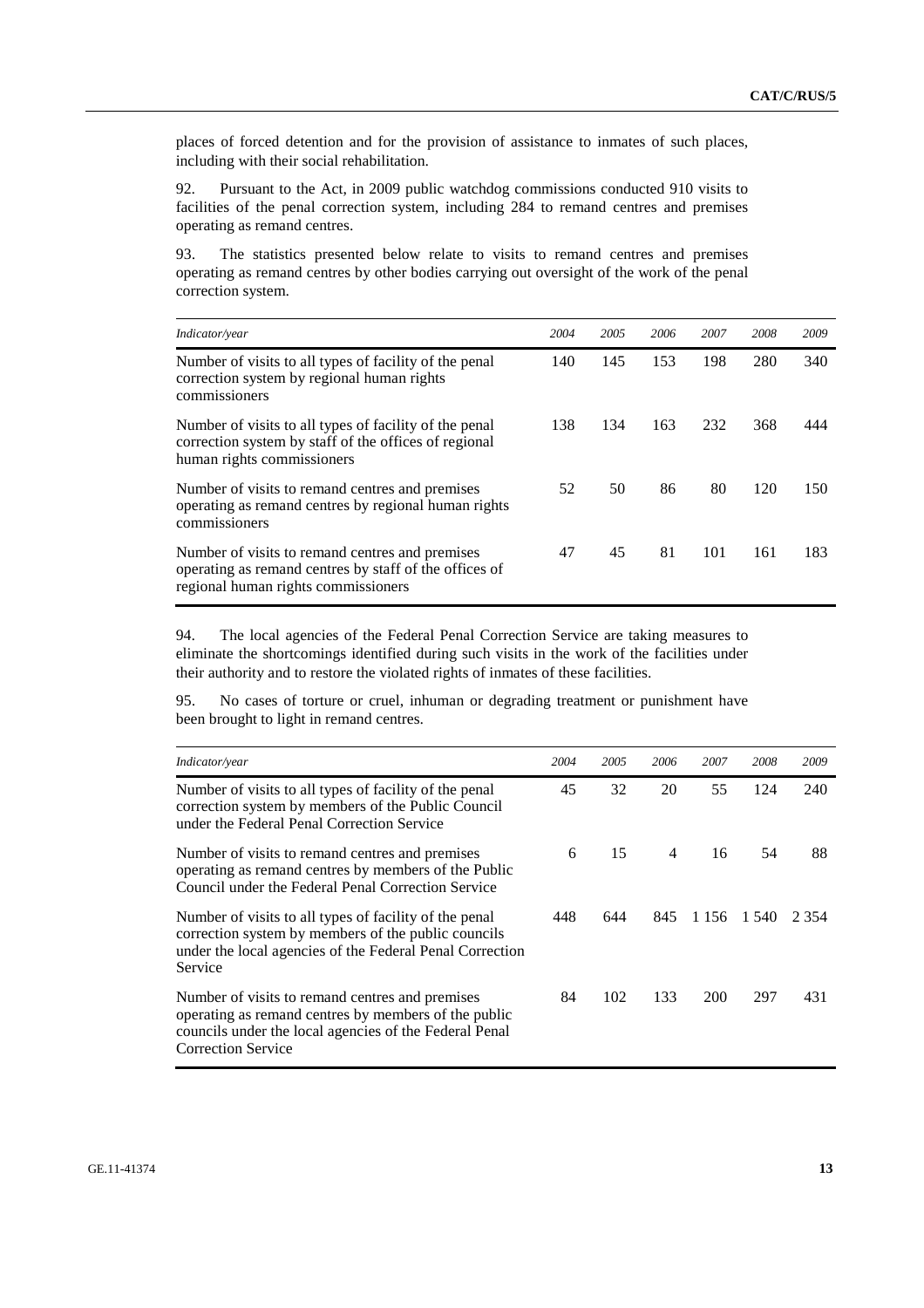96. The outcome of visits to facilities of the penal correction system by members of public councils has a significant impact on efforts to enhance the work of these facilities. Council members provide assistance to the facilities on a voluntary basis.

97. Administrative regulations on the discharge of the State's responsibilities with regard to the consideration of proposals, applications and complaints from convicted prisoners and persons held in custody, elaborated in order to improve the procedures and working methods for handling such communications and to enhance the protection of the constitutional rights and lawful interests of convicted prisoners and persons held in custody, were approved by Ministry of Justice Order No. 383 of 26 December 2006.

98. The regulations are based on criminal procedural and penal enforcement legislation.

99. The above-mentioned responsibilities of the State are discharged by employees of the central administration of the Federal Penal Correction Service, its local agencies, correctional facilities, remand centres, premises operating as remand centres and probation offices.

100. The following entities cooperate in the review of proposals, applications and complaints from convicted prisoners and persons held in custody:

- (a) Judicial bodies;
- (b) Law enforcement agencies;
- (c) Central and local government bodies;
- (d) Civil society organizations and associations;

 (e) The Human Rights Commissioner of the Russian Federation and the human rights commissioners in the constituent entities;

(f) Inter-State bodies for the protection of human rights and freedoms.

101. The person reviewing a written communication takes steps to restore or protect the violated rights, freedoms or lawful interests of the petitioner, responds in writing to the substantive issues raised in the communication and notifies the petitioner of the transmission of his or her communication for review by other central or local government bodies or officials as appropriate.

102. In accordance with article 21 of the Federal Act on the Custody of Suspects and Accused Persons and article 91 of the Penal Enforcement Code, remand prisoners and persons serving custodial sentences have the right freely to address proposals, applications and complaints to central and local government bodies and civil society associations. Furthermore, communications addressed to a procurator, court or other State body empowered to monitor places of forced detention or to the Human Rights Commissioner of the Russian Federation, the human rights commissioners of the constituent entities, the public watchdog commissions or the European Court of Human Rights are not censored and are forwarded to the addressee without delay.

103. Communications from suspects, accused persons and convicted persons are considered in accordance with the Instructions on receiving, registering and checking communications regarding offences and incidents in penal correction facilities and bodies, approved by Ministry of Justice Order No. 250 of 11 June 2006.

104. The directors of penal correction facilities and bodies take immediate steps to investigate criminal cases involving violations of established procedure by their officers, as well as offences committed on the premises by other persons.

105. In 2009, no complaints of torture or inhuman or degrading treatment were received by the Office of the Procurator-General from persons held in remand centres. However,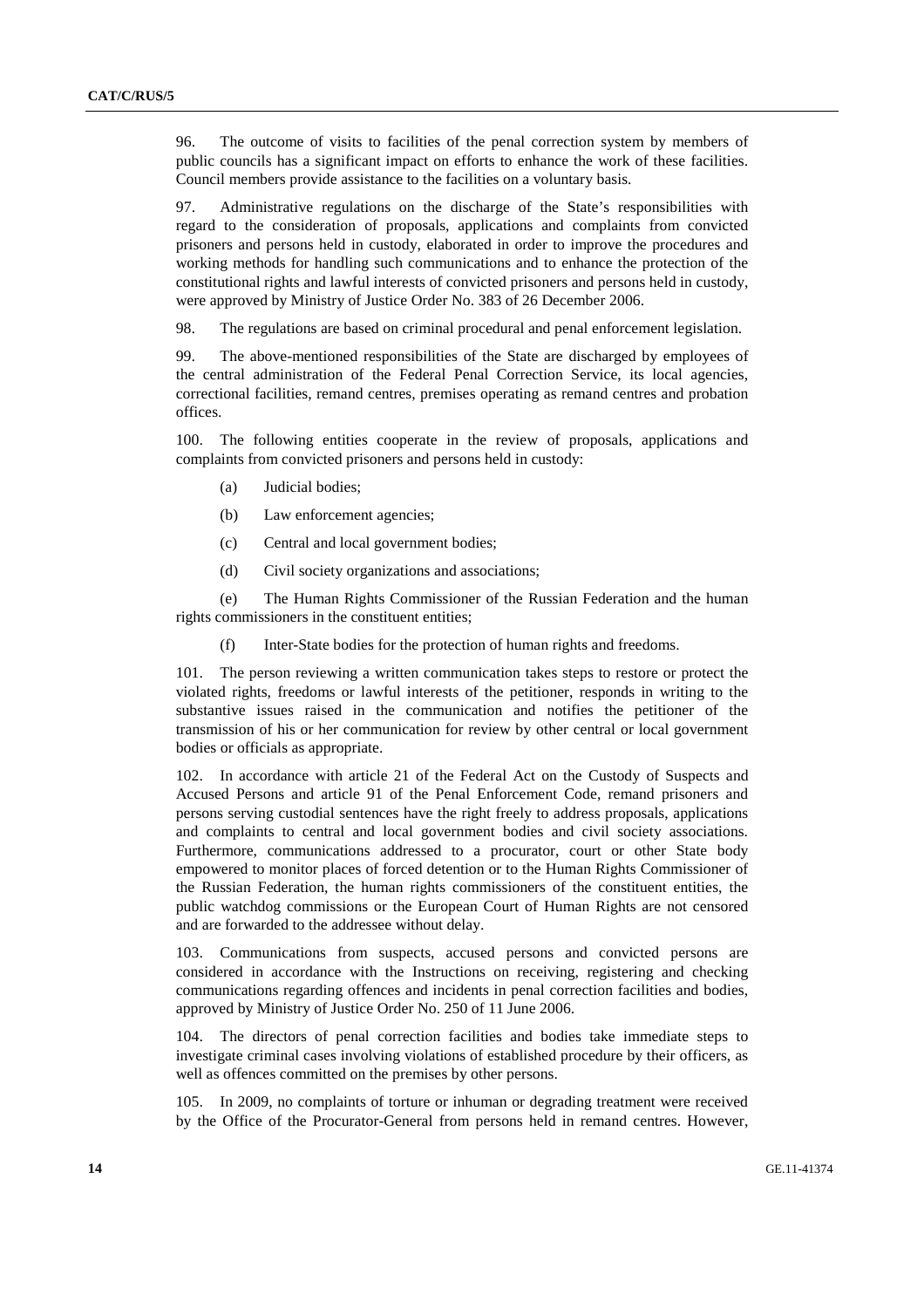instances of torture and inhuman or degrading treatment were established during checks carried out at facilities of the penal correction system by the procuratorial authorities.

106. In conformity with Order No. 19 of the Procurator-General of the Russian Federation of 30 January 2007 on arrangements for the supervision of compliance with the law by administrations of bodies and facilities enforcing criminal penalties and of remand centres holding suspects and accused persons, the procurators authorized to perform this function conduct monthly checks at remand centres and quarterly checks at correctional facilities of the penal correction system; the checks cover, inter alia, the lawfulness of the use of incentives and disciplinary measures in respect of suspects and accused persons and convicted persons deprived of their liberty.

107. Instances of non-regulation relations in the Armed Forces and other military formations are thoroughly investigated.

108. The Interdepartmental Working Group on combating humiliating treatment, assault and other violent offences is working to prevent these negative phenomena and is coordinating concerted efforts undertaken with the military authorities to eliminate the factors that give rise to them.

109. Working Group members take an active part in the conduct of joint inspections of military units, formations and headquarters to assess compliance with the laws on preserving the life and health of service personnel and arrangements for ensuring safe conditions of service and preventing breaches of service regulations. The members of the inspection teams are not only senior commanders, but also specialists from various services (catering, stores, medical, etc.).

110. The legal framework underpinning efforts to combat crime in the military (including non-regulation relations) comprises the Constitution, the Federal Act on the Procurator's Office of the Russian Federation, the Federal Defence Act, the Federal Act on Military Obligations and Military Service, the Federal Act on the Status of Military Personnel, the Criminal Code and Code of Criminal Procedure, the National Security Outline, the Military Doctrine of the Russian Federation, the Combined Military Statutes of the Armed Forces of the Russian Federation, the orders and instructions of the Procurator-General of the Russian Federation and of the Deputy Procurator-General of the Russian Federation and Chief Military Procurator, the orders and directives of the heads of ministries and departments in which the law provides for military service to be performed, and other legal and regulatory enactments.

111. On the basis of the above-mentioned laws and regulations, measures are being taken by the Government and others to eliminate factors and conditions or circumstances contributing to the commission of offences in the military, including those involving nonregulation relations.

112. The Instructions on the procedural activities of bodies conducting initial inquiries in the Armed Forces of the Russian Federation and in other troops, military formations and agencies in which the law provides for military service to be performed, approved by Order No. 20 of the Deputy Procurator-General of the Russian Federation and Chief Military Procurator of 18 January 2008, set out the powers and duties of such bodies.

113. Under article 40, paragraph 1 (3), and article 157, paragraph 2 (4), of the Code of Criminal Procedure, the powers and duties of bodies conducting initial inquiries may be discharged by:

 (a) Commanders of military units and formations – in criminal cases involving offences committed by military personnel, citizens on military reserve duty and civilian personnel of the Armed Forces and of other troops, military formations and agencies in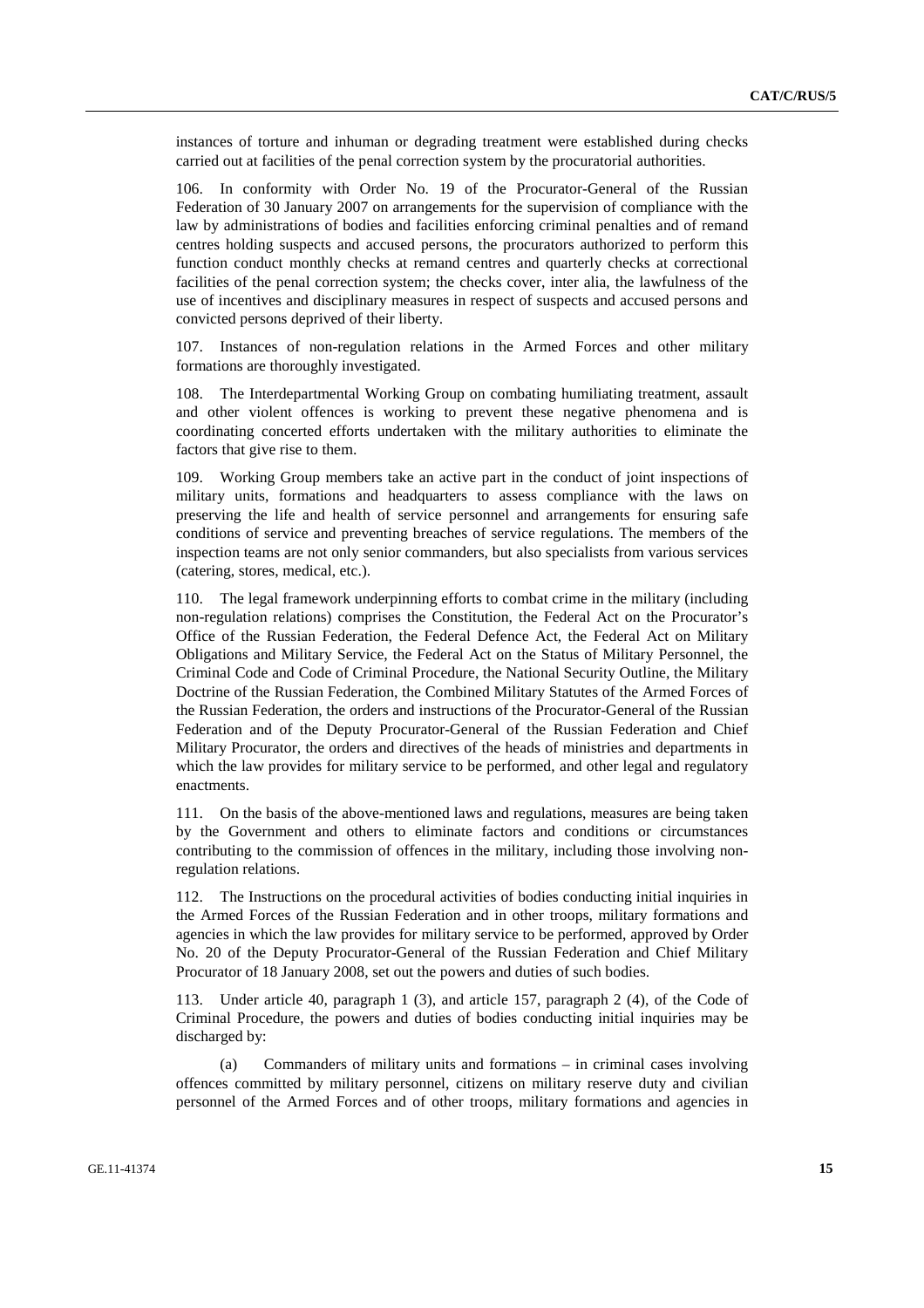connection with the performance by them of their official duties or on the premises of a unit, formation or garrison;

 (b) Heads of military institutions – in criminal cases involving offences committed by military personnel, citizens on military reserve duty and civilian personnel of the Armed Forces and of other troops, military formations and agencies in connection with the performance by them of their official duties or on the premises of the institution;

 (c) Heads of garrisons – in criminal cases involving offences committed by military personnel, citizens on military reserve duty and civilian personnel of the Armed Forces and of other troops, military formations and agencies in connection with the performance by them of their official duties where such persons are not serving in a unit, formation or institution of the garrison but the offence has taken place on its premises (Statute of the garrison and sentry services of the Armed Forces of the Russian Federation, art. 24);

 (d) Personnel of the following entities of the Federal Security Service subdivisions of the central administration, bodies reporting to the central administration, departments (or offices) for the various regions and constituent entities of the Russian Federation (local security agencies), departments (or offices) in the Armed Forces of the Russian Federation and in other troops, military formations and administrative bodies thereof (military security agencies), and training institutes, enterprises, institutions and organizations — who conduct initial inquiries may also carry out urgent investigative actions in criminal cases involving offences referred to article 151, paragraph 2 (2), of the Code of Criminal Procedure.

114. This list is exhaustive and is not subject to broader interpretation. Thus, as stated in the provisions cited above, commanders of a unit's subdivisions are not covered by the term "bodies conducting initial inquiries".

115. Furthermore, under article 12 of the Instructions, the person conducting the initial inquiry in a criminal case may not participate in the investigation of the case and may be removed if he or she is the direct superior, or is under the command, of the suspect or accused person or if there are other grounds for believing that he or she has a personal interest, whether direct or indirect, in the outcome of the case. It follows therefrom that the commander of the unit in which a breach of service regulations occurs may not conduct the initial inquiry in the case.

116. The operations undertaken by bodies conducting initial inquiries include measures to identify the perpetrators of offences and the whereabouts of suspects or accused persons, as provided for in criminal procedural legislation and in the statutes of the Armed Forces of the Russian Federation, as well as measures of a preventive nature, both general and more specific, collection of data on the identity and whereabouts of perpetrators, and other steps aimed at uncovering and preventing offences.

117. Bodies conducting initial inquiries work in cooperation with the military investigating agencies and other law enforcement authorities.

118. A person conducting an initial inquiry must:

- Conduct the criminal proceedings in strict compliance with the Constitution, the Code of Criminal Procedure, the Criminal Code and the Instructions.
- Organize the carrying out of urgent investigative actions in cooperation with the commander of the military unit and the military procurator, determine the sequence of the criminal investigation and take steps, as stipulated by law, to establish those facts of the case that must be demonstrated.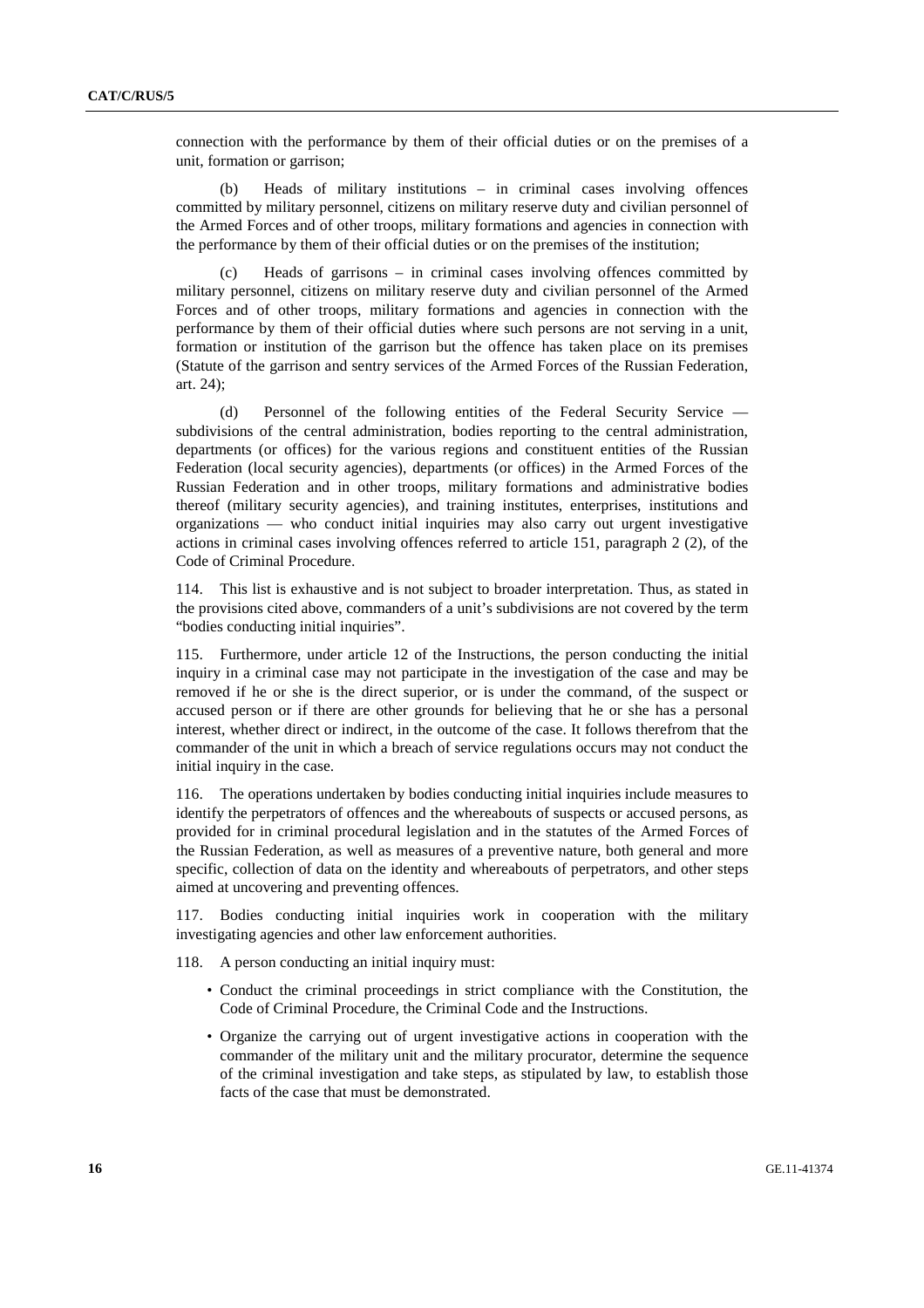- Explain to the suspect, the victim and other parties to the criminal proceedings their rights, duties and responsibilities and ensure that these rights are realized. The suspect's right to a defence must also be ensured; this right may be exercised in person or with the assistance of defence counsel and/or a legal representative. The person conducting the initial inquiry must explain to the suspect his or her rights in this regard and ensure that the suspect is able to defend himself or herself by any means not prohibited by the Code of Criminal Procedure.
- Take guardianship measures in respect of the suspect's children and dependants, as well as steps to ensure the preservation of his or her property, and notify the suspect of the action taken (Code of Criminal Procedure, art. 160).
- Report in writing to the commander of the military unit on any breaches identified in the course of the preliminary investigation that contributed to the offence or incident and inform the military procurator of the outcome of the measures taken to correct such breaches.
- Participate actively in efforts to prevent crime among military personnel, citizens on military reserve duty and civilian personnel of the Armed Forces and of other troops, military formations and agencies and explain the laws of the Russian Federation to personnel.
- Carry out written directives from the military procurator and the commander of the military unit, requests from the military procurator and written instructions from the investigator in the criminal case.

119. In the cases envisaged in the Code of Criminal Procedure, procedural decisions taken by a person conducting an initial inquiry are subject to approval by the body conducting the inquiry or military unit commander.

120. The decisions of a body or person conducting an initial inquiry must be lawful and well-founded and must state the grounds on which they are based (Code of Criminal Procedure, art. 7, para. 4).

121. Where, during criminal proceedings, the body or person conducting the initial inquiry violates the Code of Criminal Procedure, any evidence thus obtained is declared inadmissible (art. 7, para. 3).

122. Procedural actions and decisions are recorded by the body conducting the initial inquiry or military unit commander or the person conducting the inquiry on blank procedural documents for pretrial proceedings.

123. The person conducting the initial inquiry bears full responsibility for the wellfoundedness of procedural decisions taken by him or her, the timely and lawful performance of procedural actions in the criminal case and the preservation of any evidence gathered.

124. The body or person conducting the initial inquiry guarantees to those parties to the criminal proceedings referred to in article 119 of the Code of Criminal Procedure the right to file applications concerning procedural actions carried out and procedural decisions taken.

125. An application may be filed at any point in the proceedings in a criminal case. The body or person conducting the initial inquiry must consider each application filed in respect of the criminal case under the procedure established in chapter 15 of the Code of Criminal Procedure. Written applications are attached to the criminal case file, while oral applications are noted in the record of investigative actions (Code of Criminal Procedure, arts. 120 and 159).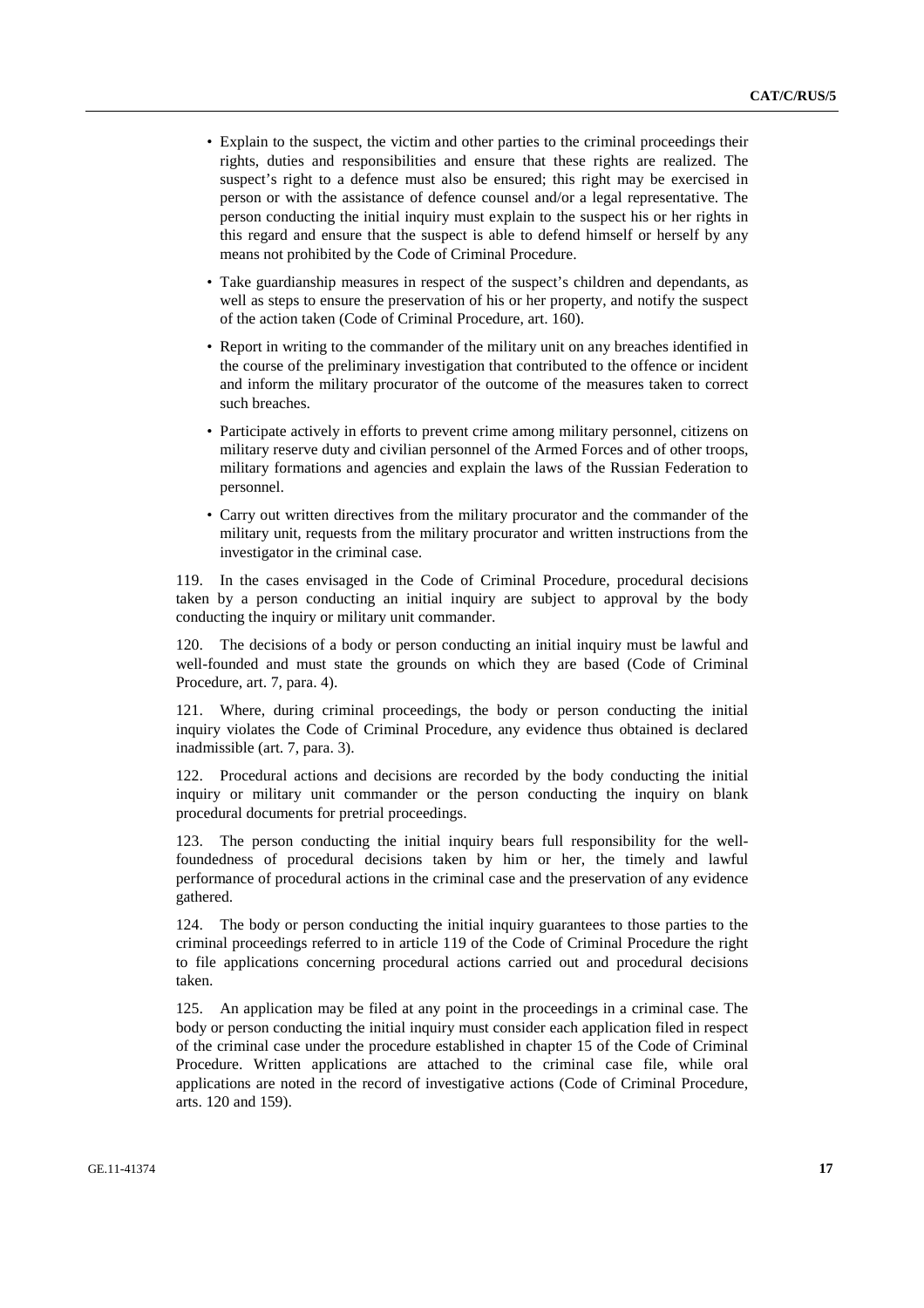126. Applications must be considered and disposed of directly after they are filed. Where an immediate decision on an application filed during a preliminary investigation is not possible, the application must be disposed of within three days of the date of filing (Code of Criminal Procedure, art. 121).

127. The body conducting the initial inquiry or military unit commander or the person conducting the inquiry must decide whether to grant the application or to reject it in full or in part; the person who filed the application is notified of this decision, which may be appealed under the procedure established in chapter 16 of the Code of Criminal Procedure (art. 123 and art. 159, para. 4).

128. Preliminary investigations are confidential. Article 161 of the Code governs the procedure whereby the body conducting the initial inquiry or military unit commander or the person conducting the inquiry notifies the parties to the criminal proceedings about the ban on disclosing, without permission, information that has become known to them concerning the investigation and collects written non-disclosure undertakings, as well the procedure for making information concerning the investigation public.

129. Article 18 of the Instructions prohibits the performance of actions or the adoption of decisions during criminal proceedings that denigrate the honour of a person participating in the proceedings or the application to such person of treatment that degrades human dignity or endangers life and health.

130. No party to criminal proceedings may be subjected to violence, torture or other cruel or degrading treatment (Code of Criminal Procedure, art. 9).

131. Bodies conducting initial inquiries or military unit commanders and persons conducting such inquiries are liable to criminal prosecution in cases involving excess of authority (Criminal Code, art. 286), criminal prosecution of a party known to be innocent (art. 299), unlawful exemption from criminal liability of a suspect or accused person (art. 300), unlawful detention or holding in custody (art. 301), coercion of a suspect, accused person, victim or witness to testify or an expert or specialist to provide certain conclusions or testimony through the use of threats, blackmail or other unlawful actions (Code of Criminal Procedure, art. 302), falsification of evidence in criminal cases for which they are responsible (Criminal Code, art. 303, paras. 2 and 3) or breaches of the inviolability of the home (art. 139).

132. In accordance with article 151, paragraphs 2 (c) and 3 (7), of the Code of Criminal Procedure, pretrial investigations and initial inquiries into offences committed by military personnel, citizens on military reserve duty and civilian personnel of the Armed Forces and of other troops, military formations and agencies in connection with the performance by them of their official duties or on the premises of a unit, formation, institution or garrison are conducted by the military investigating agencies under the Investigative Committee attached to the Russian Federation Procurator's Office.

133. The body conducting the initial inquiry or military unit commander is required to assist the staff of military procuratorial bodies overseeing compliance with the law by bodies conducting initial inquiries and the military investigating agencies carrying out the preliminary investigation for the entire duration of the proceedings in a criminal case and to ensure them unhindered access to the unit's premises.

134. According to the statistics on military personnel convicted in 2009, the adverse situation with respect to non-regulation relations in the army and navy has been turned around as a result of the measures taken. Convictions for breaches of the rules governing relations between service personnel have been falling since 2007. In that year, there was a 7 per cent reduction in their number compared with 2006 (when the most significant increase was noted), while in 2008–2009 convictions declined by a further 8 per cent.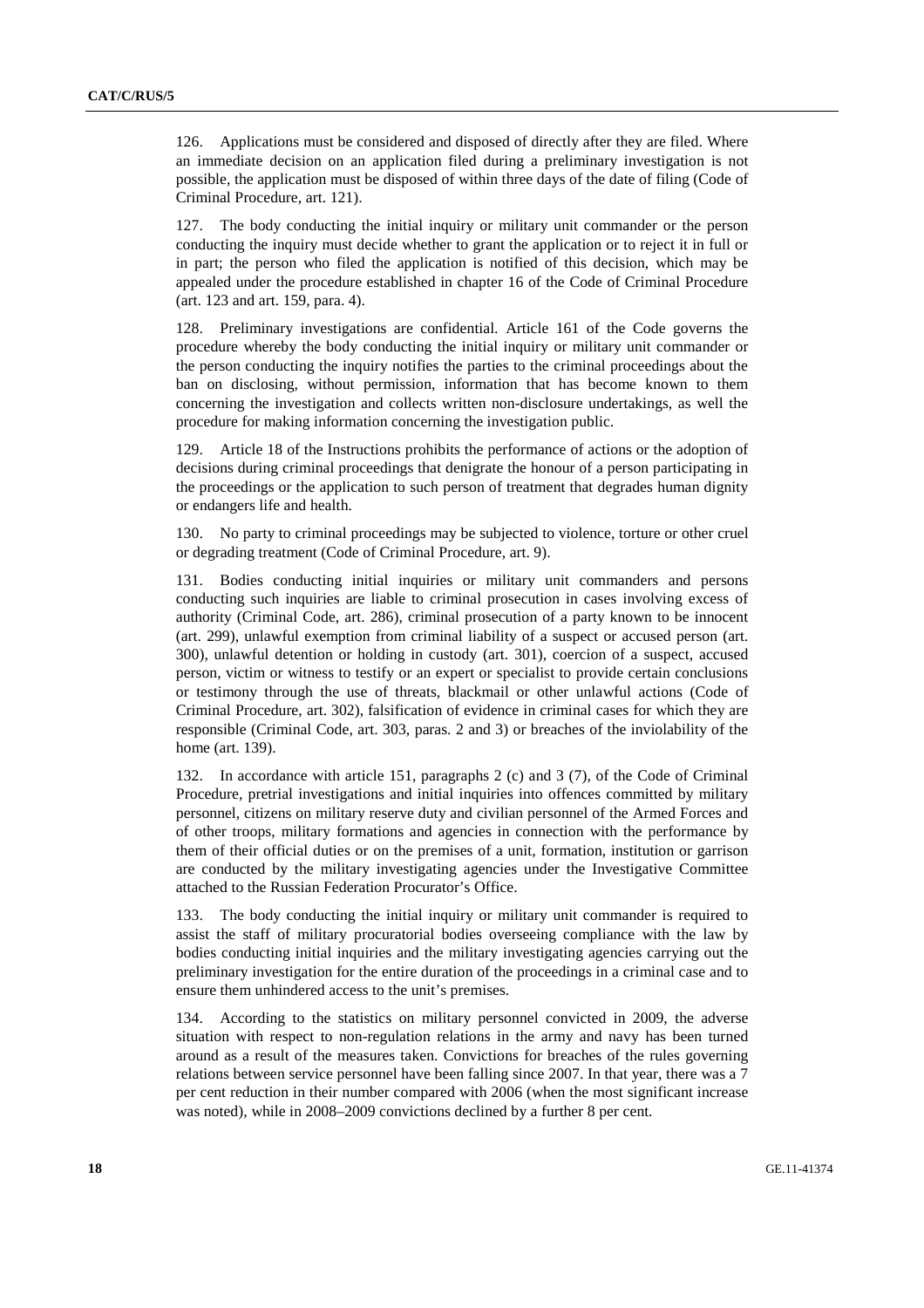135. Thus, there has been an aggregate fall of 15 per cent over the past three years and, currently, these offences account for no more than 16 per cent of all crime in the military.

136. Some 379 officers were convicted of excess of authority, 5 per cent more than in 2008, when the figure was 359.

137. In addition, 97 warrant officers, 264 sergeants and 45 members of the rank and file performing compulsory military service were convicted of excess of authority in the Armed Forces, along with 161 sergeants and 6 members of the rank and file serving on a contractual basis.

138. The concealment of offences by bodies conducting initial inquiries (or military personnel acting in that capacity) remains a pressing problem. In 2009, 24 offences involving violence were concealed by such bodies, a reduction of 7.8 per cent compared with 2008.

139. Crimes against military service represented the vast majority of offences that were concealed (101 or 82.8 per cent). Avoidance of military service accounted for 79.5 per cent of all offences concealed (97 in 2008); 17 concealed offences involved assault (up 13.3 per cent), including by commanders (or heads of bodies conducting initial inquiries).

140. The military investigating agencies instituted criminal proceedings and launched investigations against nine military officials in connection with the concealment of offences, including two cases of assault.

141. In 2009, following a review of files forwarded by military procurators to investigating agencies under the procedure specified in article 37, paragraph 2 (2), of the Code of Criminal Procedure, 12 criminal cases were brought against military officials who had concealed offences (two persons have been convicted, while investigations are ongoing in the remaining cases).

142. Where there are grounds for so doing, victims of breaches of service regulations are sent to military medical establishments for treatment; there, they receive the requisite medical and psychological care.

143. Where necessary, on the direction of military medical commissions these persons are granted additional leave for the purposes of their rehabilitation and recovery.

144. An analysis of the criminal cases handled by the military procuratorial bodies and, since September 2007, by the military investigating agencies under the Investigative Committee indicates a reduction in recent years in the total number of reported offences involving non-regulation relations or assault in the Armed Forces and in other troops and military formations.

145. This group of offences includes excess of authority by commanding officers or superiors (Criminal Code, art. 286), disobeying a superior or forcing him or her to violate military duties (art. 333), violence against a superior (art. 334), breaching the rules governing relations between service personnel of equivalent rank (art. 335) and insulting a service member (art. 336).

| 146. Information is provided below on the total number of such offences reported, |  |  |  |  |  |
|-----------------------------------------------------------------------------------|--|--|--|--|--|
| disaggregated by year. The summary data are as follows:                           |  |  |  |  |  |

| 2005 | 7488    |
|------|---------|
| 2006 | 6 1 0 2 |
| 2007 | 4 0 2 2 |
| 2008 | 3 9 3 1 |
| 2009 | 3812    |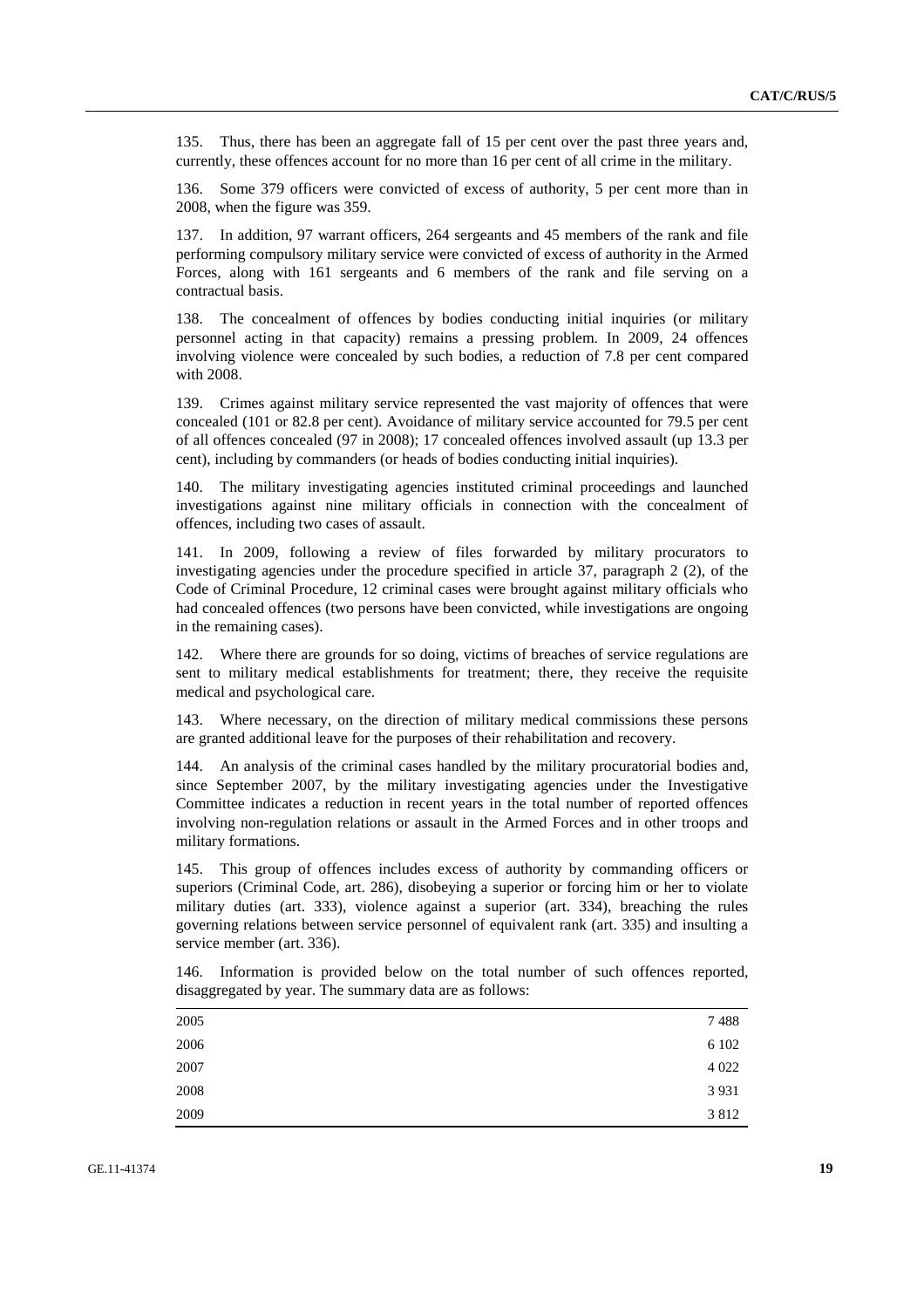147. Taking steps to ensure the timely and full uncovery of offences involving breaches of service regulations and assault has been a priority of the military investigating agencies since their establishment. It is precisely these offences that, as in the past, serve as a barometer of the general state of law and order in the military: in 2009, these offences constituted 21.9 per cent of all crime committed by service personnel.

148. The 16.5 per cent reduction in the level of violent crime in 2008 was accompanied by a fall in the number of affected service personnel. In January–December 2009, the number of victims among service members remained virtually unchanged (up 0.4 per cent from the 2008 figure of 4,030).

149. In 2009, fewer service members died as a result of violent offences (24 compared with 31 in 2008), and the number of persons suffering harm to health also declined (135 compared with 138 in 2008). In the first quarter of 2010, the respective figures were 2 and 25 compared with 3 and 39 over the same period in 2008.

150. The military investigating agencies ensure compliance with Federal Act. No. 119-FZ of 20 August 2004 on State Protection of Victims, Witnesses and Other Participants in Criminal Proceedings and Government Decision No. 630 of 27 October 2006 approving the Rules for the application of individual security measures in respect of victims, witnesses and other participants in criminal proceedings.

151. In the majority of cases, victims and witnesses have, on the basis of reasoned decisions to apply security measures and with their written consent, been transferred or seconded to another military unit or institution during the conduct of investigations and the hearing of criminal cases by the courts, in accordance with article 13, paragraph 2 (1), of the Act, while individuals who might pose a threat to a protected person have also been transferred or seconded (art. 13, para. 2 (3)).

152. The widespread use by the State of transfer or secondment as a security measure is due to the specificities of the terms of reference established for the military investigating agencies in exercising their procedural powers and of criminal prosecutions of service members, who constitute special categories of person. The application of this type of measure is rendered more effective by the specific organization of military service, the rules governing relations between service personnel and the strict regulation of all spheres of military activity, as well as by unity of command and military discipline.

153. Military investigators have resorted to transfer or secondment in a timely and astute manner, thus helping to overcome the problem of mutual protection by service personnel and to prevent commanders from bringing pressure to bear on participants in criminal proceedings. The measure has been used most often in criminal cases involving breaches of the rules governing relations between service personnel or assault.

154. In 2008, transfer or secondment was employed as a security measure in such criminal cases in respect of 304 individuals (70 per cent); the figure for 2009 was 293 (68 per cent).

155. The Russian Federation proceeds on the basis that the category of persons known as "human rights defenders" is not embodied in international law and that such persons do not constitute a separate vulnerable group of the population covered by a special legal regime. They enjoy all the rights of citizens of the Russian Federation on an equal footing, and offences against them are investigated in full compliance with domestic legislation. The Russian law enforcement agencies open criminal cases in respect of all murders and attacks, including where the victims are members of the media or human rights defenders, and carry out investigations to identify the perpetrators and prosecute them under the law.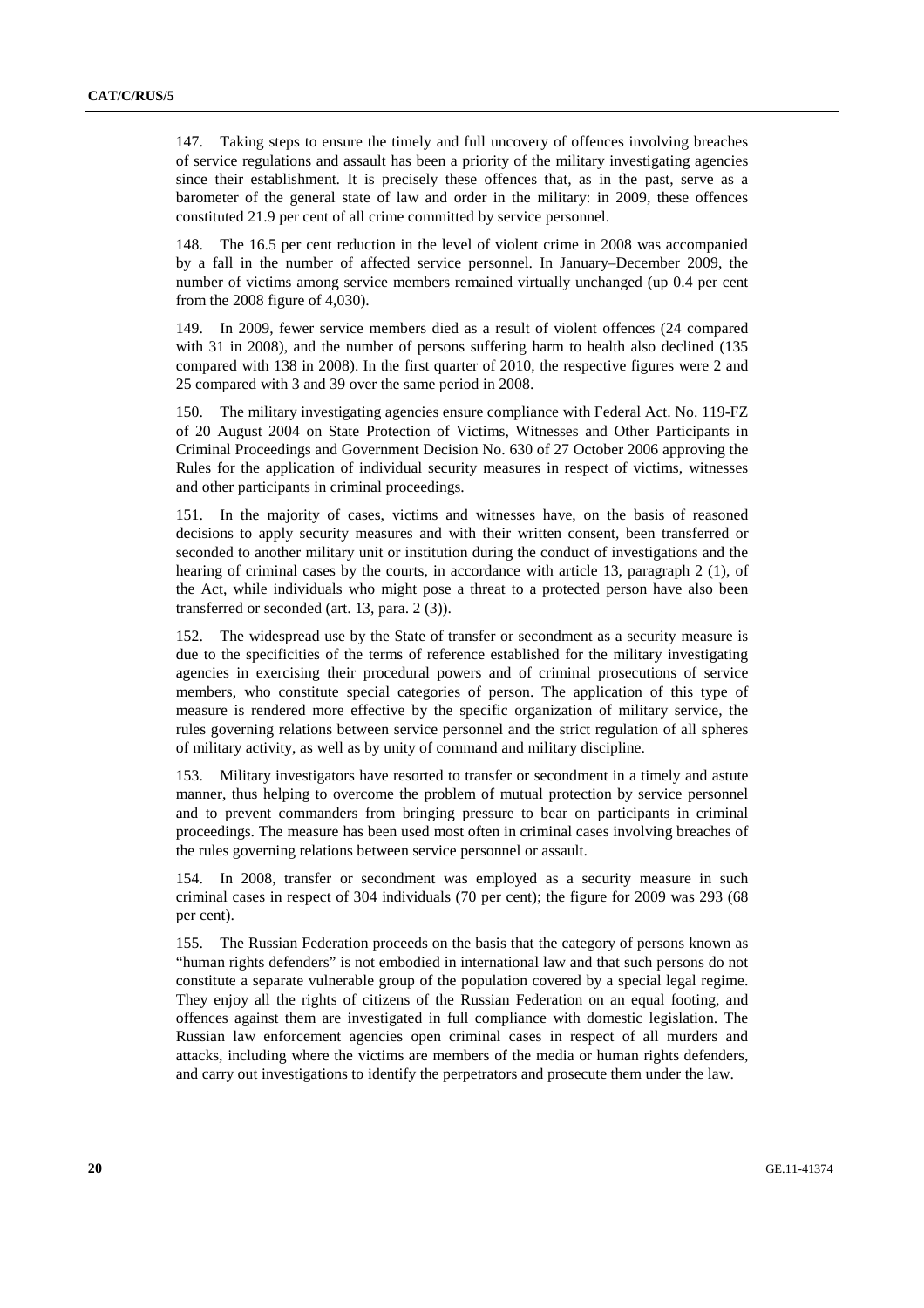#### **Article 3**

156. Russian legislation conforms overall to the international legal norms governing the status of refugees. The Federal Migration Service has prepared a draft new text of Federal Act No. 4528-1 of 19 February 1993 on Refugees that meets the requirements of the 1951 Convention relating to the Status of Refugees and the Convention against Torture. The draft text is currently undergoing a process of interdepartmental coordination.

157. In accordance with the Act, deportations from the territory of the Russian Federation are carried out by the federal authority responsible for monitoring and overseeing migration and its local agencies, in cooperation with the federal internal affairs authority and its local agencies.

158. Under article 462 of the Code of Criminal Procedure, the Russian Federation may, in conformity with its international obligations or on the basis of the principle of reciprocity, extradite to a foreign State a foreign national or stateless person present in the territory of the Russian Federation for the purpose of criminal prosecution or enforcement of a sentence for acts that are criminal offences under the laws of the Russian Federation and of the requesting foreign State.

159. A person may be extradited providing that:

 (a) The criminal law provides for a penalty of deprivation of liberty for a period of more than 1 year, or for a harsher penalty, for the commission of these acts in cases where the extradition is being carried out for the purpose of criminal prosecution:

 (b) The person in respect of whom the extradition request has been made has been sentenced to deprivation of liberty for a period of at least 6 months, or to a harsher penalty;

 (c) The requesting foreign State can guarantee that the person in respect of whom the extradition request has been made will be prosecuted only for the offence specified in the request and, following the conclusion of the trial and/or the serving of his or her sentence, will be able freely to leave the territory of that State and that he or she will not be expelled, transferred or extradited to a third State without the consent of the Russian Federation.

160. The decision on whether to extradite a foreign national or stateless person present in the territory of the Russian Federation who has been accused of committing an offence or convicted by a court of a foreign State is taken by the Procurator-General of the Russian Federation or his deputy. Where requests are received from several foreign States for the extradition of the same person, it is the Procurator-General or his deputy who decides which request to grant. The Procurator-General or his deputy must provide written notification of the decision to the person concerned and explain to that individual his or her right to appeal the decision to a court under article 463 of the Code of Criminal Procedure.

161. The extradition decision becomes enforceable 10 days after the notification of the person concerned. In the event of an appeal, the extradition is not carried out until the judicial ruling on the appeal has become enforceable.

162. Article 463 regulates the procedures for the appeal of an extradition decision and the judicial review of its lawfulness and well-foundedness. The decision of the Procurator-General or his deputy may be appealed by the person in respect of whom it has been taken or his or her defence counsel to the supreme court of the republic or the court of the territory, province, city state, autonomous province or autonomous area where the person has his or her residence within 10 days of receipt of the notification. If the person is being held in custody, the administration of the place of detention, on receiving his or her appeal, forwards it immediately to the appropriate court and notifies the procurator thereof. Within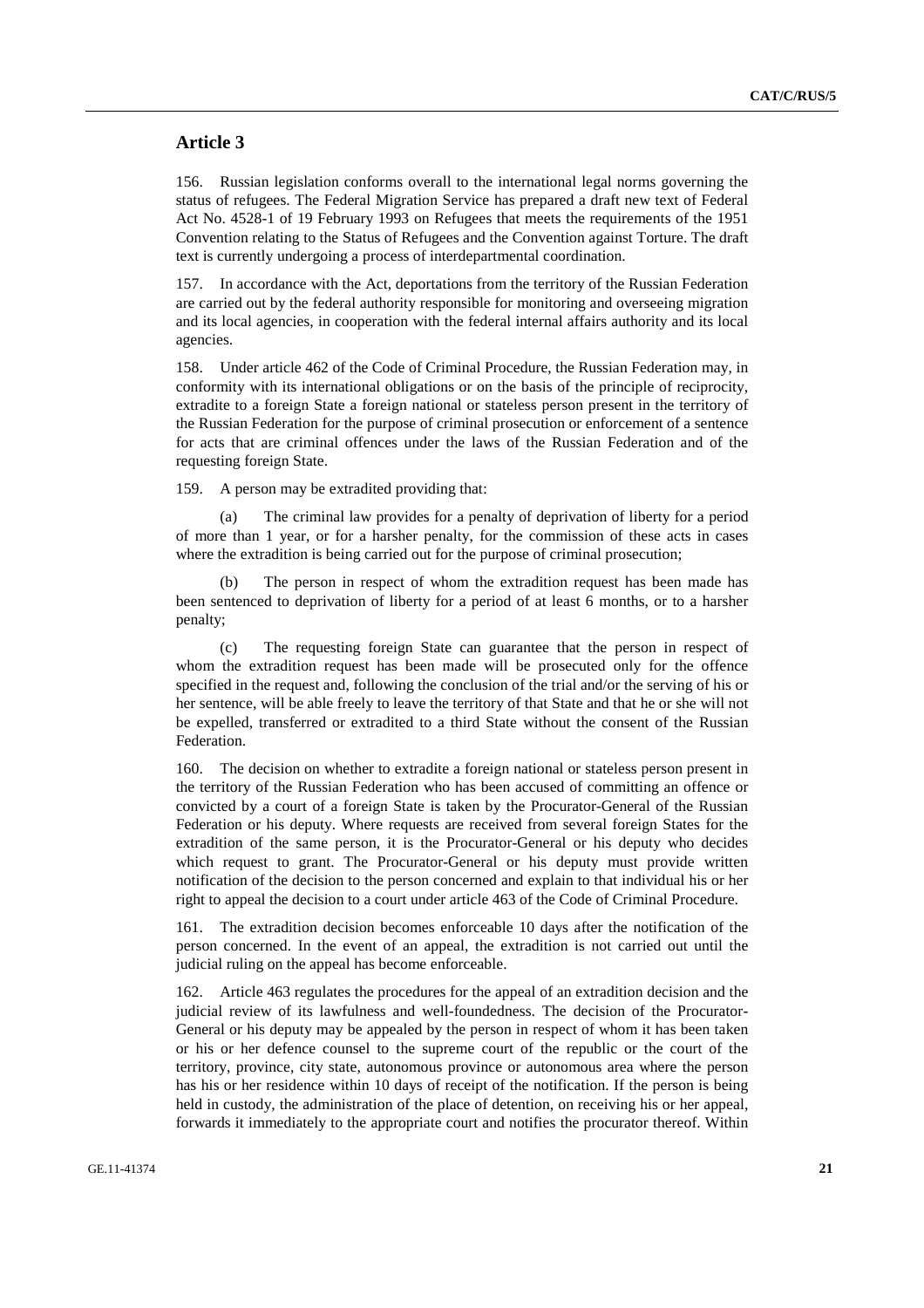10 days, the procurator must transmit to the court materials confirming the lawfulness and well-foundedness of the extradition decision.

The review of the lawfulness and well-foundedness of the extradition decision is conducted, within one month of the date of receipt of the appeal, in open court by a panel of three judges with the participation of the procurator, the person in respect of whom the decision has been taken and his or her defence counsel, if counsel is taking part in the criminal proceedings. At the start of the hearing, the presiding judge announces which appeal is being considered and explains to those present their rights, duties and responsibilities. Then the appellant and/or counsel set out the grounds for the appeal, after which the procurator takes the floor.

164. During the consideration of the appeal, the court does not discuss the guilt or innocence of the appellant, confining itself to the review of the conformity of the extradition decision with the legislation and international treaties of the Russian Federation.

165. On the basis of the outcome of the review, the court hands down a ruling in which it either declares the extradition decision to be unlawful or unfounded and overturns it, or rejects the appeal. If the extradition decision is overturned, the court also rescinds any preventive measure applied in respect of the appellant.

166. The court's ruling granting or rejecting the appeal is subject to cassational appeal to the Supreme Court of the Russian Federation within seven days of being handed down.

167. The following indicators reflect the work of the Office of the Procurator-General of the Russian Federation on extradition-related cases in the period 2005–2009.

| Indicator                                                                    | 2005   | 2006  | 2007        | 2008 | 2009  |
|------------------------------------------------------------------------------|--------|-------|-------------|------|-------|
| Decisions to grant requests for extradition from the Russian Federation      | 1.033. | 1 064 | 1 101 1 173 |      | 1.390 |
| Decisions to refuse requests for extradition from the Russian Federation     | 624    | 536   | 302         | 299  | 346   |
| Requests for extradition to the Russian Federation granted by foreign States | 209    | 225   | 283         | 284  | 289   |
| Requests for extradition to the Russian Federation refused by foreign States | 47     | 36    | 36          | 58   | 52    |

168. Under article 17, paragraph 2 (7), of the Federal Act on Refugees, the Federal Migration Service carries out deportations from the territory of the Russian Federation of persons who have lost or been deprived of their refugee status.

169. Article 10, paragraph 1, of the Act states that asylum-seekers, refugees and persons who have lost or been deprived of their refugee status may not be returned against their will to the territory of the State of their nationality (or former habitual residence) if the circumstances described in article 1, paragraph 1 (1), of the Act still obtain in that State.

170. In 2009, 193 foreign nationals were deported from the Russian Federation.

171. The procedure for the appeal of decisions declaring an application for refugee status inadmissible or denying refugee status and decisions on loss or deprivation of refugee status is established in administrative regulations on the discharge by the Federal Migration Service of the State's responsibilities with regard to the application of Russian legislation on refugees, approved by Order No. 452 of the Director of the Federal Migration Service of 5 December 1997. According to the regulations, a foreign national has the right, after receiving notification of such a decision by a local agency of the Federal Migration Service, to file an appeal with a court or with the Federal Migration Service itself under the established procedure.

172. Following the completion of the procedure for the consideration of applications, if a foreign national or stateless person is denied asylum in the territory of the Russian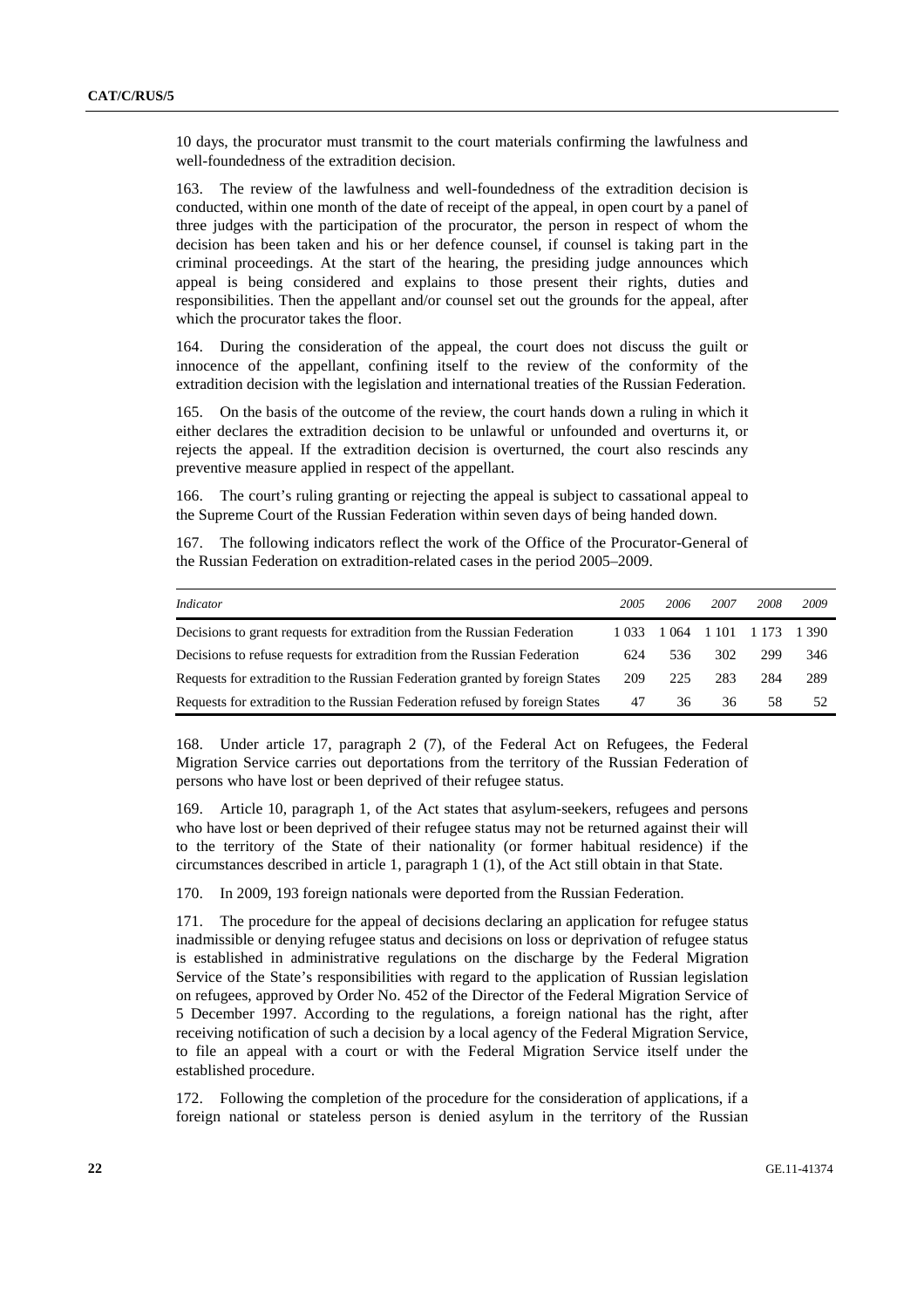Federation and if a request has been received from a competent authority of a foreign State for the extradition of this individual to the State of his or her nationality, he or she may be handed over to the authorities of the requesting foreign State. In accordance with the Act, a foreign national or stateless person who is denied asylum in the territory of the Russian Federation by a local agency of the Federal Migration Service may appeal that decision to the Federal Migration Service itself or to a court, as he or she wishes.

173. Special care is taken, when considering requests by competent authorities of foreign States for the extradition of individuals from the Russian Federation, to ensure that the requirements of article 3 of the Convention against Torture are complied with. In addition, the Office of the Procurator-General of the Russian Federation takes account of the following factors:

 (a) Whether the requesting country is a party to the Commonwealth of Independent States (CIS) Convention on Judicial Assistance and Legal Relations in Civil, Family and Criminal Cases of 22 January 1993 and the European Convention on Extradition of 13 December 1957;

Whether the legislation of the requesting country is based on universally recognized norms of international law and democratic principles of lawfulness, equality of citizens before the law, humanism and justice;

Whether the legislation of the requesting country contains a prohibition on torture, violence and other cruel, humiliating or degrading treatment;

 (d) Whether the requesting country has introduced a moratorium on the death penalty or whether the death penalty has been abolished as a criminal sanction in its domestic legislation.

174. Moreover, the Office of the Procurator-General requires competent authorities of foreign States submitting extradition requests to provide the assurances stipulated in the international treaties and the criminal procedural legislation of the Russian Federation. These include assurances that the extradited person will not be expelled, transferred or extradited to a third State without the consent of the Russian Federation; that he or she will not be prosecuted or punished for an offence committed prior to his or her extradition other than the offence for which he or she is extradited; and that he or she will be able freely to leave the territory of the requesting State following the conclusion of the trial and/or the serving of his or her sentence. At the same time, requesting States are asked to furnish additional assurances that extradition is not being sought for the purpose of prosecuting the extradited person on political, ethnic or religious grounds and that he or she will not be subjected to torture or cruel, inhuman or degrading treatment or to the death penalty.

175. In the first half of 2010, the Office of the Procurator-General received additional assurances in respect of nine persons.

176. The Office takes decisions on extradition following the complete and objective verification of all factors demonstrating the existence of obstacles to extradition or the lack thereof, information on the internal political situation and the socio-political and socioeconomic circumstances in the requesting State and on the rights of persons who are prosecuted or deprived of their liberty in that State.

177. The Office will adopt a decision to extradite a person only where there is absolutely no basis for believing that the extradition would violate article 3 of the Convention against Torture.

178. In the period 2009–2010, the Office twice decided to refuse to extradite a person on the grounds mentioned above.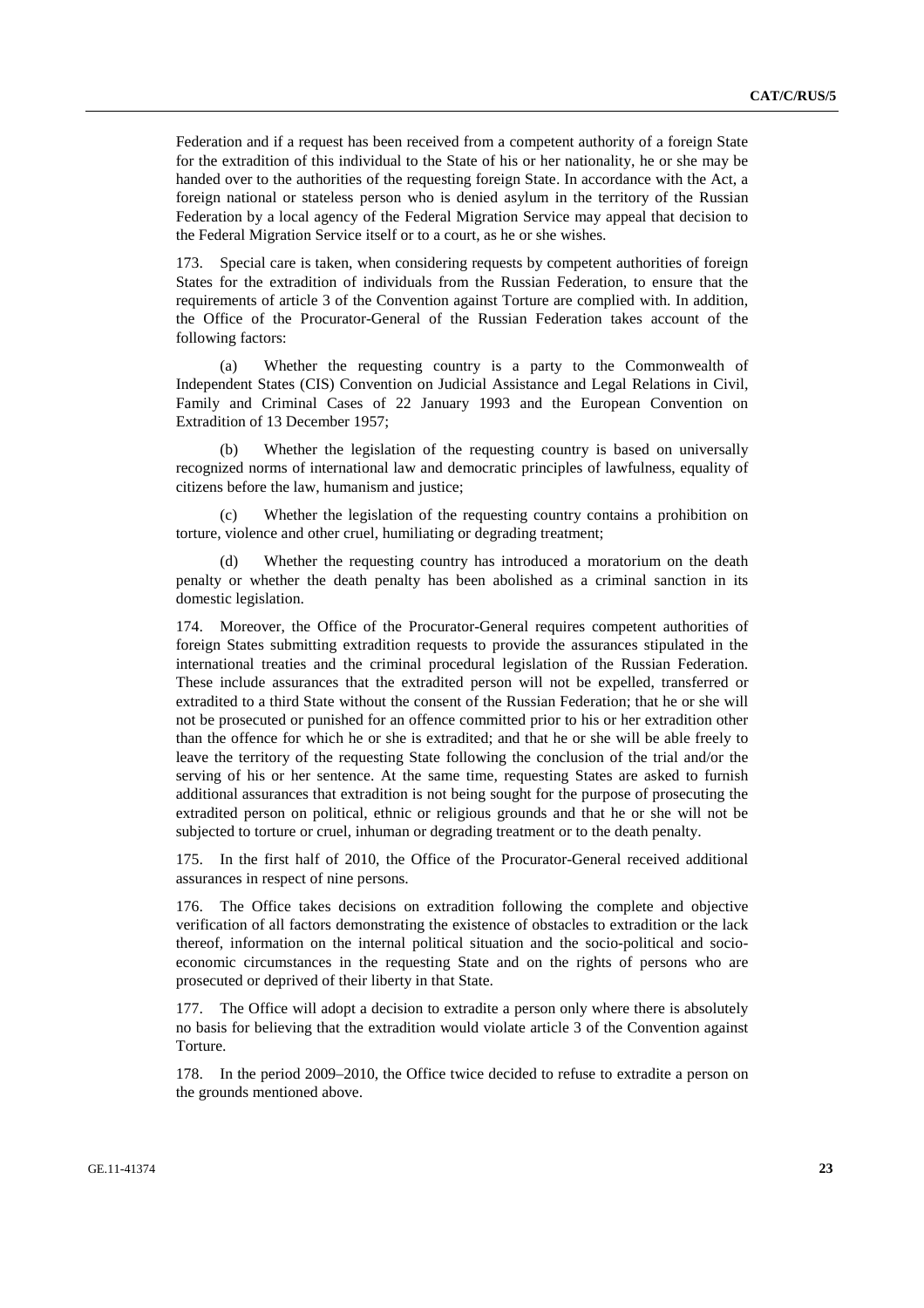179. Currently, the Office, together with the Ministry of Foreign Affairs, is developing a mechanism for practical cooperation on issues relating to obtaining of extradition assurances from foreign States and monitoring of compliance with such assurances.

180. Administrative deportation of foreign nationals and stateless persons from the Russian Federation entails the forced supervised removal of such individuals across the State border and outside the territory of the Russian Federation or, in the cases envisaged in domestic legislation, the supervised independent exit of foreign nationals and stateless persons from the Russian Federation.

181. Administrative deportation is provided for as an administrative penalty in respect of foreign nationals and stateless persons and is imposed by a judge or, in the event that a foreign national or stateless person commits an administrative offence on entering the Russian Federation, by the appropriate officials.

182. A penalty such as administrative deportation may be imposed by a judge only after thorough, full and objective analysis and evaluation of the totality of the evidence in a case, including that submitted by the person on whom the penalty is being imposed.

183. In 2009, 31,185 foreign nationals and stateless persons were subjected to administrative deportation under article 18.8 of the Code of Administrative Offences for violations of the rules governing their entry into the Russian Federation or the regime for their stay (residence) in the country.

184. In accordance with article 30.1 of the Code, any decision on a case involving an administrative offence (including an administrative deportation decision) may be appealed regardless of which body or official handed down the decision. Furthermore, the right of appeal, which is available to the person in respect of whom the decision was handed down, the legal representative of that individual and also his or her defence counsel or representative, is considered an important guarantee of the observance of human and civil rights and freedoms.

185. There have been no cases of "extraordinary rendition" in territories under the jurisdiction of the Russian Federation.

#### **Article 5**

186. The term "universal crime" is not used in the Russian legislation. It is a specific feature of the country's criminal law, however, that liability for the criminal acts enumerated in the Special Part of the Criminal Code is incurred taking into account the provisions of the General Part. In particular, under article 63, paragraph 1 (i), of the Code, the commission of an offence involving particular cruelty, sadism, humiliation or illtreatment of the victim is an aggravating factor. In addition, the use of torture renders perpetrators of such offences as cruel treatment (art. 117) and coercion to testify (art. 302) liable to harsher penalties.

187. In accordance with article 78 of the Code, a person is exempt from criminal liability if the relevant statute of limitations has run. Nevertheless, under paragraph 5 of the article, this provision is not applied in respect of persons who have committed offences against the peace and security of humankind. This refers, among others, to such crimes as genocide (art. 357) and use of prohibited means and methods of warfare (art. 356), which offences encompass acts covered by the Convention's definition of torture.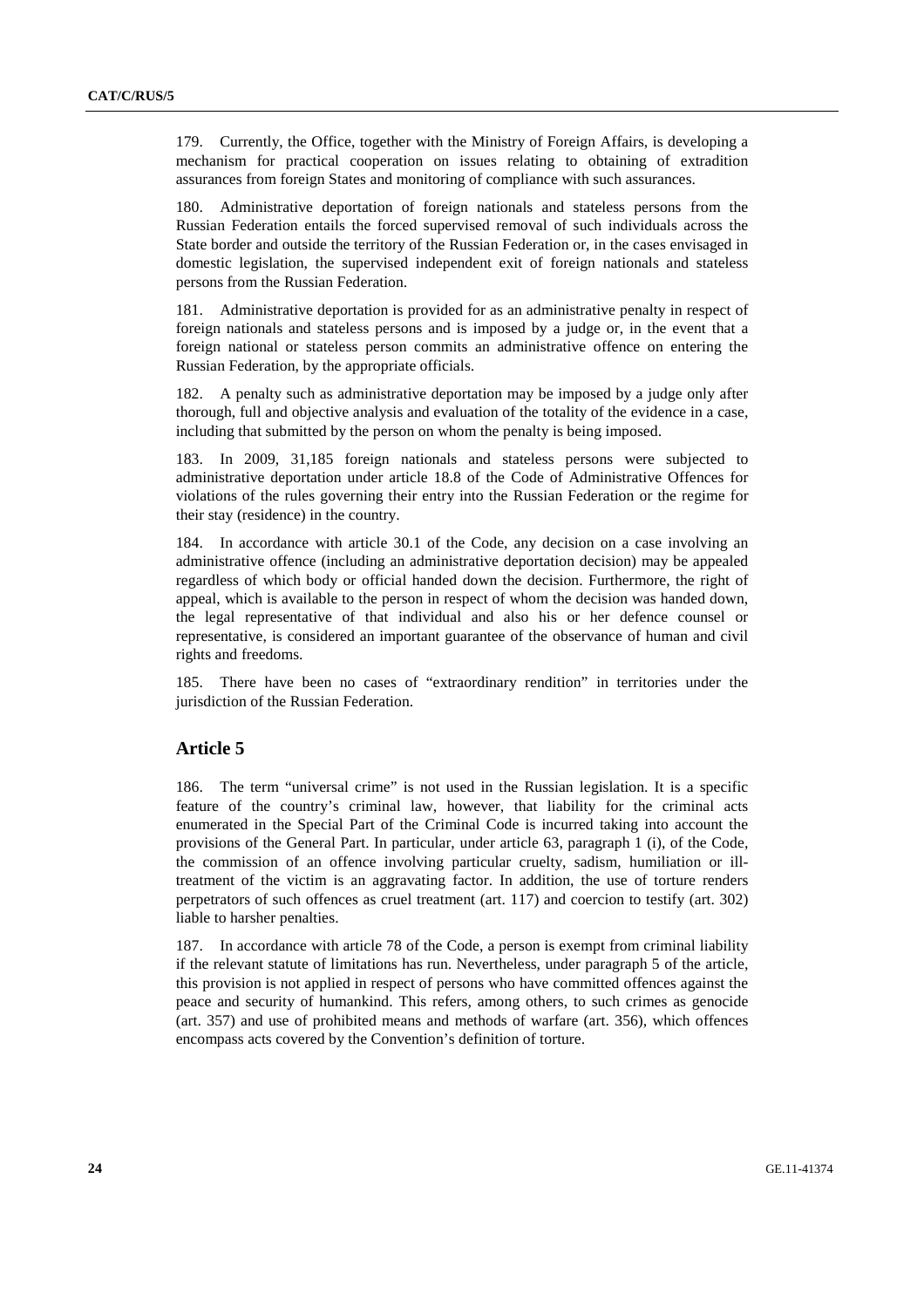#### **Article 10**

188. Under article 42, paragraph 2, of the Criminal Code, a person who commits a deliberate offence in carrying out an unlawful order or instruction is held criminally liable in the usual manner. Criminal liability may not be incurred by failure to carry out an order or instruction known to be unlawful.

189. Article 34.1 of the Regulations on service in the internal affairs agencies of the Russian Federation, approved by Decision No. 4202-1 of the Supreme Soviet of the Russian Federation of 23 December 1992 (the article itself having been added pursuant to Federal Act No. 156-FZ of 22 July 2010 amending certain legislative acts of the Russian Federation), states that an order given by a superior must be carried out by a subordinate unless the order is known to be unlawful. At the same time, it is prohibited for a superior to give an order the purpose of which is to violate the norms of Russian legislation.

190. In addition, as stated in article 3 of the Penal Enforcement Code, Russian legislation on penal enforcement and practice in applying it are based, inter alia, on the norms of international law and those of the international treaties of the Russian Federation, which form an integral part of the Russian legal system.

191. Article 9 of the Code of Criminal Procedure prohibits the performance of acts or the adoption of decisions during criminal proceedings that denigrate the honour of a person participating in the proceedings or the application to such person of treatment that degrades human dignity or endangers life and health; no party to criminal proceedings may be subjected to violence, torture or other cruel or degrading treatment.

192. Under Order No. 490 of the Ministry of Internal Affairs of 29 June 2009 approving the Directions on the organization of vocational training for staff of the internal affairs agencies of the Russian Federation, all the Ministry's subdivisions regularly hold training exercises for staff covering such issues as respect for lawfulness in the performance of official activities, protection of civil rights and freedoms, and organization of prompt, full and thorough investigations of criminal cases.

193. Most staff recruited to work in bodies conducting pretrial investigations and initial inquiries are persons with higher and secondary legal education. On taking up employment, staff undergo mandatory training on domestic criminal law, the purposes of which are described as follows: protection against criminal attempts on human and civil rights and freedoms, on property, public order and public security, on the environment and on the constitutional order of the Russian Federation; maintenance of the peace and security of humankind; prevention of crime; conduct of criminal proceedings with a view to protecting the rights and lawful interests of persons and organizations that have fallen victim to crime; and protection of the individual from unlawful or unfounded accusation, conviction or restriction of rights and freedoms.

194. Military personnel study international legal norms in the sphere of human rights and international humanitarian law, notably the prohibition on the use of torture, as part of their theoretical training, including for command positions.

195. All programmes of instruction and advanced instruction for staff of the penal correction system cover the universally recognized principles and norms of international law and the provisions of the international treaties of the Russian Federation concerning the safeguarding of human rights, as does job-specific training for such staff. In addition, they are informed without fail of judgements of the European Court of Human Rights relating to the work of correctional facilities and remand centres.

196. Medical officers of the penal correction system, as qualified employees of the law enforcement agencies, receive specialized training, which includes issues relating to the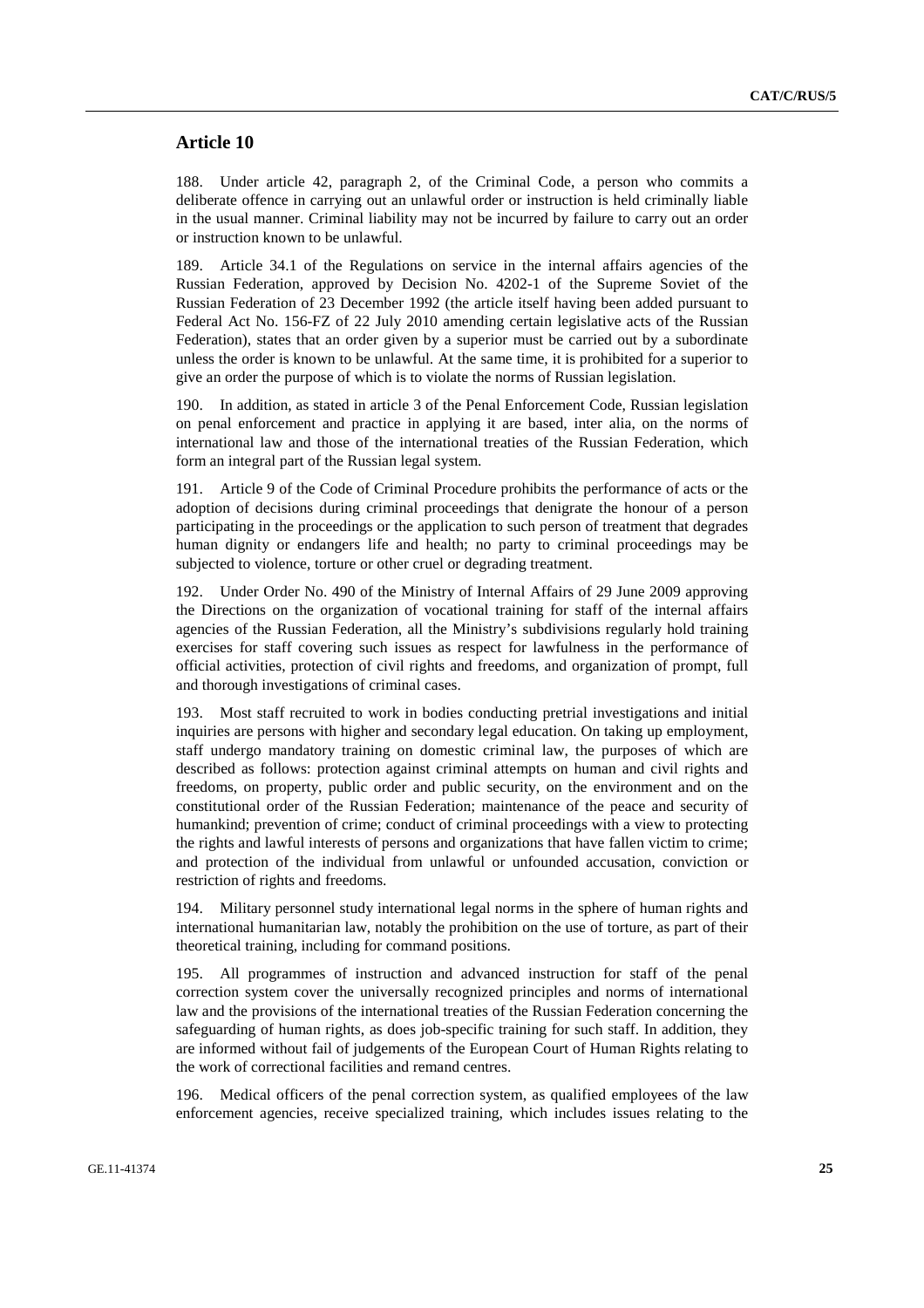diagnosis and treatment of physical injuries and their sequelae. Once they are in post, medical officers undertake postgraduate training courses at educational establishments of the Ministry of Health and Social Development every five years.

197. There are detailed regulations governing the procedure for identifying physical injuries, including marks of torture. In accordance with paragraph 9 of the Instructions for the provision of medical care to persons detained in temporary holding facilities of the internal affairs agencies, all detainees undergo an initial medical check within 24 hours of being placed in such facilities. Similar rules apply in respect of persons admitted to special holding centres to serve sentences of administrative detention (see paragraph 8 of the Instructions for the serving of sentences of administrative detention, approved by Government Decision No. 726 of 2 October 2002).

198. Under paragraphs 24 and 25 of the Procedure for the provision of medical care to remand prisoners and persons serving custodial sentences, approved by Order No. 640/190 of the Ministry of Health and Social Development and the Ministry of Justice of 17 October 2005, all suspects and accused persons on entering a remand centre and all convicted prisoners must undergo an initial medical check at the earliest opportunity. This document also establishes that, if a suspect or accused person sustains physical injuries, he or she must be examined and treated by a medical officer without delay. The medical examination includes a physical check-up, as well as additional investigatory techniques and consultation by specialist doctors where necessary. The results obtained are noted on the outpatient chart under the established procedure and the person examined is notified thereof in a manner comprehensible to him or her.

199. When information comes to light giving grounds to believe that harm has been caused to the health of a suspect, accused person or convicted prisoner as a result of unlawful actions, the medical officer carrying out the examination notifies the director of the facility concerned in writing.

200. Under article 17 (Rights of suspects and accused persons) of the Federal Act on the Custody of Suspects and Accused Persons, suspects and accused persons have the right to request a personal interview with the director of the detention facility in which they are being held or with the persons monitoring the facility's activities while these persons are present at the facility and to address proposals, applications and complaints, including to a court, concerning the lawfulness and well-foundedness of their detention and any violations of their lawful rights and interests.

201. Data from the local agencies of the Federal Penal Correction Service on the number of statements (reports) drawn up by medical officers of the penal correction system are set out below.

| Indicator/year                                                                                                                                                                                                                                                                                                                                                                                                                                                                                                                                                              | 2004 | 2005 | 2006 | 2007                    | 2008    | 2009  |
|-----------------------------------------------------------------------------------------------------------------------------------------------------------------------------------------------------------------------------------------------------------------------------------------------------------------------------------------------------------------------------------------------------------------------------------------------------------------------------------------------------------------------------------------------------------------------------|------|------|------|-------------------------|---------|-------|
| Number of statements (reports) drawn up by medical<br>officers of facilities of the penal correction system upon<br>identifying physical injuries sustained by or harm<br>caused to the health of persons held in these facilities as<br>a result of unlawful actions of others in accordance with<br>Order No. 170 of the Central Penal Correction<br>Department of the Ministry of Justice of 27 July 2007<br>approving the Instructions on the procedure for<br>receiving, registering, recording and processing of<br>statements, confessions and reports regarding the |      |      |      | 3 888 4 151 5 364 5 825 | 6 1 9 4 | 7.400 |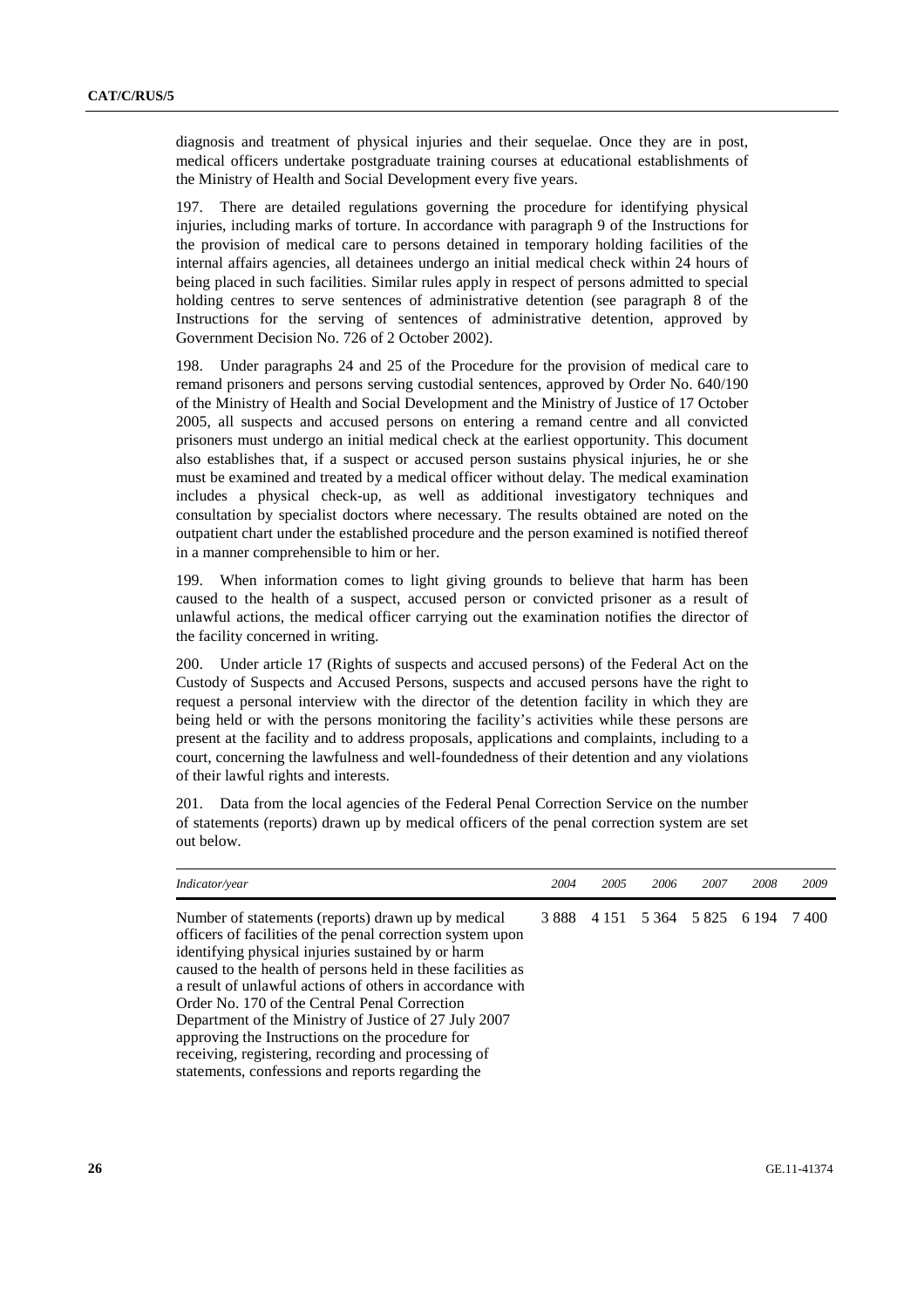| Indicator/year                                                                                                                                                                                                                                                                                                                                                                                                                                                                                                                                                                                                                                                                                                                      | 2004    | 2005    | 2006    | 2007    | 2008 | 2009    |
|-------------------------------------------------------------------------------------------------------------------------------------------------------------------------------------------------------------------------------------------------------------------------------------------------------------------------------------------------------------------------------------------------------------------------------------------------------------------------------------------------------------------------------------------------------------------------------------------------------------------------------------------------------------------------------------------------------------------------------------|---------|---------|---------|---------|------|---------|
| commission or preparation of offences and of<br>communications regarding other incidents in penal<br>correction facilities and bodies of the Ministry of<br>Justice; Order No. 250 of the Ministry of Justice of 11<br>July 2006 approving the Instructions on receiving,<br>registering and checking communications regarding<br>offences and incidents in penal correction facilities and<br>bodies; Order No. 640/190 of the Ministry of Health<br>and Social Development and the Ministry of Justice of<br>17 October 2005 approving the Procedure for the<br>provision of medical care to remand prisoners and<br>persons serving custodial sentences; and the Rules*<br>(hereinafter "the appropriate regulations and rules") |         |         |         |         |      |         |
| Number of statements (reports) drawn up by medical<br>officers of facilities of the penal correction system, in<br>accordance with the appropriate regulations and rules,<br>upon identifying physical injuries sustained by or harm<br>caused to the health of persons held in remand centres<br>or premises operating as remand centres as a result of<br>unlawful actions of staff of these facilities                                                                                                                                                                                                                                                                                                                           | 51      | 48      | 69      | 136     | 155  | 285     |
| Number of statements (reports) drawn up by medical<br>officers of facilities of the penal correction system, in<br>accordance with the appropriate regulations and rules,<br>upon identifying physical injuries sustained by or harm<br>caused to the health of persons brought under escort<br>from other law enforcement agencies to remand centres<br>or premises operating as remand centres as a result of<br>unlawful actions of others                                                                                                                                                                                                                                                                                       | 3 3 1 9 | 3 777   | 4 0 2 6 | 4 3 2 5 | 4933 | 4896    |
| Number of reports sent to procuratorial authorities, after<br>verification by the operations departments of facilities<br>of the penal correction system, on the basis of<br>statements (reports) drawn up by medical officers upon<br>identifying physical injuries sustained by or harm<br>caused to the health of suspects, accused persons or<br>convicted prisoners as a result of unlawful actions of<br>others                                                                                                                                                                                                                                                                                                               | 1816    | 2 5 2 0 | 3420    | 3849    | 3977 | 4 2 8 8 |
| Number of criminal cases opened on the basis of<br>statements (reports) drawn up by medical officers of the<br>penal correction system upon identifying physical<br>injuries sustained by or harm caused to the health of<br>suspects, accused persons or convicted prisoners as a<br>result of unlawful actions of others                                                                                                                                                                                                                                                                                                                                                                                                          | 50      | 61      | 93      | 61      | 62   | 45      |

202. Data from the local agencies of the Federal Penal Correction Service on the number of suspects, accused persons and convicted prisoners who have appealed to a court for legal protection against violations of their rights and lawful interests are set out below.

<sup>\*</sup> *Translator's note:* The original Russian text does not specify which "Rules" are referred to.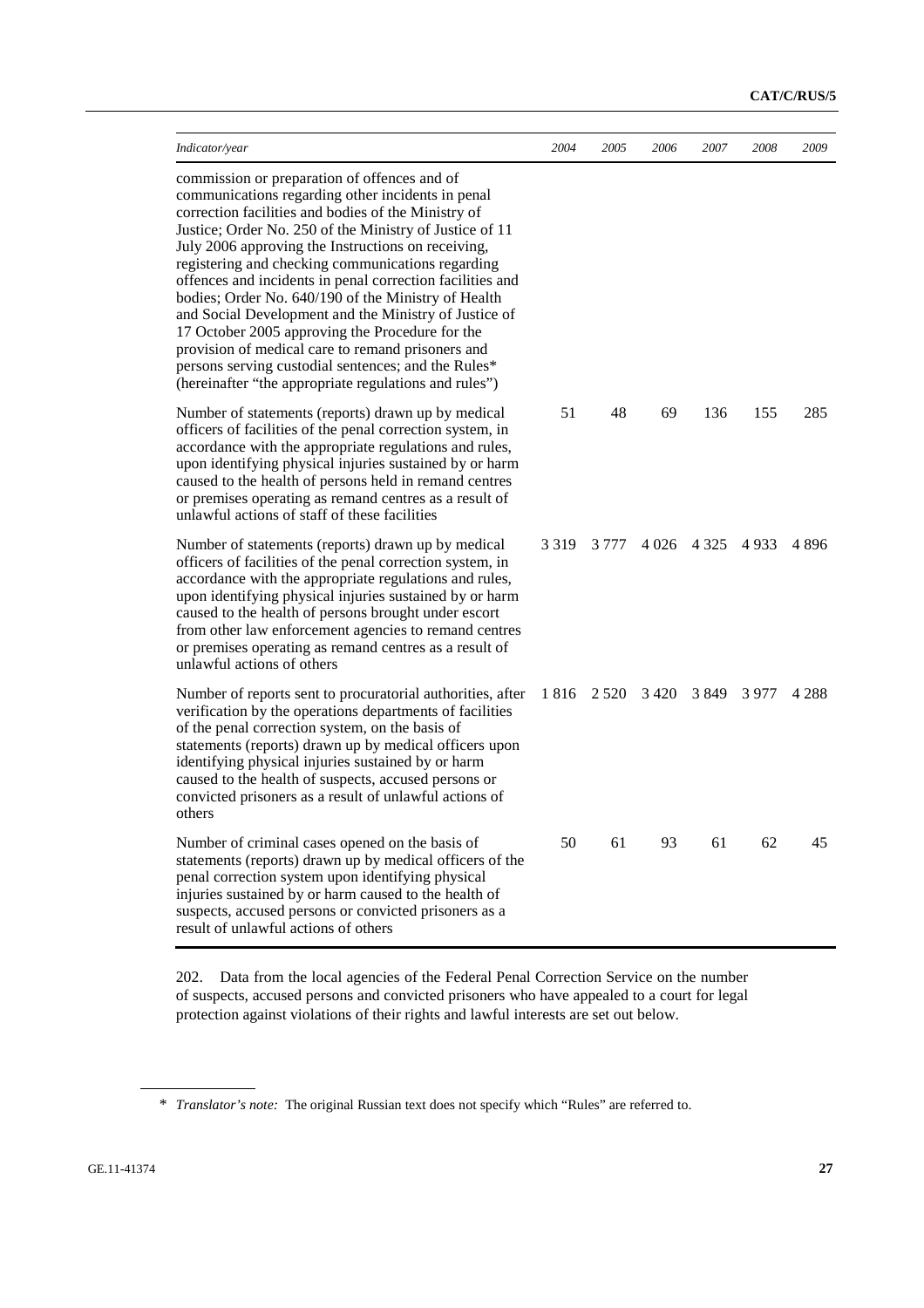| Indicator/year                                                                                                                                                                                                                   | 2004 | 2005     | 2006  | 2007  | 2008       | 2009  |
|----------------------------------------------------------------------------------------------------------------------------------------------------------------------------------------------------------------------------------|------|----------|-------|-------|------------|-------|
| Number of suspects, accused persons and convicted<br>prisoners who have brought court actions for violations<br>of their rights in the penal correction system                                                                   | 62   | 71       | 149   | 222   | 343        | 450   |
| Material compensation awarded by the courts to persons<br>held in facilities of the penal correction system on the<br>basis of actions brought by them for violations of their<br>rights (in thousands of roubles)               | 6.2  | 10.1     | 121.1 | 453.0 | 158.9      | 466.3 |
| Number of persons held (or previously held) in remand<br>centres and premises operating as remand centres who<br>have brought court actions for violations of their rights<br>in these facilities                                | 21   | 22       | 45    | 88    | 120        | 169   |
| Material compensation awarded by the courts to persons<br>held in remand centres and premises operating as<br>remand centres on the basis of actions brought by them<br>for violations of their rights (in thousands of roubles) | 5.0  | $\Omega$ | 55.4  |       | 31.4 112.9 | 177.2 |

203. According to available information, since 1998 Russian courts have handed down 128 decisions and rulings addressed to financial bodies granting requests made in actions brought by suspects, accused persons and convicted prisoners for material compensation for violations of their rights while they were being held in custody or serving sentences in facilities of the penal correction system, including: 34 decisions concerning violations of conditions of detention in facilities of the penal correction system; 24 concerning unlawful imposition of disciplinary measures against a suspect, accused person or convicted prisoner; 5 concerning violations of criminal procedural legislation in the handling of correspondence of suspects, accused persons or convicted prisoners with State bodies or with the European Court of Human Rights; 9 concerning violations in the provision of medical care to suspects, accused persons or convicted prisoners; 3 concerning physical injuries sustained by convicted prisoners in facilities of the penal correction system; 5 concerning cruel or degrading treatment in facilities of the penal correction system; and 48 on other issues connected with custody or serving of sentences.

#### **Article 11**

204. In 2008, the preventive measure of remand in custody was applied in respect of 30,542 accused persons during the legal proceedings in their case, while 3,796 accused persons were released from custody. Some 316, 217 convicted persons were sentenced to deprivation of liberty for a determinate period or to life imprisonment; of these persons, 114,190 were ordered to custody by a court or justice of the peace on sentencing. Some 645 acquitted persons and 31,519 convicted persons were released from custody pursuant to a court judgement.

205. In 2009, 22,303 accused persons were remanded in custody during the legal proceedings in their case; 2,580 were released from custody. Sentences of deprivation of liberty for a determinate period or life imprisonment were handed down to 296,034 convicted persons, 112,781 of whom were ordered to custody by a court or justice of the peace on sentencing. Some 406 acquitted persons and 25,270 convicted persons were released from custody pursuant to a court judgement.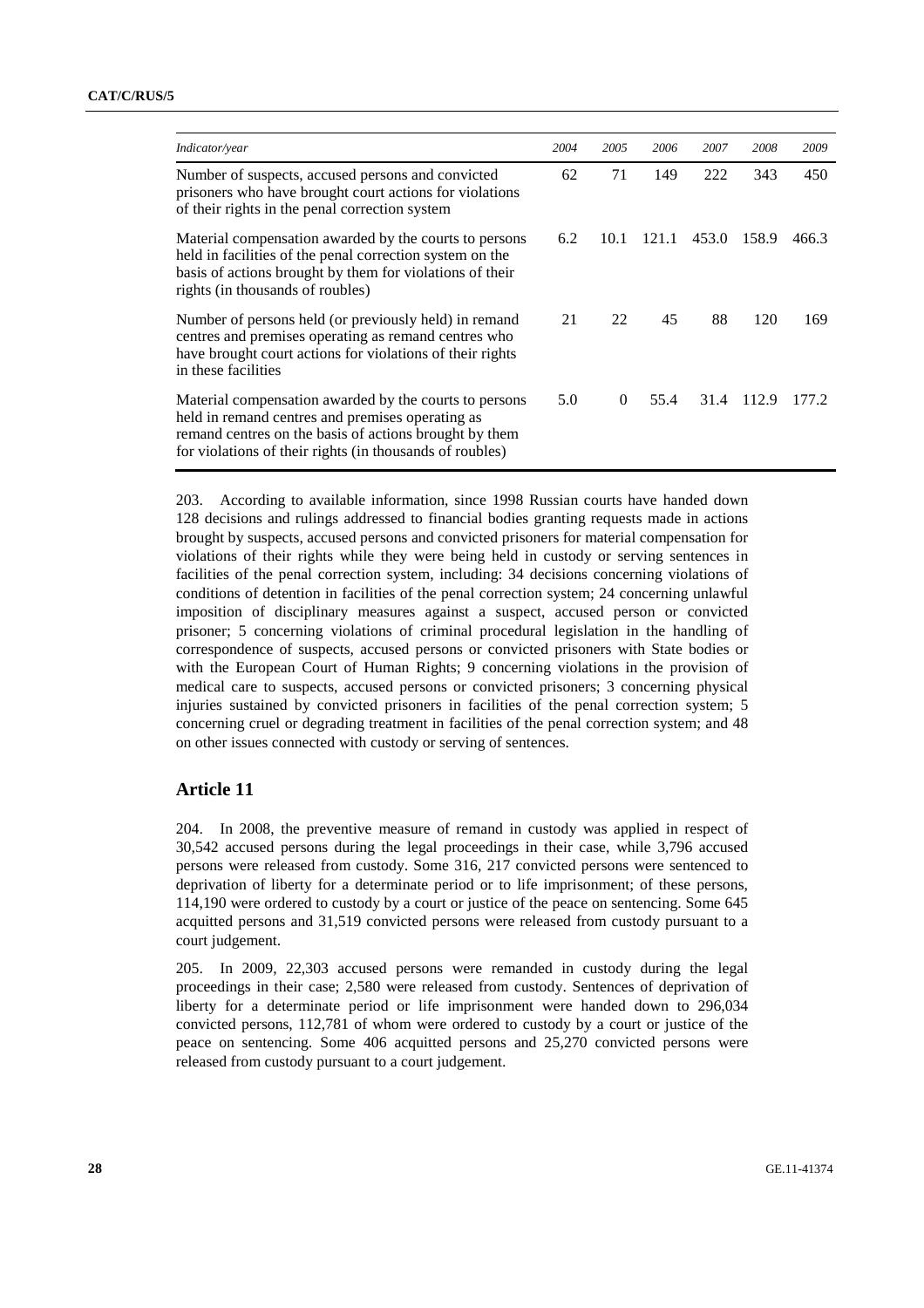206. In 2007, 11,185 applications by pretrial investigative bodies for the remand in custody of accused persons or suspects were rejected by the courts; the figures were 12,443 in 2008 and 11,116 in 2009.

207. In 2008, the courts considered 101 applications for the preventive measure of house arrest to be applied, approximately 90 per cent of which were granted. In 2009, 164 such applications were considered, with courts again granting around 90 per cent of them.

208. In 2008, the courts considered 648 applications for bail to be imposed as a preventive measure, approximately 80 per cent of which were granted. Bail was imposed as a preventive measure in criminal cases during the initial inquiry or pretrial investigation in respect of 901 persons and during the trial itself in respect of 265 persons. In 2009, 674 applications for the imposition of bail were considered, approximately 10 per cent of which were granted. Bail was imposed in criminal cases during the initial inquiry or pretrial investigation in respect of 1,225 persons and during the trial itself in respect of 265 persons.

209. The number of accused persons and suspects released from custody in 2007 was 38,536, including 51 persons released owing to violations by law enforcement officers of article 91 of the Code of Criminal Procedure; in 2008, the figures were 33,258 and 158, respectively, and, in 2009, 28,932 and 25.

210. In accordance with article 21 of the Constitution, no one may be subjected to torture, violence or other cruel or degrading treatment or punishment. The Penal Enforcement Code states that convicted persons have the right to be treated politely by staff of facilities responsible for enforcing penalties. They may not be subjected to cruel or degrading treatment or punishment. Coercive measures may not be applied in respect of convicted persons except as provided by law.

211. Medical institutions (hospitals, including special psychiatric and tuberculosis facilities) and medical wings have been established in the penal correction system to provide health services to inmates, while prisoners suffering from an active form of tuberculosis or from alcoholism or drug addiction are held and treated in secure hospitals. Prisoners receiving treatment in a medical institution or secure hospital are liable to all the sanctions provided for in penal enforcement legislation, so long as the execution of a particular sanction will not endanger life or health.

212. Under article 74, paragraph 9, of the Penal Enforcement Code, minors sentenced to deprivation of liberty serve their sentences in young offenders' institutions. The requirements set out in Russian legislation in respect of facilities of the penal correction system, including the prohibition on torture and other cruel, inhuman or degrading treatment or punishment, are disseminated to these institutions.

213. Supervision of the work of the bodies and facilities enforcing penalties is undertaken by procurator's offices. The procuratorial system comprises the Office of the Procurator-General of the Russian Federation, the procurator's offices of the constituent entities of the Russian Federation and military and other specialized procurator's offices having equal status with them, city and district procurator's offices, and other local, military and specialized procurator's offices. In supervising compliance with the law, procurators may:

(a) Visit bodies and facilities enforcing penalties at any time;

 (b) Question detainees, remand and convicted prisoners and persons subjected to coercive measures;

 (c) Familiarize themselves with the documents by virtue of which these persons were detained, remanded in custody, convicted or subjected to coercive measures and with the case files;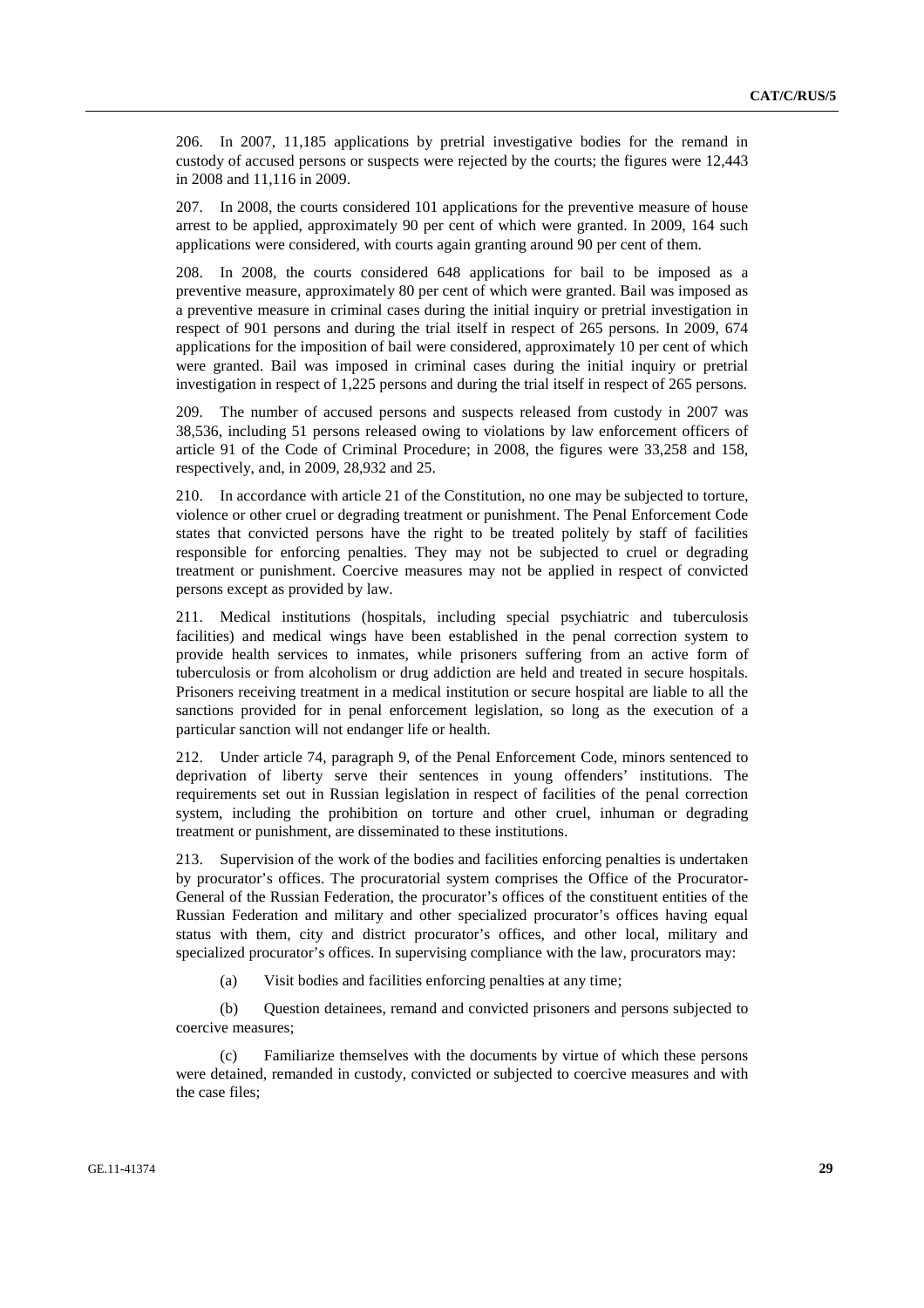(d) Order the administrations of bodies and facilities to establish conditions in which the rights of detainees, remand and convicted prisoners and persons subjected to coercive measures are safeguarded, verify that the orders, instructions and decisions of the administrations are consistent with Russian legislation, demand explanations from officials, file protests and applications, and institute proceedings for administrative offences (actions in respect of which a protest has been lodged are suspended pending the review of the protest);

 (e) Rescind disciplinary sanctions imposed on remand and convicted prisoners in violation of the law and order the immediate release of such prisoners from punishment cells.

214. Decisions and orders of procurators concerning compliance with the legally established procedures and conditions for the custody of detainees, remand and convicted prisoners and persons subjected to coercive measures are binding on administrations.

215. In accordance with Act No. 3185-1 of 2 July 1992 on Psychiatric Care and Guarantees for the Rights of Citizens Receiving Such Care, the provision of care to persons suffering from psychiatric disorders is based on the principles of lawfulness, humaneness and respect for human and civil rights. All persons suffering from psychiatric disorders have the right, when receiving care, to respectful and humane treatment and to the absence of degrading treatment. Failure to respect these principles renders the guilty party liable to disciplinary, civil and criminal sanctions.

216. The work of federal psychiatric and psychoneurological institutions is monitored by the federal authorities empowered thereto and that of institutions under the jurisdiction of the constituent entities of the Russian Federation by the duly empowered federal authority and by the constituent entities' own authorities. To ensure the realization of the rights of citizens suffering from psychiatric disorders during treatment in psychiatric and psychoneurological institutions, the aforementioned bodies monitor:

 (a) Guarantees in respect of timely, informed and voluntary consent, or refusal of consent, to treatment by persons suffering from psychiatric disorders;

(b) Observance of the procedure and conditions for providing psychiatric care;

(c) Drug regimens and diets of patients;

 (d) Observance of the procedure for the appeal of actions of medical and other staff of psychiatric and psychoneurological institutions.

217. At the request or with the consent of citizens, monitoring of respect for rights and lawful interests in the provision of psychiatric care may be carried out by voluntary associations of psychiatrists or other civil society associations.

218. Oversight of respect for lawfulness in the provision of psychiatric care is undertaken by the Procurator-General of the Russian Federation, the procurators of the constituent entities of the Russian Federation and the procurators reporting to them. Procurators have the right to conduct checks at psychiatric and psychoneurological institutions in response to specific complaints received from citizens concerning violations of their rights, reports in the media and at their own initiative.

219. On identifying violations of citizens' rights, procurators have the authority to file reports of procuratorial action taken. Such action may include making recommendations to correct breaches of the law, prevent recurrences and hold those responsible to account; filing protests against unlawful legal acts; and issuing warnings with a view to preventing offences. Officials who fail to carry out a procurator's requests are liable to administrative penalties.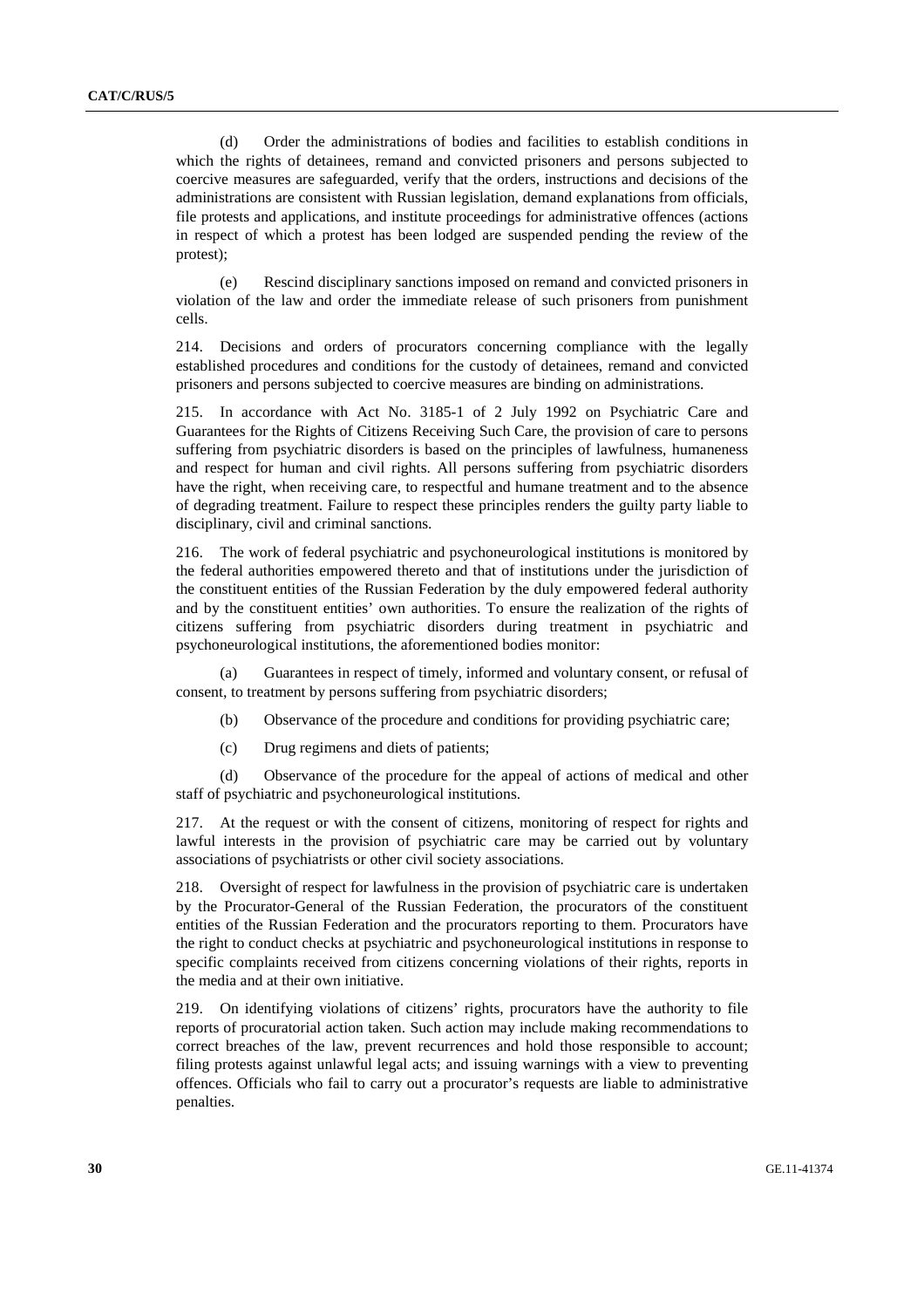#### **Articles 12 and 13**

220. Data from the local agencies of the Federal Penal Correction Service on complaints received from persons deprived of their liberty alleging the use of torture or inhuman or degrading treatment or punishment are set out below.

| Indicator/year                                                                                                                                                                                                                                       | 2004 | 2005                                      | 2006           | 2007    | 2008    | 2009 |
|------------------------------------------------------------------------------------------------------------------------------------------------------------------------------------------------------------------------------------------------------|------|-------------------------------------------|----------------|---------|---------|------|
| Number of complaints alleging the use of torture<br>or inhuman or degrading treatment or punishment<br>considered by facilities and local agencies of the<br>penal correction system                                                                 | 505  | 30                                        | 62             | 87      | 91      | 334  |
| Number of complaints concerning conditions of<br>detention, amenities and medical care considered<br>by facilities and local agencies of the penal<br>correction system                                                                              |      | 12 091 13 866 14 943 17 008 16 174 16 078 |                |         |         |      |
| Number of complaints alleging the use of torture<br>or inhuman or degrading treatment or punishment<br>in remand centres and premises operating as<br>remand centres considered by institutions and local<br>agencies of the penal correction system | 4    | 34                                        | $\overline{4}$ | 13      | 14      | 90   |
| Number of complaints concerning conditions of<br>detention, amenities and medical care in remand<br>centres and premises operating as remand centres<br>considered by institutions and local agencies of the<br>penal correction system              | 2876 |                                           | 3 091 3 691    | 4 3 7 5 | 4 3 9 1 | 3848 |

221. Data from the local agencies of the Federal Penal Correction Service on the number of law enforcement officers prosecuted for the use of torture or other forms of ill-treatment.

| Indicator/year                                                                                                                                       | 2004 | 2005           | 2006 | 2007 | 2008 | 2009 |
|------------------------------------------------------------------------------------------------------------------------------------------------------|------|----------------|------|------|------|------|
| Number of penal correction officers against whom criminal<br>prosecutions were instituted for the use of torture or other<br>forms of ill-treatment: | 1    | 2              | 9    | 6    | 15   | 7    |
| Vologda province                                                                                                                                     | 1    |                | 3    |      | 8    | 1    |
| Republic of Karelia                                                                                                                                  |      | $\overline{2}$ |      |      |      |      |
| Kostroma province                                                                                                                                    |      |                | 5    |      |      |      |
| Yaroslavl province                                                                                                                                   |      |                | 1    |      |      |      |
| Republic of Mordovia                                                                                                                                 |      |                |      | 2    |      |      |
| Republic of Tatarstan                                                                                                                                |      |                |      | 1    |      |      |
| Perm Territory                                                                                                                                       |      |                |      | 3    |      |      |
| Chelyabinsk province                                                                                                                                 |      |                |      |      | 6    |      |
| Nizhniy Novgorod province                                                                                                                            |      |                |      |      |      | 6    |
| Khanty-Mansiysk Autonomous Area-Yugra                                                                                                                |      |                |      |      |      |      |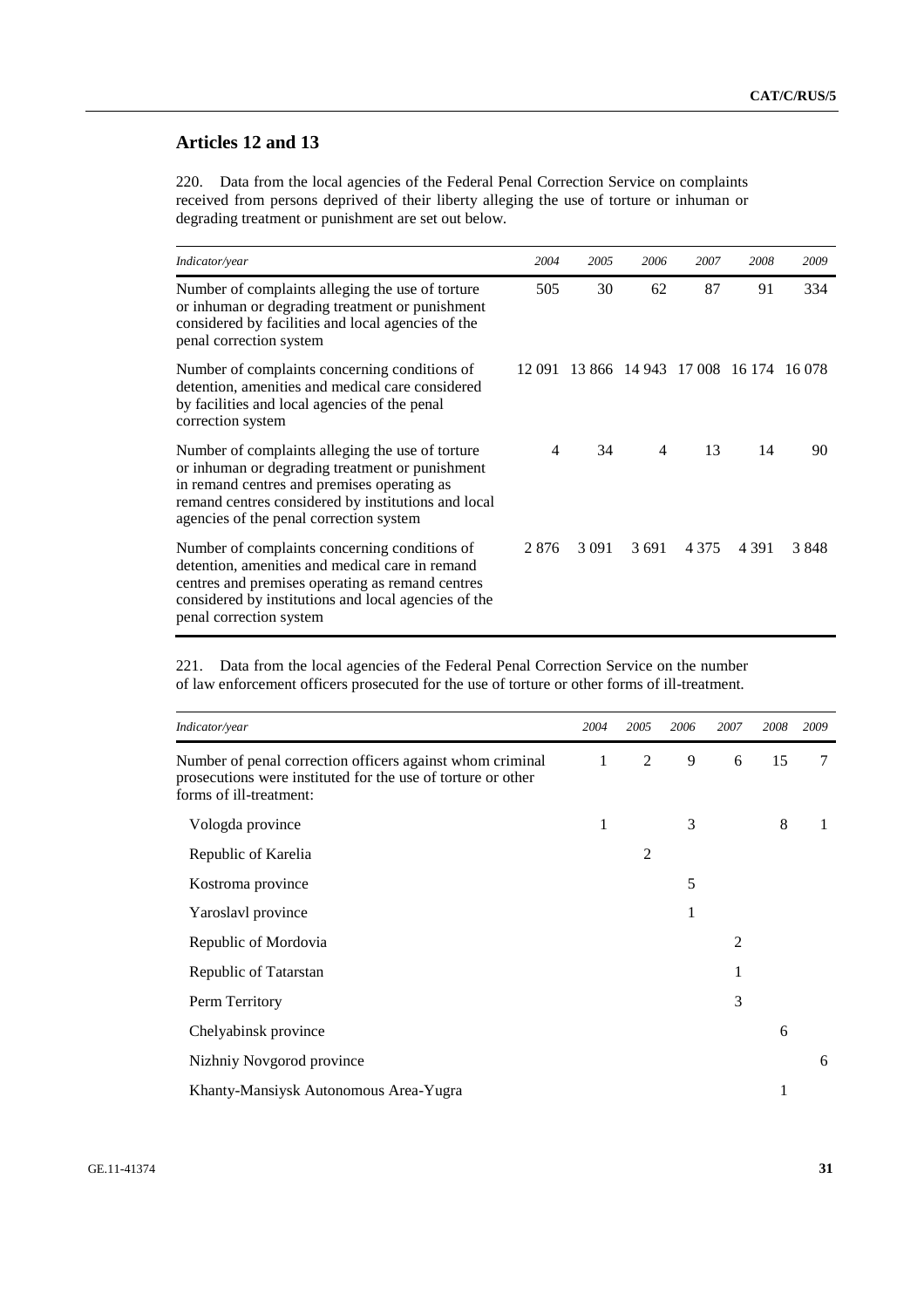| Indicator/year                                                                                                                                                                                 | 2004         | 2005           | 2006           | 2007 | 2008 | 2009           |
|------------------------------------------------------------------------------------------------------------------------------------------------------------------------------------------------|--------------|----------------|----------------|------|------|----------------|
| Number of penal correction officers held criminally liable for<br>the use of torture or other forms of ill-treatment:                                                                          | 1            | $\overline{2}$ | 9              | 5    | 14   | $\overline{2}$ |
| Vologda province                                                                                                                                                                               | $\mathbf{1}$ |                | 3              |      | 8    | 1              |
| Republic of Karelia                                                                                                                                                                            |              | $\overline{2}$ |                |      |      |                |
| Kostroma province                                                                                                                                                                              |              |                | 5              |      |      |                |
| Yaroslavl province                                                                                                                                                                             |              |                | 1              |      |      |                |
| Republic of Mordovia                                                                                                                                                                           |              |                |                | 1    |      |                |
| Republic of Tatarstan                                                                                                                                                                          |              |                |                | 1    |      |                |
| Perm territory                                                                                                                                                                                 |              |                |                | 3    |      |                |
| Chelyabinsk province                                                                                                                                                                           |              |                |                |      | 6    |                |
| Nizhniy Novgorod province                                                                                                                                                                      |              |                |                |      |      | 1              |
| Number of officers of remand centres and premises operating<br>as remand centres against whom criminal prosecutions were<br>instituted for the use of torture or other forms of ill-treatment: |              |                | 3              |      |      |                |
| Vologda province                                                                                                                                                                               |              |                | $\overline{2}$ |      |      |                |
| Yaroslavl province                                                                                                                                                                             |              |                | 1              |      |      |                |
| Number of officers of remand centres and premises operating<br>as remand centres held criminally liable for the use of torture<br>or other forms of ill-treatment:                             |              |                | 3              |      |      |                |
| Vologda province                                                                                                                                                                               |              |                | $\overline{c}$ |      |      |                |
| Yaroslavl province                                                                                                                                                                             |              |                | 1              |      |      |                |

222. An important safeguard against undue delay in and/or unwarranted suspension of investigations and prosecutions of alleged perpetrators of acts of torture or ill-treatment is the detailed regulation in law of the modalities for implementing the various procedural actions.

223. The Code of Criminal Procedure establishes time frames for pretrial investigations (art. 162), grounds, procedures and time frames for suspending such investigations (art. 208) and time frames within which the courts must begin hearing criminal cases (art. 227). The period accorded for trials and, for example, for deferrals of proceedings when a victim or witness fails to appear, as well as the "reasonableness" of such period, is determined by the court.

224. Under article 123 of the Code, actions (or omissions) and decisions of a body or person conducting an initial inquiry, an investigator, a head of an investigative body, a procurator or a court are subject to appeal by the parties to criminal proceedings as well as by other persons insofar as the procedural actions and decisions affect their interests.

225. Article 124 of the Code lays down strict requirements in respect of the time frames and procedures for the consideration of such appeals by the procurator or the head of the investigative body. Appeals must be considered within three days of the date on which they are received. In exceptional cases where it is necessary, in order to consider an appeal, to obtain additional materials or take other steps, a period of up to 10 days may be allowed for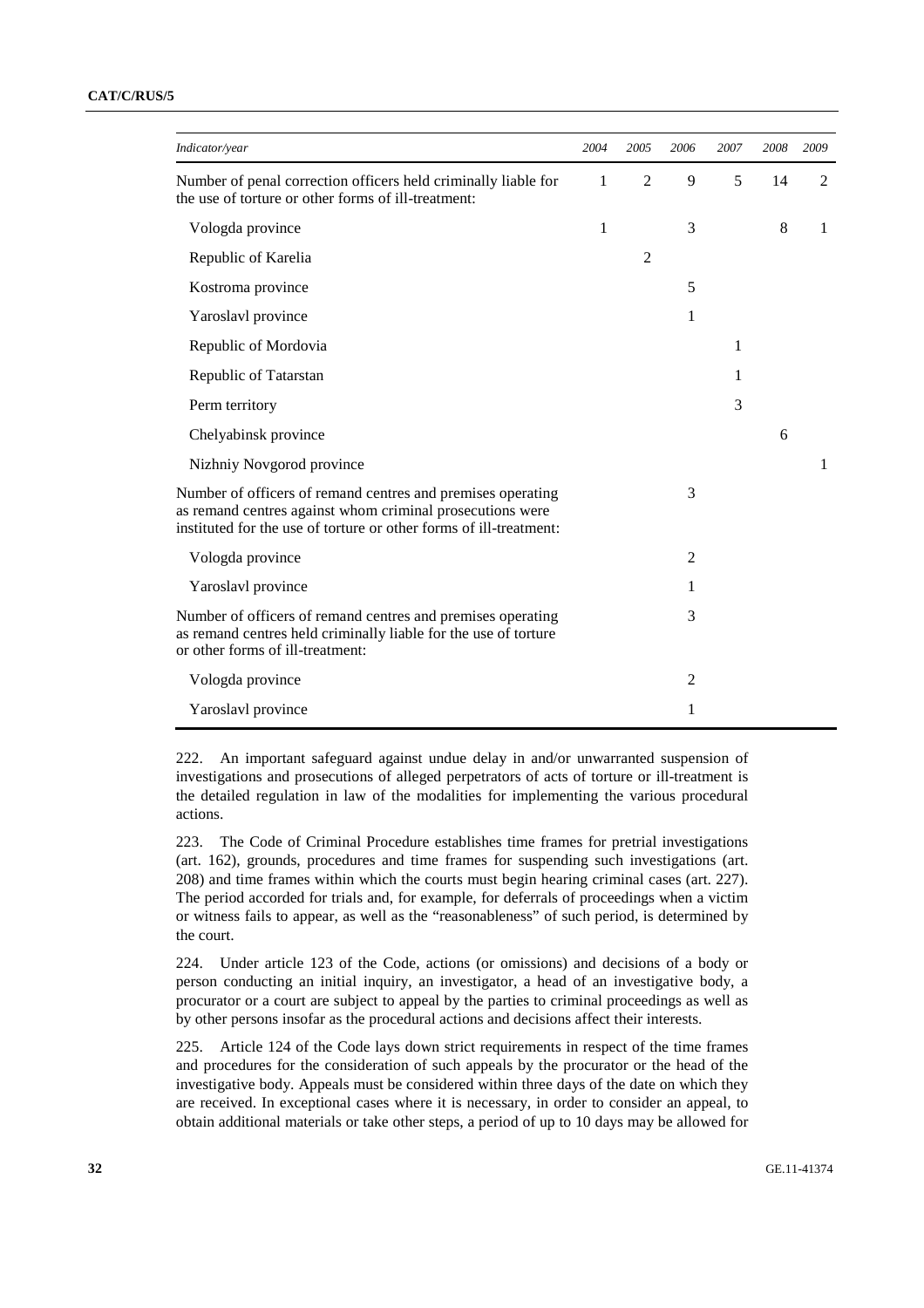the consideration of the appeal and the appellant must be notified thereof. According to the outcome of the consideration of an appeal, the procurator or the head of the investigative body is obliged to issue a decision either granting the appeal in full or in part, or rejecting it. The appellant must be informed without delay of the decision taken and of the procedure for appealing it further.

226. The procedure for judicial review of appeals is established in article 125 of the Code, which states that decisions of a person conducting an initial inquiry, an investigator or a head of an investigative body not to institute or to discontinue criminal proceedings, as well as other decisions and actions (or omissions) of the person conducting the initial inquiry, the investigator, the head of the investigative body or the procurator that may infringe the constitutional rights and freedoms of the parties to the criminal proceedings or hinder citizens' access to justice, are subject to appeal before the district court of the place in which the preliminary investigation is being conducted. The appeal may be filed with the court by the appellant, or by his or her defence counsel or legal or other representative, either directly or through the person conducting the initial inquiry, the investigator, the head of the investigative body or the procurator.

227. The judge is obliged, within no more than five days of receiving the appeal, to verify the lawfulness and well-foundedness of the actions (or omissions) and decisions of the person conducting the initial inquiry, the investigator, the head of the investigative body or the procurator at a court hearing with the participation of the appellant and his or her defence counsel or legal or other representative, if they are taking part in the criminal case, and of other persons whose interests are directly affected by the action, omission or decision that is being appealed; the procurator, the investigator or the head of the investigative body also participate in the hearing. On the basis of the outcome of the review of the appeal, the judge hands down either:

 (a) A decision declaring the action (or omission) or decision of the official concerned unlawful and unfounded and requiring him or her to correct the infringement that has occurred; or

(b) A decision rejecting the appeal.

228. Copies of the judge's decision are transmitted to the appellant, the procurator and the head of the investigative body. Under article 127 of the Code, the judge's decision may be appealed to a higher court under the cassational procedure.

229. Federal Act No. 68-FZ of 30 April 2010 on Compensation for Infringement of the Right of Access to Legal Proceedings or Enforcement of a Judicial Act within a Reasonable Period entered into force on 4 May 2010. This law establishes safeguards guaranteeing these rights to citizens of the Russian Federation, foreign nationals and stateless persons and Russian, foreign and international organizations and provides that infringement constitutes grounds for the award of fair compensation.

230. Under the Act, any interested party who has suffered adverse consequences as a result of an infringement of the aforementioned rights is entitled to apply for compensation. The concept of access to legal proceedings within a reasonable period refers not only to the length of the court hearings in a case but also to the duration of pretrial proceedings in a criminal case. The Act provides for the award of compensation when an application is filed by an interested party with a court and it is established that there has been a gross infringement of the reasonable period for access to legal proceedings or enforcement of a judicial act, regardless of whether there has been culpable behaviour on the part of the court or the body responsible for enforcing the judicial act. Compensation awarded by judicial decision for infringement of the reasonable period for access to legal proceedings is paid for from the federal budget, and for infringement of the reasonable period for enforcement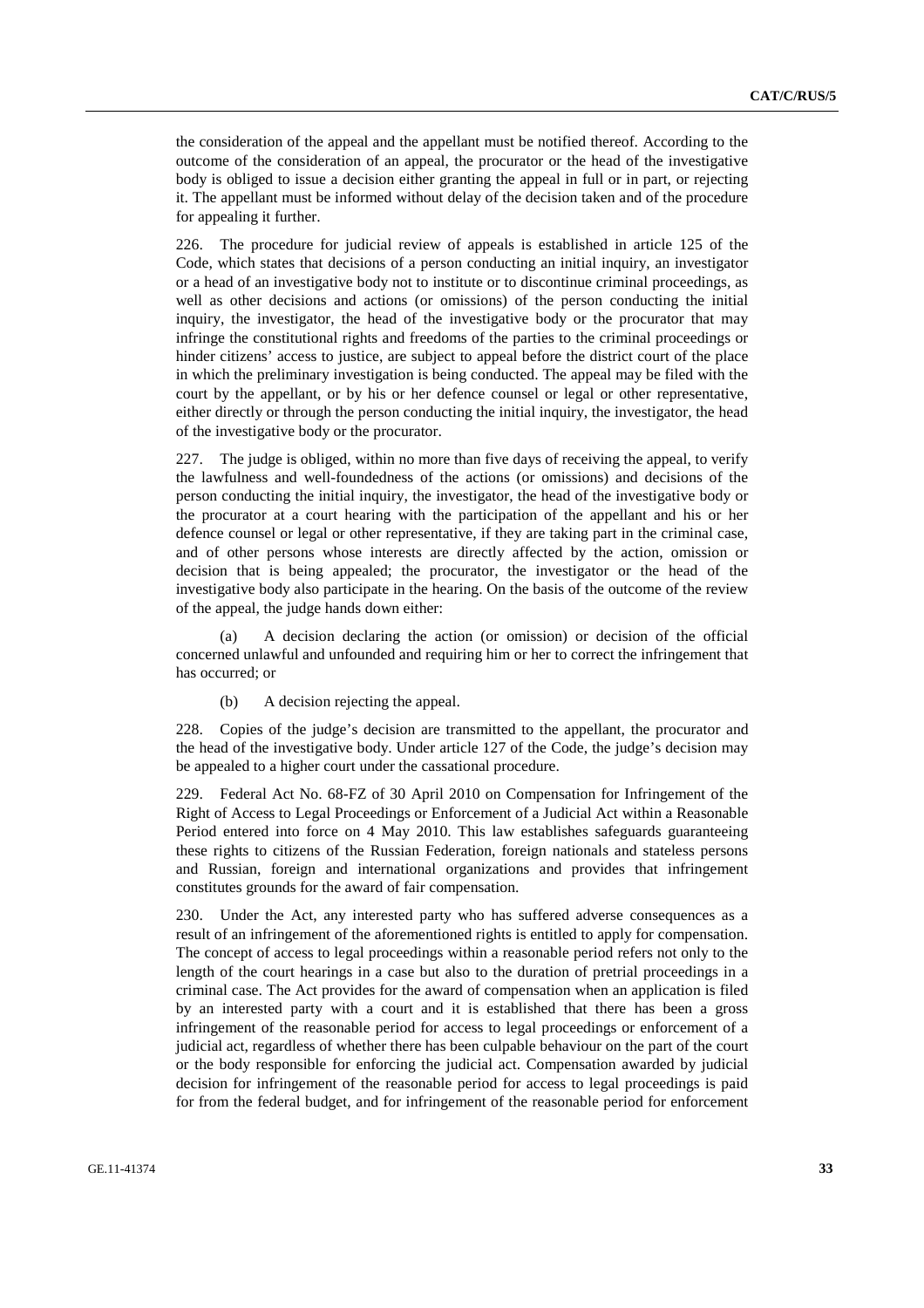of a judicial act from the federal budget, the budgets of the constituent entities of the Russian Federation or local budgets.

231. Thus, effective safeguards against undue delay in and/or unwarranted suspension of investigations or prosecutions of alleged perpetrators of torture and ill-treatment are provided for in the Russian Federation.

232. In accordance with Order No. 362 of the Procurator-General of the Russian Federation of 19 November 2009 on arrangements for procuratorial supervision of compliance with the legislation on counteracting extremist activity, the procurators of the constituent entities of the Russian Federation, transport procurators and procurators of other specialized procurator's offices must notify the Office of the Procurator-General without delay of any offences motivated by political, ideological, racial, ethnic or religious hatred or enmity or by hatred or enmity towards any social group. The Office monitors the investigations of all criminal cases in this category. If any violations of criminal procedural legislation are identified in the course of an investigation, procurators take immediate action to correct them.

233. In 2008, 66 penal correction officers were prosecuted for acts of violence against members of ethnic, racial or religious minorities; the figure was 63 in 2009.

234. Under article 38 of the Federal Act on the Custody of Suspects and Accused Persons, the following sanctions may be imposed on persons held in remand centres for failing to comply with their obligations:

(a) Reprimand;

 (b) Placement in a punishment cell or in solitary confinement in a guardhouse for up to 15 days, or for up to 7 days in the case of minors suspected or accused of an offence.

235. Under article 115 of the Penal Enforcement Code, persons sentenced to deprivation of liberty are liable to the following penalties for breaches of the established procedures governing the serving of sentences:

- Reprimand
- Imposition of a fine of up to 200 roubles
- In the case of inmates of correctional colonies or prisons, placement in a punishment cell for up to 15 days
- In the case of male inmates who persistently breach the regulations of ordinary or strict regime correctional colonies, transfer to a special cell, or of special regime correctional colonies, to solitary confinement, for up to 6 months
- In the case of male inmates who persistently breach regulations, transfer to a special unit for up to 1 year
- In the case of women inmates who persistently breach regulations, transfer to a special cell for up to 3 months

236. Breaches by persons sentenced to deprivation of liberty in an open prison are punishable by withdrawal of the right to live outside the prison hostel or of the right to leave the hostel during free time for up to 30 days.

237. Under article 136 of the Penal Enforcement Code, the sanctions imposable on minors sentenced to deprivation of liberty include reprimand, imposition of a fine of up to 200 roubles, loss of the right to watch films for up to 1 month and placement in a disciplinary cell for up to 7 days with release to attend study.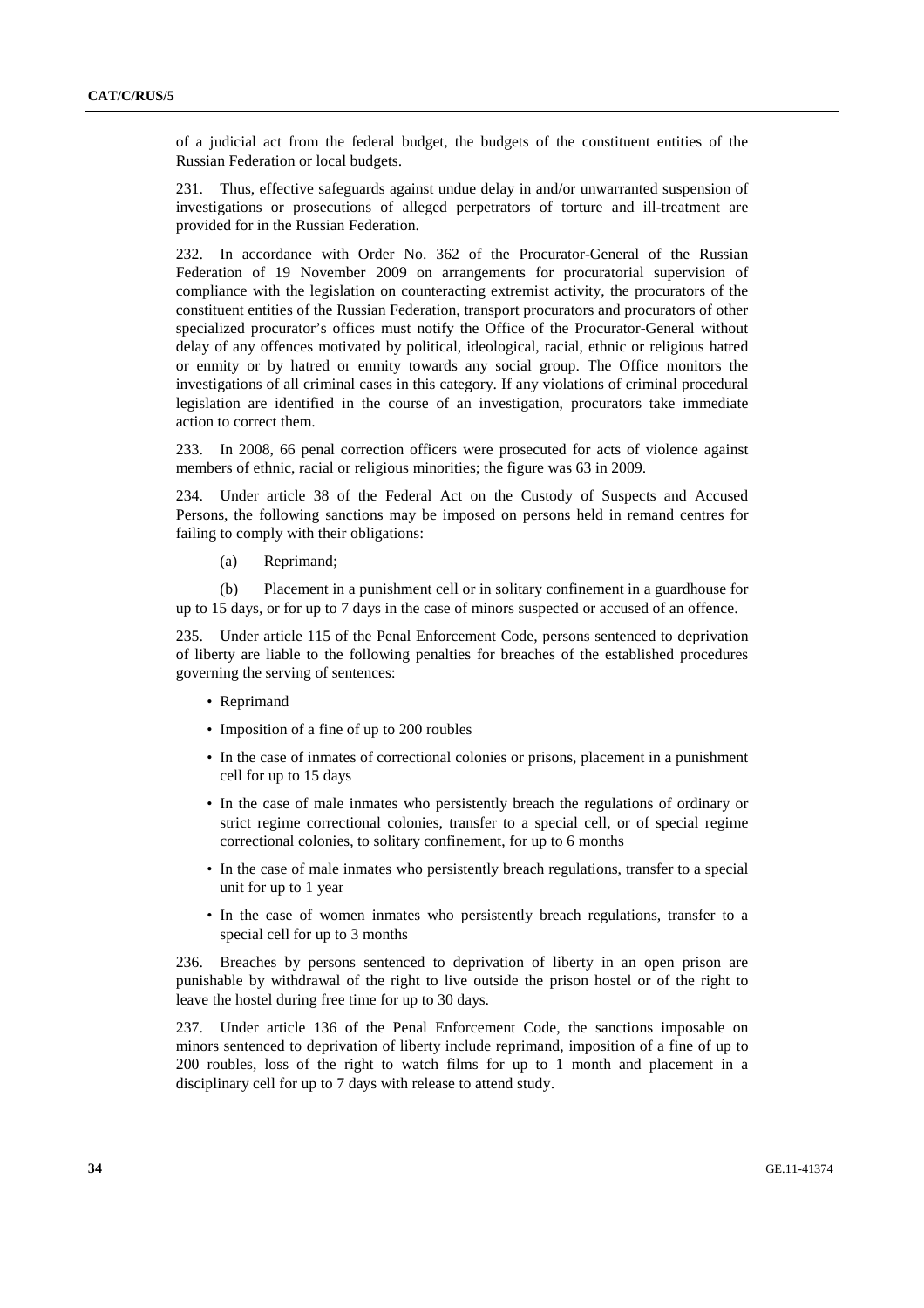238. Pursuant to Order No. 19 of the Procurator-General of the Russian Federation of 30 January 2007 on arrangements for the supervision of compliance with the law by administrations of bodies and facilities enforcing criminal penalties and of remand centres holding suspects and accused persons, procurators carry out monthly checks of observance of the law in remand centres and quarterly checks in correctional facilities of the penal correction system, verifying, inter alia, the lawfulness of the incentives and sanctions applied in respect of suspects and accused persons and convicted prisoners. In 2009, procurators uncovered 7,909 and 30,298 cases, respectively, in which sanctions imposed on remand prisoners and inmates of correctional facilities had violated the law (compared with 6,248 and 27,602 in 2008).

239. In accordance with article 21 of the Federal Act on the Custody of Suspects and Accused Persons and article 91 of the Penal Enforcement Code, remand prisoners and persons serving custodial sentences have the right freely to address proposals, applications and complaints to central and local government bodies and civil society associations. Furthermore, communications addressed to a procurator, a court or other State body empowered to monitor places of forced detention, the Human Rights Commissioner of the Russian Federation, the human rights commissioners of the constituent entities, the public watchdog commissions or the European Court of Human Rights are not censored and are forwarded without delay to the addressee.

240. Data from the local agencies of the Federal Penal Correction Service on the number of complaints made by convicted prisoners and persons held in custody concerning disciplinary measures are provided below.

| Indicator/year                                                                                                                                                                                                                      | 2004    | 2005    | 2006    | 2007    | 2008    | 2009    |
|-------------------------------------------------------------------------------------------------------------------------------------------------------------------------------------------------------------------------------------|---------|---------|---------|---------|---------|---------|
| Number of complaints received from<br>convicted prisoners concerning the<br>imposition of disciplinary measures<br>and reviewed by penal correction<br>facilities and bodies                                                        | 1434    | 1 3 1 1 | 1641    | 1896    | 2 1 8 2 | 1699    |
| % of all complaints                                                                                                                                                                                                                 | 0.36    | 0.36    | 0.40    | 0.47    | 0.54    | 0.40    |
| Number of complaints received from<br>persons held in remand centres and<br>premises operating as remand centres<br>concerning the imposition of<br>disciplinary measures and reviewed by<br>penal correction bodies and facilities | 242     | 285     | 534     | 636     | 395     | 413     |
| % of all complaints                                                                                                                                                                                                                 | 0.06    | 0.08    | 0.13    | 0.16    | 0.10    | 0.10    |
| <b>Total number of complaints</b><br>received from suspects, accused<br>persons and convicted prisoners<br>and reviewed by penal correction<br>bodies and facilities                                                                | 396 015 | 368 273 | 406 122 | 405 969 | 402 418 | 423 833 |

241. Data from the local agencies of the Federal Penal Correction Service on disciplinary measures imposed under article 115 of the Penal Enforcement Code are provided below.

| Indicator/year | 2004    | 2005    | 2006    | 2007    | 2008    | 2009    |
|----------------|---------|---------|---------|---------|---------|---------|
| Reprimands     | 178 195 | 180 257 | 227 080 | 226 402 | 229 967 | 247 785 |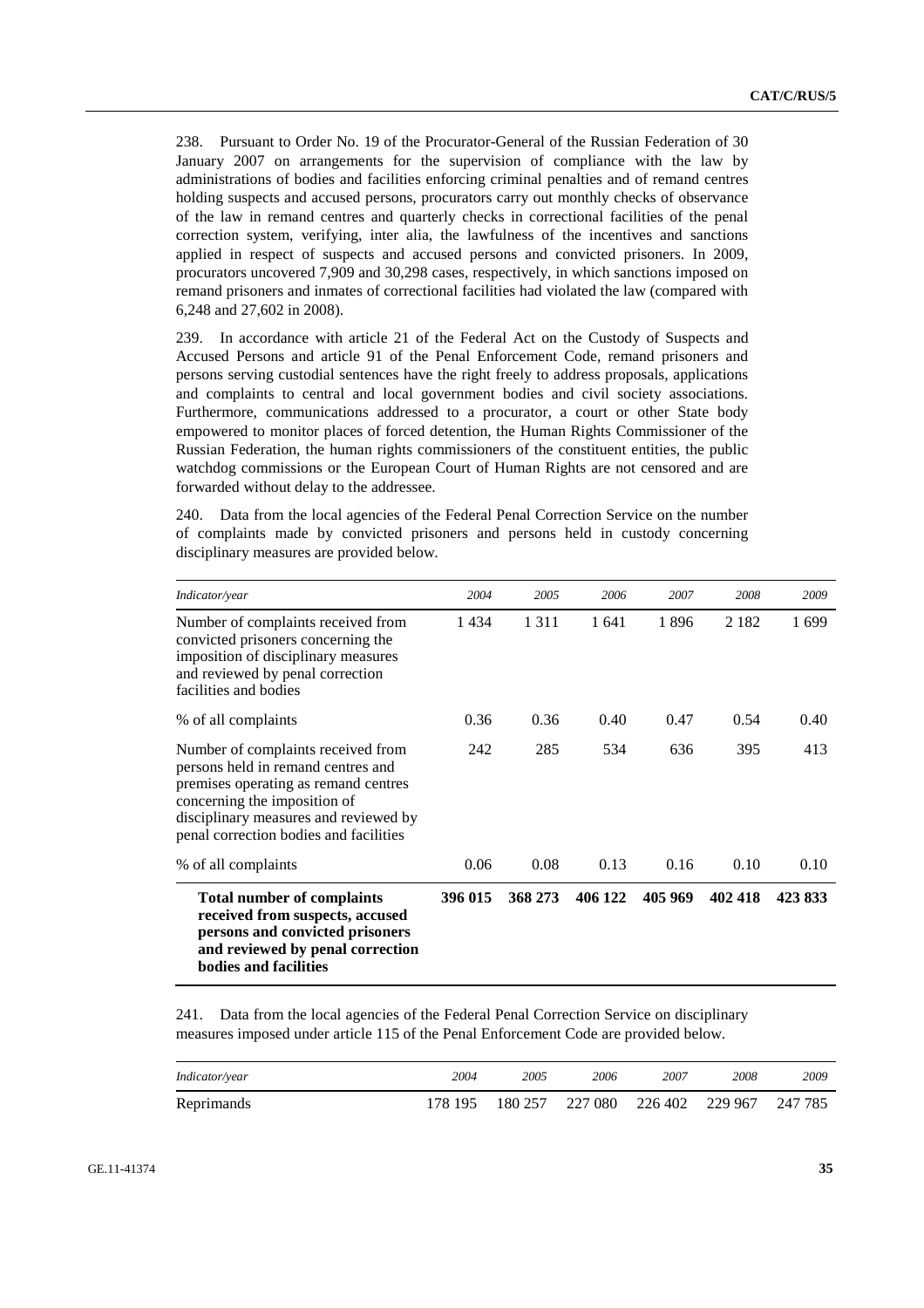| Indicator/year                                                                                                                                                                                                                                 | 2004     | 2005    | 2006    | 2007    | 2008    | 2009    |
|------------------------------------------------------------------------------------------------------------------------------------------------------------------------------------------------------------------------------------------------|----------|---------|---------|---------|---------|---------|
| Fines of up to 200 roubles                                                                                                                                                                                                                     | 769      | 593     | 757     | 1767    | 1473    | 5411    |
| Placement of inmates of correctional<br>colonies or prisons in punishment<br>cells for up to 15 days                                                                                                                                           | 249 812  | 248 983 | 295 747 | 313 235 | 330 589 | 315 167 |
| Transfer of male inmates who<br>persistently breach the regulations of<br>ordinary or strict regime correctional<br>colonies to special cells, or of special<br>regime correctional colonies to<br>solitary confinement, for up to 6<br>months | 14 5 6 3 | 13 276  | 15 502  | 15 744  | 16 800  | 19484   |
| Transfer of male inmates who<br>persistently breach regulations to<br>special units for up to 1 year                                                                                                                                           | 1408     | 1449    | 1857    | 2 2 1 6 | 2454    | 2 1 6 9 |
| Transfer of female inmates who<br>persistently breach regulations to<br>special cells for up to 3 months                                                                                                                                       | 206      | 170     | 165     | 190     | 194     | 182     |
| Withdrawal of the right to live<br>outside the prison hostel or to leave<br>the hostel during free time for up to<br>30 days (imposable on persons<br>sentenced to deprivation of liberty in<br>an open prison)                                | 196      | 178     | 276     | 137     | 189     | 275     |

242. Data from the local agencies of the Federal Penal Correction Service on disciplinary measures imposed under article 38 of the Federal Act on the Custody of Suspects and Accused Persons are provided below.

| Indicator/year                                                                                                                                                             | 2004    | 2005    | 2006    | 2007    | 2008    | 2009   |
|----------------------------------------------------------------------------------------------------------------------------------------------------------------------------|---------|---------|---------|---------|---------|--------|
| Reprimands                                                                                                                                                                 | 146 064 | 188 006 | 209 635 | 209 833 | 211 545 | 165404 |
| Placement in a punishment cell or in<br>solitary confinement in a guardhouse<br>for up to 15 days, or for up to 7 days<br>for minors suspected or accused of an<br>offence | 30 298  | 34 202  | 38 425  | 39 713  | 36.502  | 38 063 |

243. Data from the local agencies of the Federal Penal Correction Service on the number of complaints addressed to procuratorial authorities by persons deprived of their liberty are set out below.

| Indicator/year                                                                                                                    | 2004   | 2005 | 2006 | 2007                               | 2008 | 2009 |
|-----------------------------------------------------------------------------------------------------------------------------------|--------|------|------|------------------------------------|------|------|
| Number of complaints from convicted prisoners 52 649 58 840 77 508 83 744 78 543 79 044<br>addressed to procuratorial authorities |        |      |      |                                    |      |      |
| Number of complaints addressed to<br>procuratorial authorities from remand centres<br>and premises operating as remand centres    | 51 255 |      |      | 61 835 68 693 68 490 72 407 77 590 |      |      |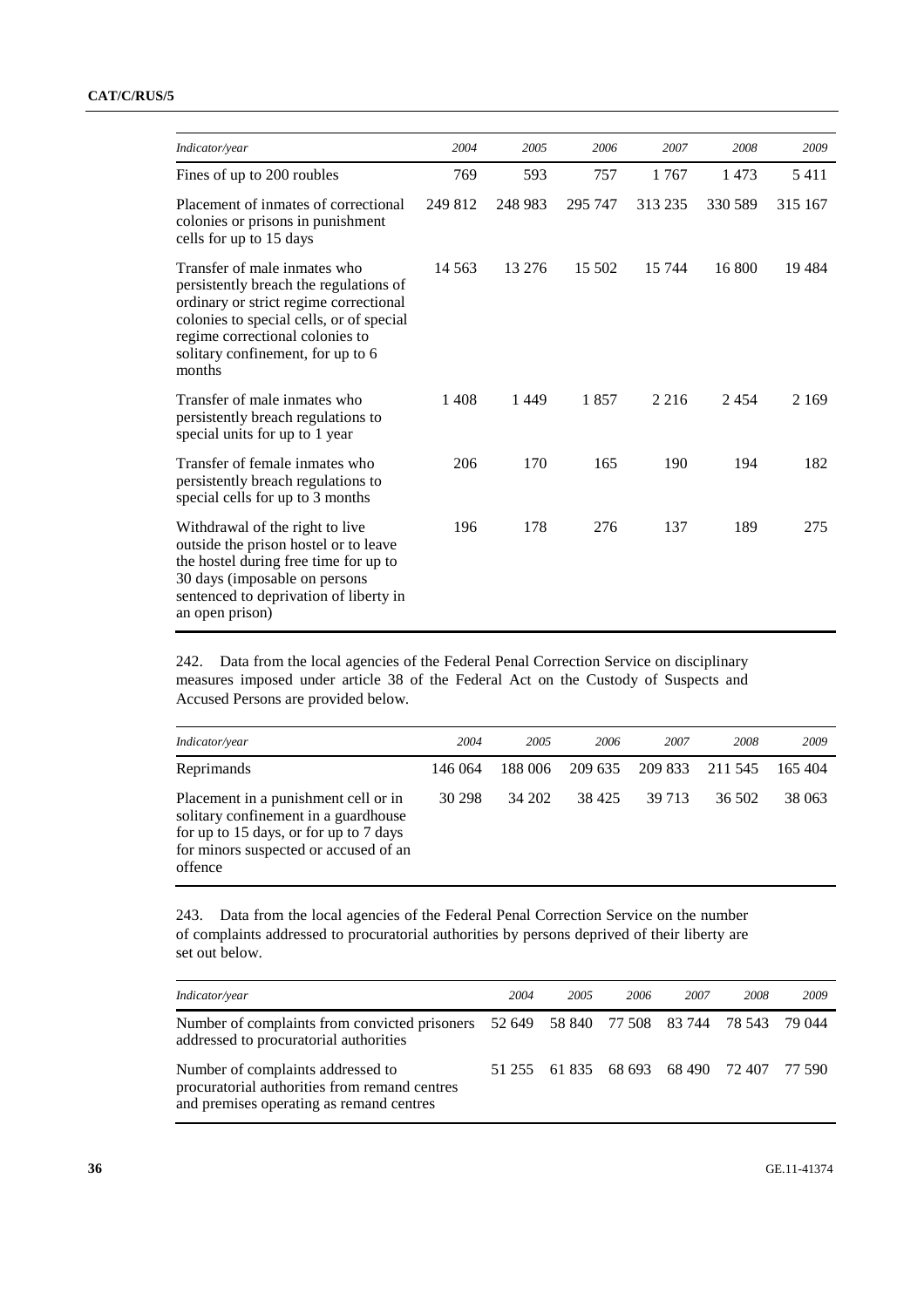244. In accordance with Russian legislation, procurator's offices supervise observance of the Constitution, respect for human and civil rights and freedoms and compliance with the country's laws by federal executive bodies, representative (legislative) bodies and executive bodies of the constituent entities of the Russian Federation, local government bodies, military administrative bodies, monitoring bodies, their officials, and boards and directors of commercial and non-profit organizations.

245. Procurator's offices do not replace other State bodies when conducting such supervision. Checks are carried out on the basis of information received concerning breaches of the law that require action by procurators.

246. Procurator's offices also supervise compliance with Russian legislation by bodies conducting operational and investigative activities, initial inquiries and pretrial investigations. The supervision focuses on respect for human and civil rights and freedoms, observance of the prescribed arrangements for dealing with statements and reports about offences committed or in preparation, lawfulness of the decisions taken by the bodies supervised and conformity of their activities with established procedures.

247. In addition, procurator's offices supervise compliance with the law by the administrations of bodies and facilities enforcing penalties and coercive measures imposed by the courts, and by those of detention and remand facilities.

248. Procurators have the right to take part in the hearing of cases by the courts in the instances envisaged in Russian legislation. When conducting a criminal prosecution in court, procurators act as State prosecutor. In addition, procurators have the right to file applications with the court or to intervene in a case at any stage in the proceedings if this is necessary for the defence of human rights or of legally protected interests of society and the State.

249. A reform of the procuratorial system was undertaken in 2007, in response to recommendations by international organizations, with a view to ensuring its independence and impartiality.

250. Federal Act No. 87-FZ of 5 July 2007 amending the Code of Criminal Procedure of the Russian Federation and the Federal Act on the Procurator's Office of the Russian Federation provided for the procuratorial authorities to be reformed through the administrative separation of their functions of supervising respect for lawfulness in the conduct of initial inquiries and pretrial investigations and the hearing of criminal cases in court, on the one hand, and organizing and conducting investigative activities in exercise of the procedural powers granted to them to implement such activities, on the other. The Act contained provisions to establish within the procuratorial system an Investigative Committee attached to the Procurator's Office.

251. However, the practical experience of the Investigative Committee over more than two years showed the need for a clearer separation of the functions of procuratorial supervision and pretrial investigation. In this connection, the Government of the Russian Federation decided to establish the Investigative Committee as a separate, independent body outside the procuratorial system. This should create the conditions necessary for the effective exercise by procurators of their powers to supervise the procedural activities of bodies conducting pretrial investigations, the strengthening of cooperation between investigative bodies and procuratorial authorities in the Russian Federation and the enhancement of the objectivity of investigations, thereby ensuring lawfulness in criminal proceedings and strict respect for citizens' constitutional rights.

252. To this end, the draft Federal Act on the Investigative Committee of the Russian Federation was prepared and submitted for consideration by the State Duma, the lower house of the Federal Assembly (parliament) of the Russian Federation. The text defines the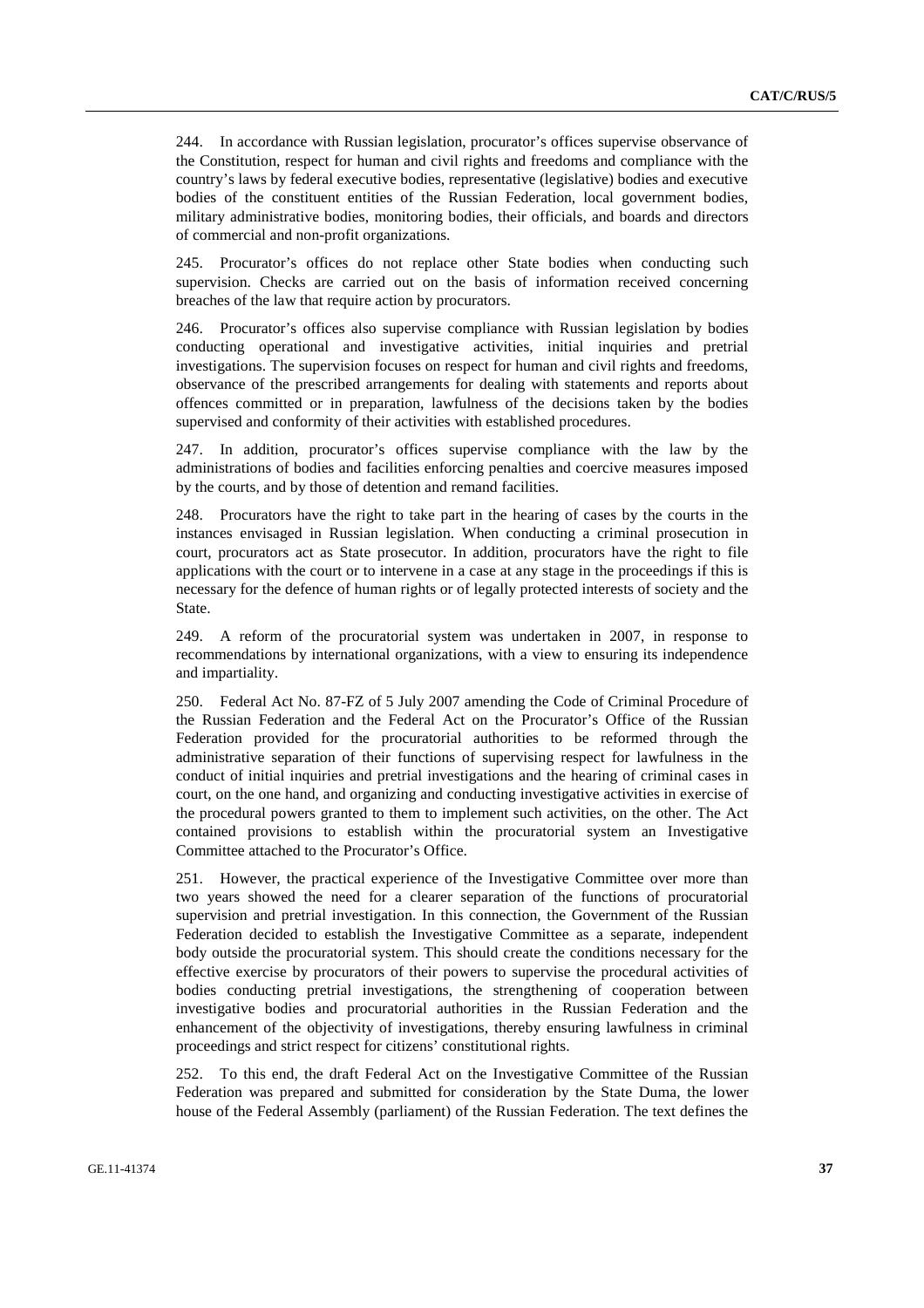functions and arrangements for the work of the Investigative Committee and the principles underpinning it; the Committee's structure; the rules on service in the Committee; the legal status, salary and benefits of its employees; the specific arrangements and provision for the work of the military investigating agencies under the Investigative Committee; and the funding of and material and technical provision for the Committee.

253. It is proposed that the Investigative Committee will be headed by a Chairperson, who may be appointed and removed by the President of the Russian Federation.

254. The investigating agencies and institutions of the Investigative Committee will exercise their powers independently of central and local government bodies and civil society associations and in strict compliance with Russian legislation. In addition, the bringing of any pressure to bear on investigating agencies or institutions of the Investigative Committee or their staff in order to influence a decision of the Committee or impede its work in any way will be an offence under the law.

255. State statistical reporting systems make no provision for recording data on court decisions made under the Federal Act on State Protection of Victims, Witnesses and Other Participants in Criminal Proceedings.

256. The 2006–2008 State programme to ensure the safety of victims, witnesses and other participants in criminal proceedings, approved by Government Decision No. 200 of 10 April 2006, was implemented between 2006 and 2008.

257. A 2009–2013 State programme of the same name was approved by Government Decision No. 792 of 2 October 2009. The purpose of the programme is the implementation of measures, as defined in the Act, to ensure the safety and social welfare of protected persons, irrespective of nationality, ethnicity, sex, property, employment or social status, education, membership of civil society associations, attitude towards religion and political views. Over the life of the programme, more than 10,000 participants in criminal proceedings will benefit from measures of State protection. Realization of the programme will ensure that the necessary statistical data are obtained and practical experience acquired of applying various kinds of protection measure and of applying several measures simultaneously in respect of the same protected person. It is planned to use the results obtained from implementing the programme to prepare proposals to improve protection measures, render the work of State bodies in ensuring the safety of protected persons more effective and develop indicators for measuring the effectiveness of protection measures, as well as a methodology and criteria for assessing them.

258. The main measures under the 2009–2013 State programme to ensure the safety of victims, witnesses and other participants in criminal proceedings.\*\*

259. Article 4 of the Federal Act on the Custody of Suspects and Accused Persons states that detention may not be accompanied by torture or other acts intended to cause physical or mental suffering to suspects or accused persons who are being detained. Article 12 of the Penal Enforcement Code stipulates that convicted persons may not be subjected to cruel or degrading treatment or punishment. These legislative provisions apply equally to women and minors.

260. Data from the local agencies of the Federal Penal Correction Service on the number of complaints received and investigated concerning ill-treatment or sexual violence against women and minors in places of detention and confinement in the period under review, including details of measures taken to prosecute and sanction perpetrators and on compensation awarded and paid to victims, are provided below.

<sup>\*\*</sup> *Translator's note:* There is an omission in the original Russian text.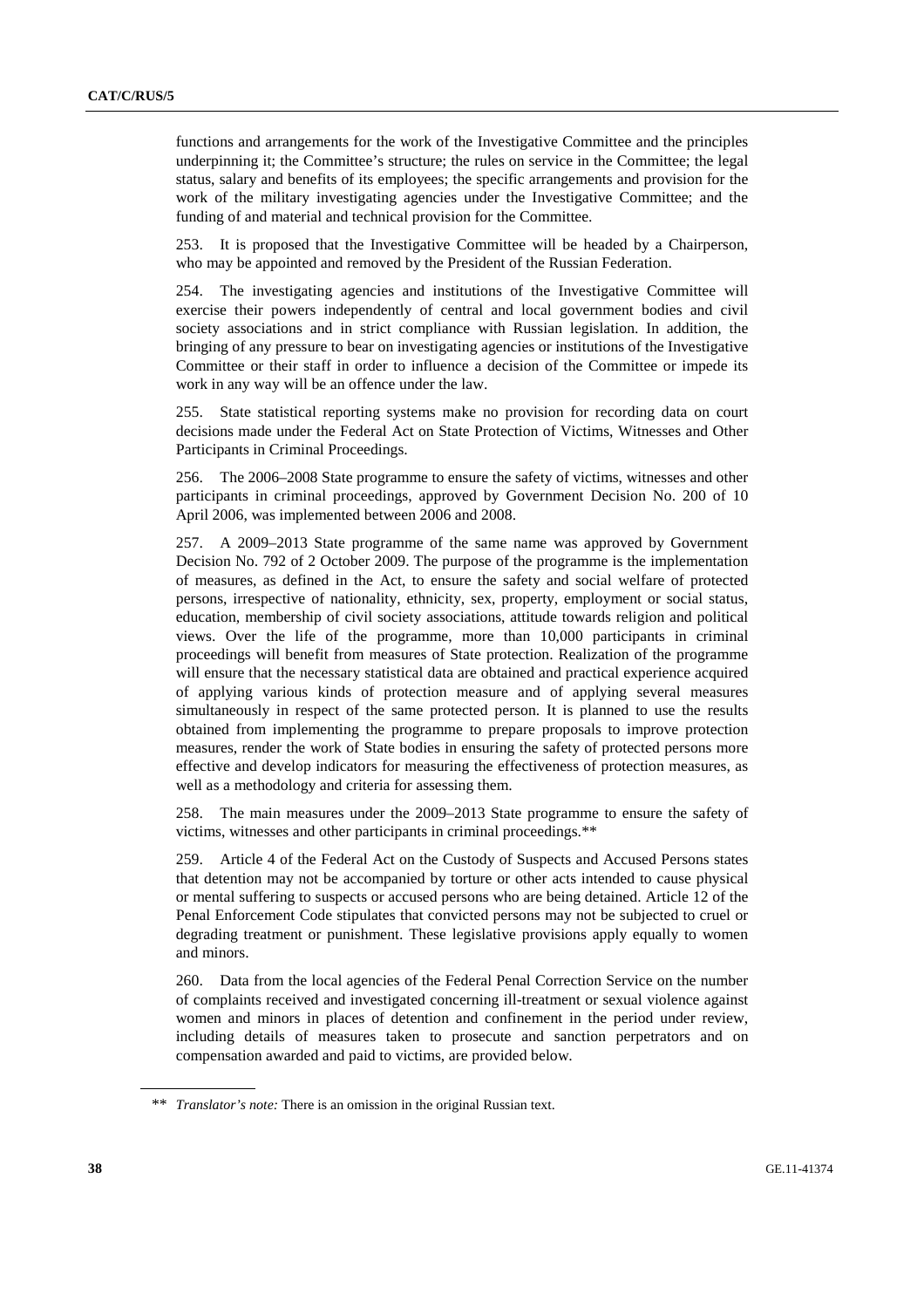| Indicator/year                                                                                                                                                                                                                                         | 2004           | 2005         | 2006             | 2007         | 2008         | 2009     |
|--------------------------------------------------------------------------------------------------------------------------------------------------------------------------------------------------------------------------------------------------------|----------------|--------------|------------------|--------------|--------------|----------|
| Number of complaints received concerning ill-<br>treatment or sexual violence against convicted<br>women and minors and reviewed by facilities<br>and bodies of the penal correction system                                                            | $\overline{4}$ | $\Omega$     | $\Omega$         | 1            | $\Omega$     | $\Omega$ |
| Number of complaints received concerning ill-<br>treatment or sexual violence against women<br>and minors held in remand centres or premises<br>operating as remand centres and reviewed by<br>facilities and bodies of the penal correction<br>system | $\Omega$       | $\theta$     | $\Omega$         | $\Omega$     | $\Omega$     | $\Omega$ |
| Number of criminal cases opened in connection<br>with ill-treatment or sexual violence against<br>convicted women or minors                                                                                                                            | 1              | $\Omega$     | 1                | 1            | $\Omega$     | $\Omega$ |
| Number of criminal cases opened in connection<br>with ill-treatment or sexual violence against<br>women or minors held in remand centres or<br>premises operating as remand centres                                                                    | $\Omega$       | $\Omega$     | $\Omega$         | $\Omega$     | $\Omega$     | $\Omega$ |
| Number of penal correction officers prosecuted<br>for ill-treatment or sexual violence against<br>convicted women or minors                                                                                                                            | 1              | $\Omega$     | 5                | $\mathbf{1}$ | $\Omega$     | $\Omega$ |
| Number of penal correction officers prosecuted<br>for ill-treatment or sexual violence against<br>women or minors held in remand centres or<br>premises operating as remand centres                                                                    | $\Omega$       | $\theta$     | $\mathbf{0}$     | $\Omega$     | $\theta$     | $\Omega$ |
| Total amount of compensation awarded<br>and paid to victims of ill-treatment or<br>sexual violence against women or minors                                                                                                                             | $\mathbf{0}$   | $\mathbf{0}$ | $\boldsymbol{0}$ | $\mathbf{0}$ | $\mathbf{0}$ | 0        |

### **Article 14**

261. The right to compensation from the State for harm suffered on account of unlawful actions (or omissions) of State bodies or their officials is stipulated in article 53 of the Constitution.

262. Under articles 133 to 138 of the Code of Criminal Procedure, the right to rehabilitation includes the right to compensation for loss of or damage to property, reparation of moral injury and reinstatement of labour, pension, housing and other rights. Harm caused by unlawful criminal proceedings is fully compensable by the State, regardless of whether there has been culpable behaviour on the part of officials of the body conducting the initial inquiry or pretrial investigation, the procurator's office or the court (Civil Code, art. 1070). Compensation is paid either from the federal budget or, in the cases stipulated by law, from the budget of the constituent entity of the Russian Federation or municipal body concerned.

263. Persons unlawfully subjected to coercive measures in the course of criminal proceedings are also entitled to compensation for harm.

264. Compensation for harm in cases of torture or ill-treatment inflicted by private individuals acting at the instigation of or with the consent or acquiescence of a public official is effected under the normal procedure.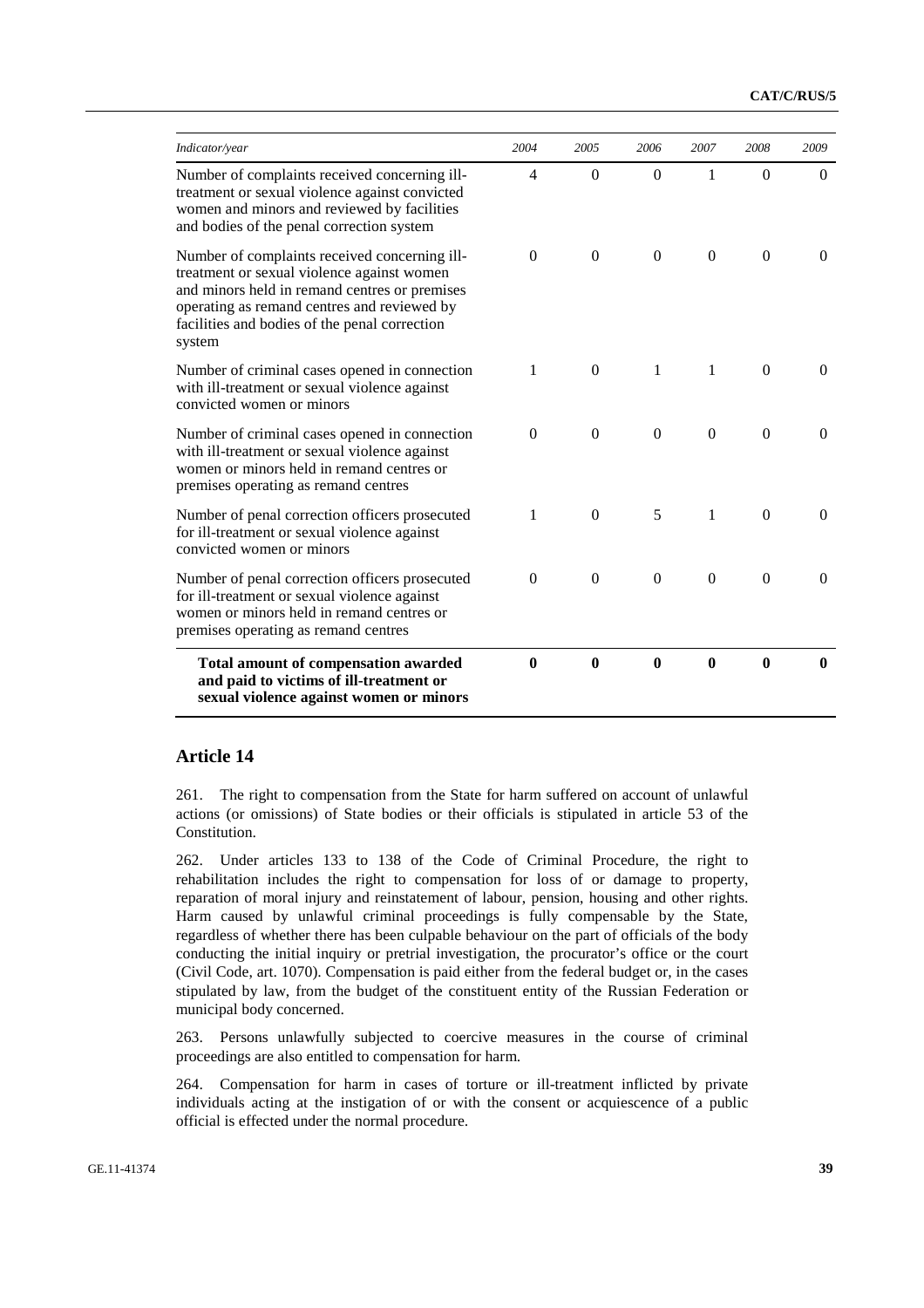265. In accordance with article 44 of the Code of Criminal Procedure, a private individual who submits a claim for compensation for damage to property when there is reason to believe that the damage was directly caused by an offence is a civil plaintiff. Recognition as a civil plaintiff is based on a court ruling or a decision by the judge, the investigator or the person conducting the initial inquiry. The plaintiff may bring a civil action for both damage to property and reparation of moral injury. Civil action may be brought once criminal proceedings have been instituted and until the end of the judicial examination of the criminal case in a court of first instance. A civil action to protect the interests of minors, persons declared to have limited or no legal capacity and persons who for other reasons are unable to protect their own rights and lawful interests may be brought by their legal representatives or by the procurator.

266. Data from local agencies of the Federal Penal Correction Service on the payment of material compensation to victims of torture are provided below.

| Indicator/year                                                                                                   | 2004 | 2005 | 2006         | 2007 | 2008                      | 2009 |
|------------------------------------------------------------------------------------------------------------------|------|------|--------------|------|---------------------------|------|
| Compensation awarded and paid to victims of torture or<br>other forms of ill-treatment (in thousands of roubles) | 18.0 |      | $(1 \t196.1$ |      | $0\quad 100.0\quad 100.0$ |      |

267. Data on compensation paid to victims of torture pursuant to decisions by the European Court of Human Rights are provided below.

| Application                           | Judgment   | Award                                      | Payment                   | Date of entry<br>into force | Violated articles of the<br>Convention              |  |  |
|---------------------------------------|------------|--------------------------------------------|---------------------------|-----------------------------|-----------------------------------------------------|--|--|
| 839/02                                | 24.01.2008 | 70,000 euros to the                        | Maslova:                  | 07.07.2008                  | Art. 3                                              |  |  |
| Maslova and<br>Nalbandov v.<br>Russia |            | first applicant and<br>10 000 euros to the | 2 530 710 Rub             |                             | (substantive and<br>procedural aspects)             |  |  |
|                                       |            | second applicant                           | Nalbandov:<br>355 632 Rub |                             |                                                     |  |  |
| 7178/03                               | 15.05.2008 | 10 000 euros to each                       | Gorokhov:                 | 15.08.2008                  | Art. $3$                                            |  |  |
| Dedovskiy and                         |            | of the 7 applicants                        | 351 731 Rub               |                             | (substantive and)                                   |  |  |
| Others $v$ .<br>Russia                |            |                                            | Vidin:<br>351 731 Rub     |                             | procedural aspects),<br>art. 13                     |  |  |
|                                       |            |                                            | Dedovskiy:<br>349 141 Rub |                             |                                                     |  |  |
|                                       |            |                                            | Kolpakov:<br>346 484 Rub  |                             |                                                     |  |  |
|                                       |            |                                            | Pazleev:<br>433 303 Rub   |                             |                                                     |  |  |
| 7188/03                               | 03.07.2008 | $10000$ euros in                           | 454 280 Rub               | 01.12.2008                  | Art. $3$                                            |  |  |
| Chember $\nu$ .<br>Russia             |            | respect of non-<br>pecuniary damage        |                           |                             | (substantive and<br>procedural aspects),<br>art. 13 |  |  |
| 9297/02                               | 31.07.2008 | $10000$ euros in                           | 449 419 Rub               | 26.01.2009                  | Art. $3$                                            |  |  |
| Nadrosov v.<br>Russia                 |            | respect of non-<br>pecuniary damage        |                           |                             | (substantive and<br>procedural aspects)             |  |  |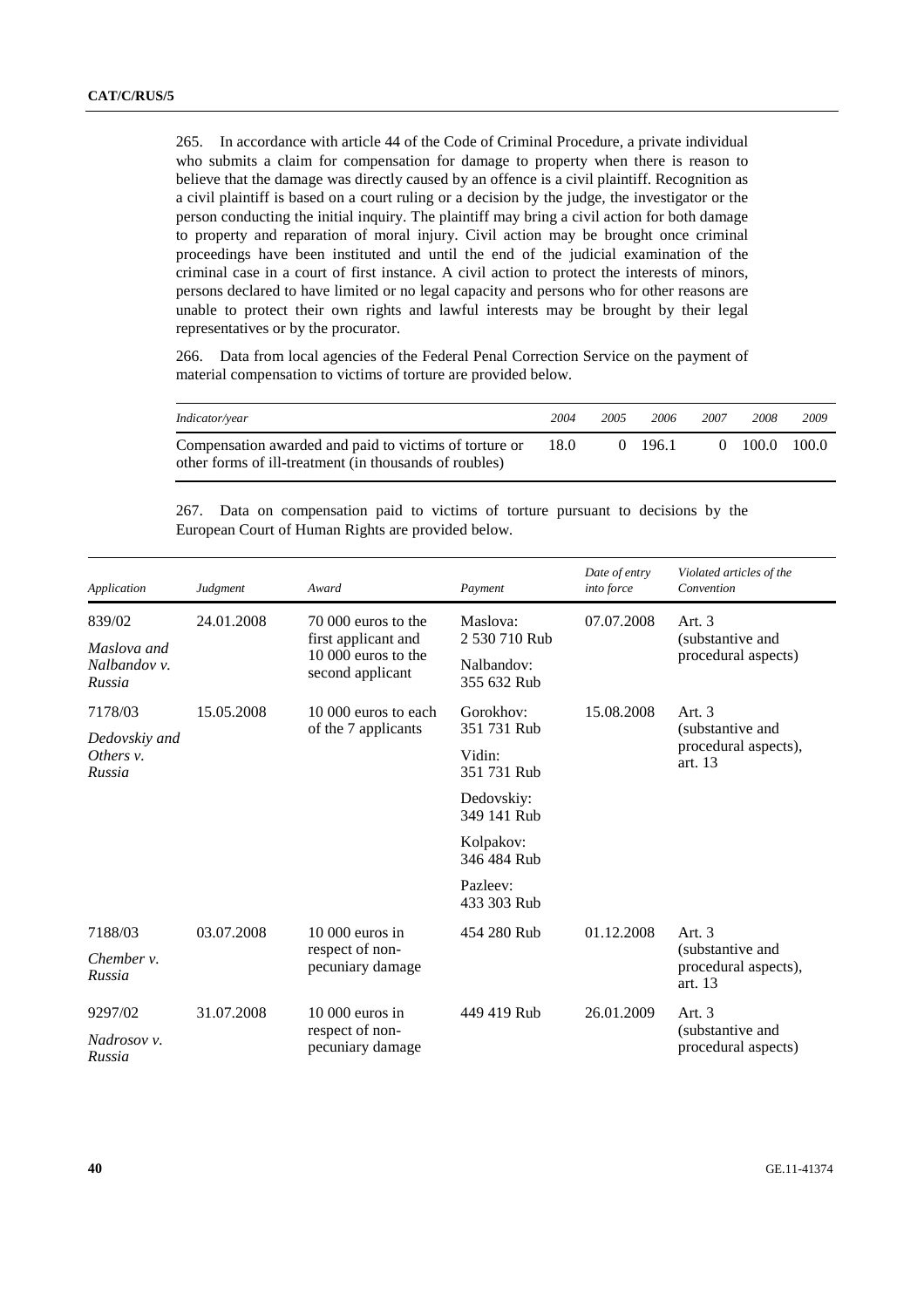| Application                          | Judgment   | Award                               | Payment                  | Date of entry<br>into force | Violated articles of the<br>Convention                                             |  |
|--------------------------------------|------------|-------------------------------------|--------------------------|-----------------------------|------------------------------------------------------------------------------------|--|
| 41461/02                             | 24.07.2008 | $20000$ euros in                    | 877 002 Rub              | 26.01.2009                  | Art. 3, art. 6 § 1, art. 6                                                         |  |
| Vladimir<br>Romanov v.<br>Russia     |            | respect of non-<br>pecuniary damage |                          |                             | $\S$ 3 (d) – absence of an<br>opportunity to<br>challenge a prosecution<br>witness |  |
| 64398/01                             | 02.10.2008 | $10000$ euros in                    | 450 123 Rub              | 06.04.2009                  | Art. 3                                                                             |  |
| Samoylov v.<br>Russia                |            | respect of non-<br>pecuniary damage |                          |                             | (substantive and<br>procedural aspects)                                            |  |
| 1748/02                              | 02.10.2008 | 30 000 euros in                     | 1 304 727 Rub            | 06.04.2009                  | Art. $3$                                                                           |  |
| Belousov v.<br>Russia                |            | respect of non-<br>pecuniary damage |                          |                             | (procedural aspect),<br>art. $5 \n§ 1$                                             |  |
| 36410/02                             | 09.10.2008 | 8 000 euros in respect              | $\overline{\phantom{a}}$ | 06.04.2009                  | Art. $3$                                                                           |  |
| Oleg Nikitin v.<br>Russia            |            | of non-pecuniary<br>damage          |                          |                             | (substantive and<br>procedural aspects)                                            |  |
| 36220/02                             | 08.01.2009 | $15000$ euros in                    |                          | 08.04.2009                  | Art. $3$                                                                           |  |
| <b>Barabanshchik</b><br>ov v. Russia |            | respect of non-<br>pecuniary damage |                          |                             | (substantive and<br>procedural aspects)                                            |  |
| 30033/05                             | 19.03.2009 | 30 000 euros in                     |                          | Has not                     | Art. $3$                                                                           |  |
| Polonskiy v.<br>Russia               |            | respect of non-<br>pecuniary damage |                          | entered into<br>force       | (substantive and)<br>procedural aspects),<br>art. $5 \S$ 3 and<br>art. $6 \n§ 1$ . |  |
| 24325/03                             | 09.07.2009 | Compensation not                    |                          | Has not                     | Art. $3$                                                                           |  |
| Generalov v.<br>Russia               |            | awarded                             |                          | entered into<br>force       | (substantive and<br>procedural aspects),<br>art. 6                                 |  |

268. In all, 11 judgments were handed down, 283,000 euros (12,755,376 roubles) in compensation were awarded and compensation totalling approximately 8,255,000 roubles was paid, including 3,969,000 roubles in 2009.

#### **Article 15**

269. Pursuant to article 56 of the Constitution, in the administration of justice no evidence obtained in violation of federal law is admissible. Article 9 of the Code of Criminal Procedure prohibits the performance of actions or the adoption of decisions during criminal proceedings that denigrate the honour of a person participating in the proceedings or the application to such person of treatment that degrades human dignity or endangers life and health; no party to criminal proceedings may be subjected to violence, torture or other cruel or degrading treatment or punishment.

270. In accordance with article 75 of the Code of Criminal Procedure, evidence obtained in breach of the Code is inadmissible, has no legal force and cannot be used as the basis of an indictment or to substantiate the facts of a case as set out in article 73 of the Code (Circumstances that must be demonstrated).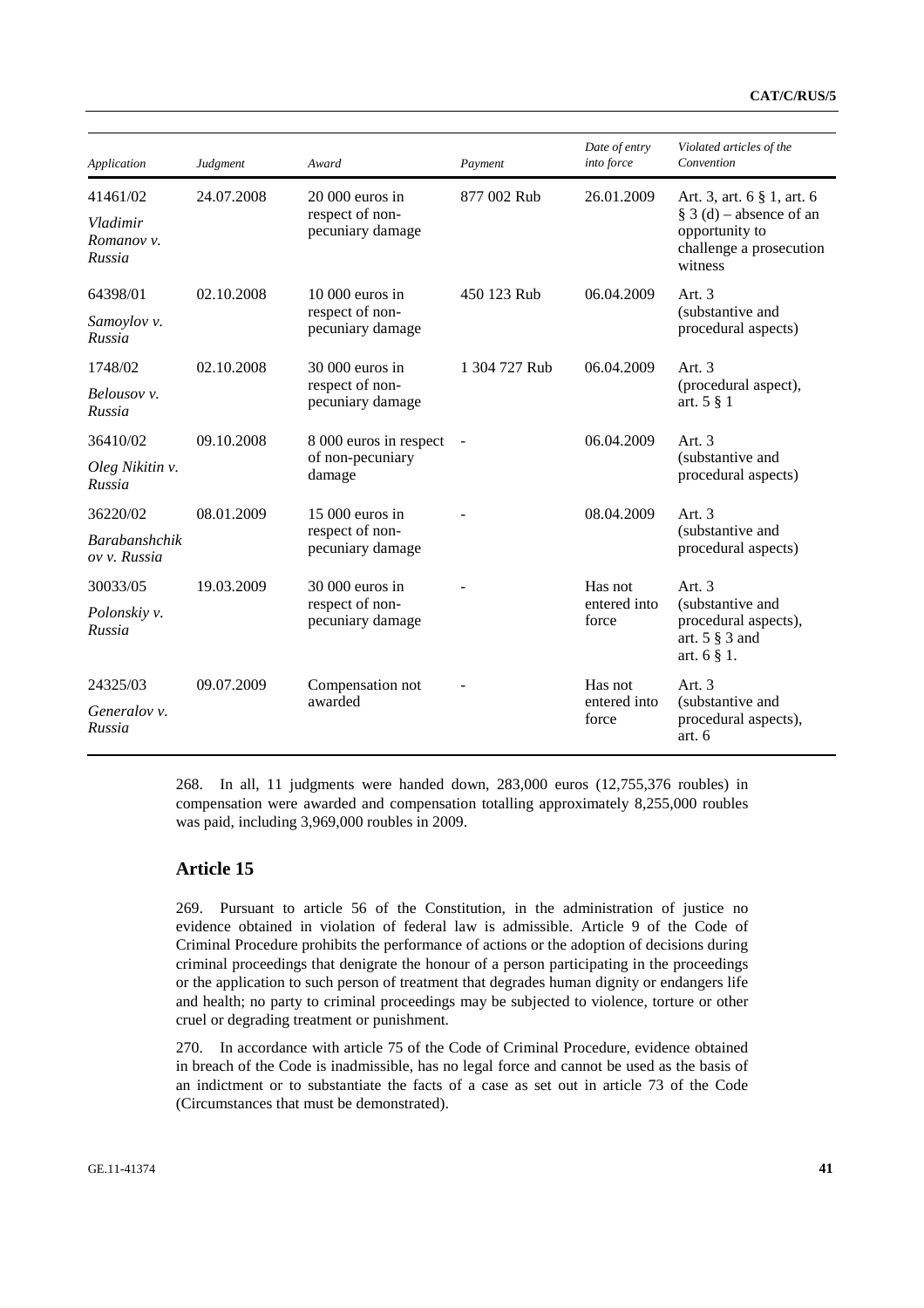271. Inadmissible evidence includes:

(a) Testimony of suspects and accused persons given during pretrial proceedings in criminal cases when defence counsel is not present, including when such counsel has been refused, and not confirmed by the suspect or accused person in court;

(b) Testimony of a victim or witness based on conjecture, assumptions or rumours, as well as testimony of a witness who is unable to indicate the source of his or her information;

(c) Other evidence obtained in breach of the Code.

272. Some violations that render evidence obtained inadmissible are specifically referred to in a number of articles of the Code, thereby facilitating their prevention. For example, article 164, paragraph 4, stipulates that it is inadmissible to use violence, threats or any other illegal measures or to endanger the life or health of the participants in the course of an investigation.

273. The procurator, the investigator and the person conducting the initial inquiry may deem evidence to be inadmissible upon a petition of the suspect or accused person or on their own initiative. Evidence deemed to be inadmissible may not be included in the indictment.

274. A court may deem evidence to be inadmissible upon the petition of the parties or on its own initiative (Code of Criminal Procedure, art. 88).

275. Pursuant to article 381 of the Code, the court of cassation may overturn or modify a judicial decision on grounds of violations of the law of criminal procedure committed through deprivation or restriction of the rights of the participants in criminal proceedings guaranteed under the Code, failure to observe judicial procedure or other measures that influenced or may have influenced the rendering of a lawful, well-founded and just verdict.

276. To ensure that no evidence obtained through torture is used in proceedings, suspects and accused persons are present at court hearings to determine whether they should be remanded in custody, whether their period of custody should be extended or whether they should be placed in a medical or psychiatric facility for the conduct of an expert appraisal (Code of Criminal Procedure, arts. 29, 47 and 108). The presence of suspects and accused persons ensures that they have an opportunity to report not only to the investigator, the person conducting the initial inquiry and the procurator, but also to the court, that they were tortured either during the initial inquiry or at any other phase of the investigation.

#### **Article 16**

277. Living conditions in pretrial detention are regulated by article 23 of the Federal Act on the Custody of Suspects and Accused Persons, pursuant to which conditions must be created for suspects and accused persons that meet hygiene, health and fire safety standards. Suspects and accused persons have their own bed and are provided with bedding, dishes, cutlery and toilet paper free of charge, as well as items of personal hygiene (including, as a minimum, soap, a toothbrush, toothpaste (dentifrice), disposable razors for men and personal hygiene products for women) at the request of persons who do not have enough money in their personal accounts.

278. All prison cells have a radio and, if possible, a television and a refrigerator.

279. The standard living space in a prison cell is set at four square metres per person.

280. The nutritional and everyday needs of persons sentenced to deprivation of liberty and persons suspected or accused of committing offences and held in remand centres are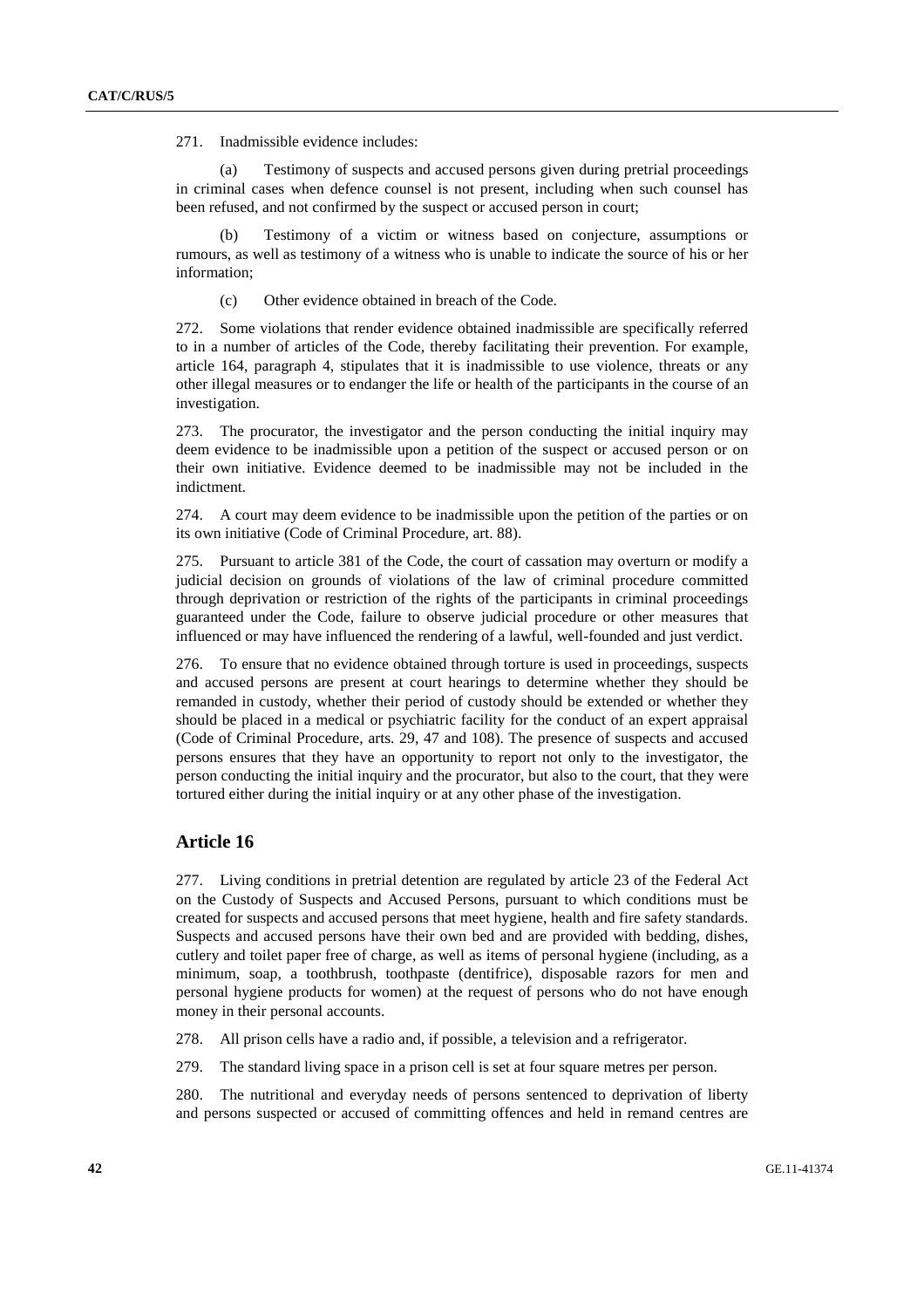provided for in accordance with Government Decision No. 205 of 11 April 2005 on minimum nutritional norms and material provision for persons sentenced to deprivation of liberty and on nutritional norms and material provision for persons suspected or accused of committing offences and held in remand centres of the Federal Penal Correction Service in times of peace.

281. Data on minimum material provision for persons sentenced to deprivation of liberty and for persons suspected or accused of committing offences and held in remand centres of the Federal Penal Correction Service in times of peace (approved by Government Decision No. 205 of 11 April 2005) are provided below.

|                                     |                 | Monthly amount per person |       |  |  |
|-------------------------------------|-----------------|---------------------------|-------|--|--|
| <i>Item</i>                         | Unit of measure | Men                       | Women |  |  |
| Household soap                      | <b>Grams</b>    | 200                       | 200   |  |  |
| Soap for personal hygiene           | <b>Grams</b>    | 50                        | 100   |  |  |
| Toothpaste (dentifrice)             | <b>Grams</b>    | 30                        | 30    |  |  |
| Toothbrush (one every six months)   | Units           |                           |       |  |  |
| Disposable razor                    | Units           | 6                         |       |  |  |
| Personal hygiene products for women | Units           |                           | 10    |  |  |
| Toilet paper                        | <b>Meters</b>   | 25                        | 25    |  |  |

282. Data on minimum nutritional norms for persons sentenced to deprivation of liberty and held in facilities of the Federal Penal Correction Service in times of peace (approved by Government Decision No. 205 of 11 April 2005) are provided below.

|                                                                   | Daily amount per person (in grams) |       |  |  |
|-------------------------------------------------------------------|------------------------------------|-------|--|--|
| <b>Item</b>                                                       | Men                                | Women |  |  |
| Bread made from a mixture of hulled rye and top grade wheat flour | 300                                | 200   |  |  |
| Bread made from second grade wheat flour                          | 250                                | 250   |  |  |
| Second grade wheat flour                                          | 5                                  | 5     |  |  |
| Various groats                                                    | 100                                | 90    |  |  |
| Pasta products                                                    | 30                                 | 30    |  |  |
| Meat                                                              | 90                                 | 90    |  |  |
| Fish                                                              | 100                                | 100   |  |  |
| Margarine                                                         | 35                                 | 30    |  |  |
| Vegetable oil                                                     | 20                                 | 20    |  |  |
| Cow's milk (in millilitres)                                       | 100                                | 100   |  |  |
| Chicken eggs (weekly)                                             | $\overline{2}$                     | 2     |  |  |
| Sugar                                                             | 30                                 | 30    |  |  |
| Cooking salt                                                      | 20                                 | 15    |  |  |
| Tea                                                               | 1                                  | 1     |  |  |
| Bay leaf                                                          | 0.1                                | 0.1   |  |  |
| Ground mustard                                                    | 0.2                                | 0.2   |  |  |
| Tomato paste                                                      | 3                                  | 3     |  |  |
| Potatoes                                                          | 550                                | 500   |  |  |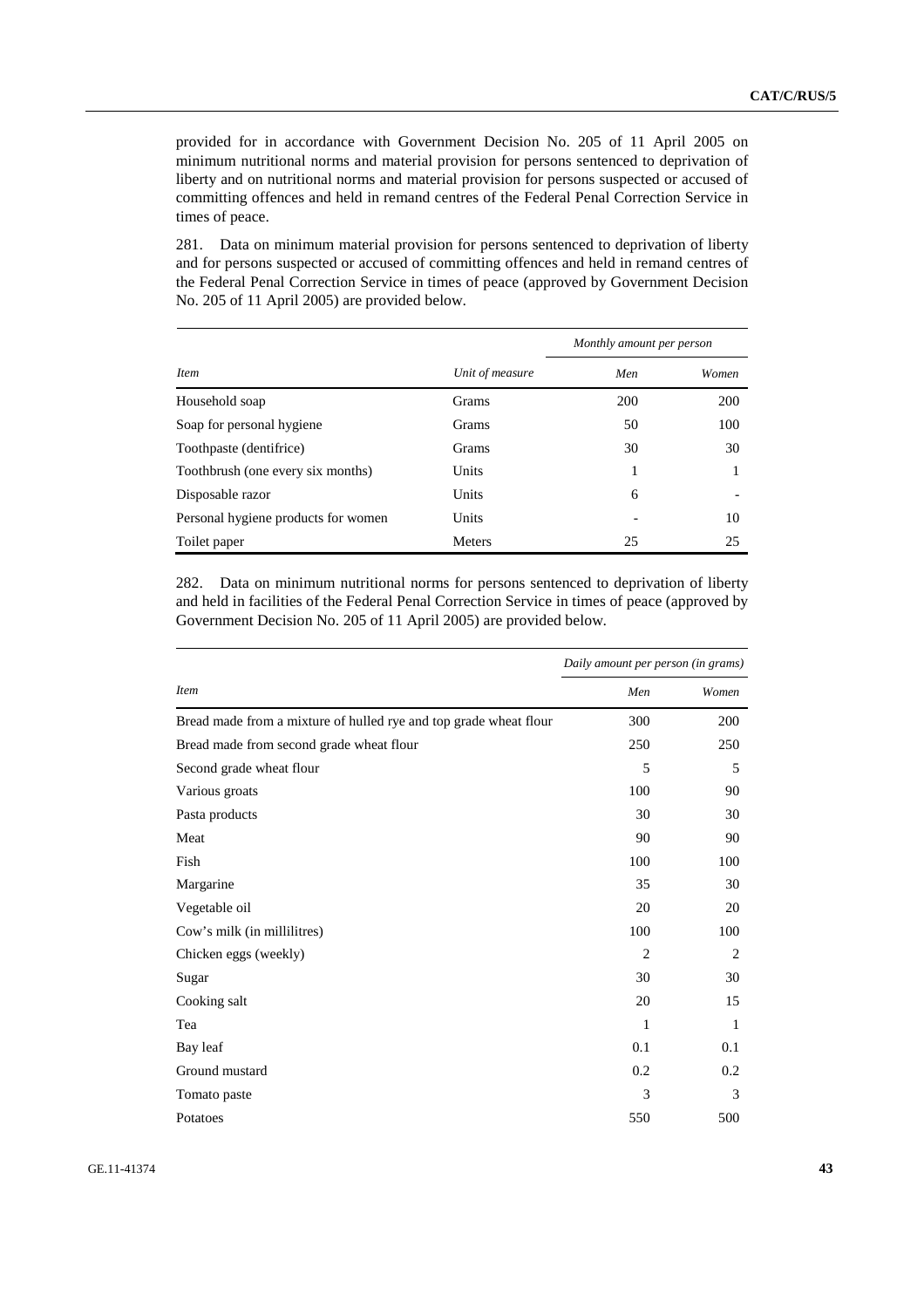|                                                                    | Daily amount per person (in grams) |       |  |
|--------------------------------------------------------------------|------------------------------------|-------|--|
| <i>Item</i>                                                        | Men                                | Women |  |
| Vegetables                                                         | 250                                | 250   |  |
| Textured soy meal (containing not less than 50% protein by weight) | 10                                 | 10    |  |
| Dried vitamin-enriched pudding or                                  | 25                                 | 25    |  |
| Dried fruit                                                        | 10                                 | 10    |  |

283. Data on nutritional norms for persons suspected or accused of committing offences and held in remand centres of the Federal Penal Correction Service in times of peace (approved by Government Decision No. 205 of 11 April 2005) are provided below.

|                                                                    | Daily amount per person (in grams) |              |  |  |
|--------------------------------------------------------------------|------------------------------------|--------------|--|--|
| <b>Item</b>                                                        | Men                                | Women        |  |  |
| Bread made from a mixture of hulled rye and top grade wheat flour  | 300                                | 150          |  |  |
| Bread made from second grade wheat flour                           | 200                                | 200          |  |  |
| Second grade wheat flour                                           | 5                                  | 5            |  |  |
| Various groats                                                     | 90                                 | 90           |  |  |
| Pasta products                                                     | 30                                 | 30           |  |  |
| Meat                                                               | 100                                | 100          |  |  |
| Fish                                                               | 100                                | 100          |  |  |
| Margarine                                                          | 25                                 | 20           |  |  |
| Vegetable oil                                                      | 20                                 | 20           |  |  |
| Cow's milk (in millilitres)                                        | 100                                | 200          |  |  |
| Sugar                                                              | 30                                 | 30           |  |  |
| Cooking salt                                                       | 15                                 | 15           |  |  |
| Tea                                                                | 1                                  | $\mathbf{1}$ |  |  |
| Bay leaf                                                           | 0.1                                | 0.1          |  |  |
| Ground mustard                                                     | 0.2                                | 0.2          |  |  |
| Tomato paste                                                       | 3                                  | 3            |  |  |
| Potatoes                                                           | 500                                | 450          |  |  |
| Vegetables                                                         | 250                                | 250          |  |  |
| Textured soy meal (containing not less than 50% protein by weight) | 10                                 | 10           |  |  |
| Dried vitamin-enriched pudding or                                  | 25                                 | 25           |  |  |
| Dried fruit                                                        | 10                                 | 10           |  |  |

284. Data on nutritional norms for minors sentenced to deprivation of liberty and held in young offenders' institutions of the Federal Penal Correction Service in times of peace (approved by Ministry of Justice Order No. 125 of 2 August 2005 on the establishment of nutritional norms and on living conditions for persons sentenced to deprivation of liberty and for persons suspected or accused of committing offences and held in remand centres of the Federal Penal Correction Service in times of peace) are provided below.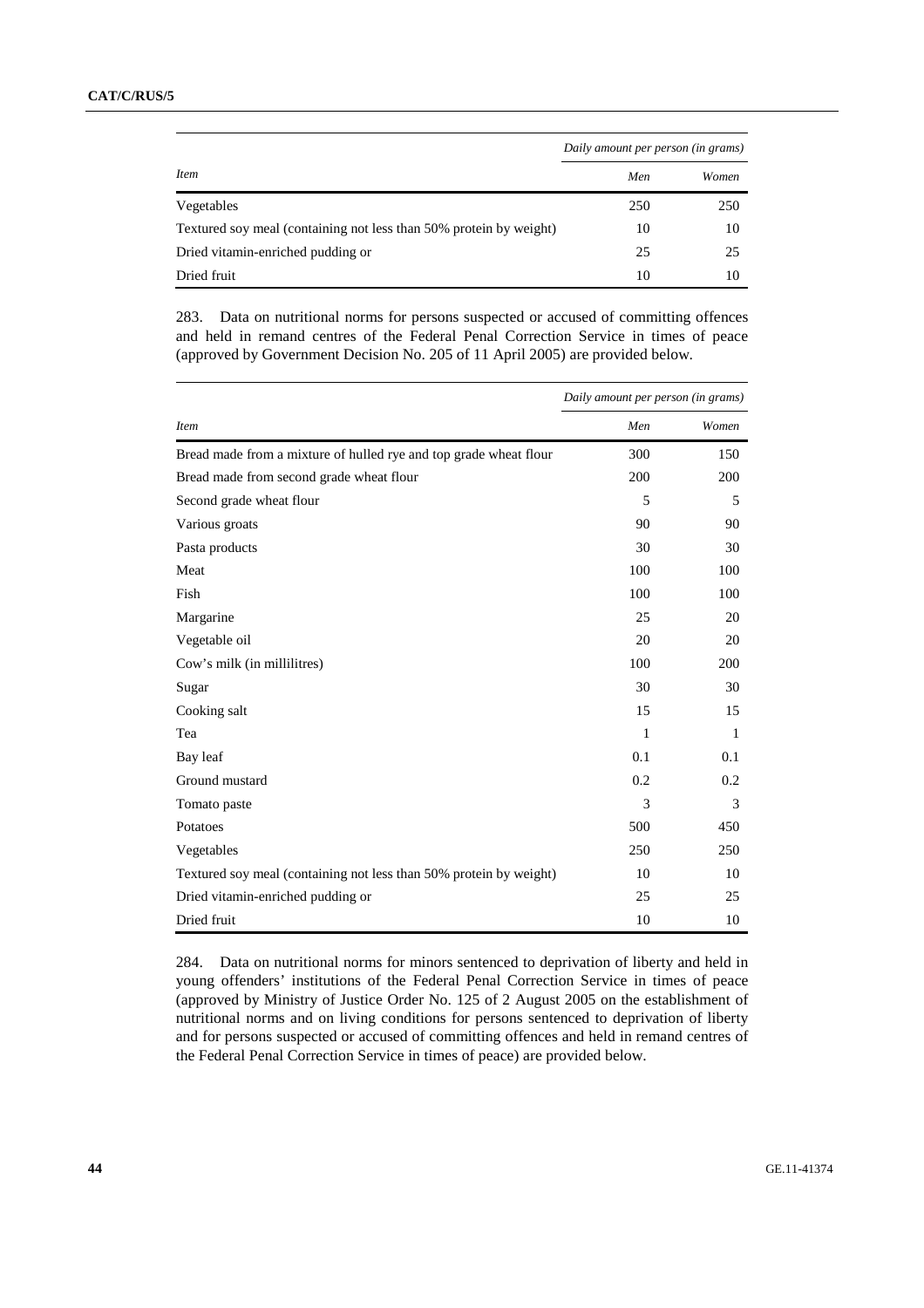| <i>Item</i>                                                          | Daily amount per person (in grams) |
|----------------------------------------------------------------------|------------------------------------|
| Bread made from a mixture of hulled rye and top grade<br>wheat flour | 150                                |
| Bread made from second grade wheat flour                             | 200                                |
| Second grade wheat flour                                             | 35                                 |
| Potato meal                                                          | 3                                  |
| Groats, legumes, pasta products                                      | 75                                 |
| Potatoes                                                             | 400                                |
| Vegetables and greens                                                | 470                                |
| Fresh fruit                                                          | 250                                |
| Fruit and berry juices                                               | 200                                |
| Dried fruit                                                          | 15                                 |
| Sugar                                                                | 75                                 |
| Pastry items                                                         | 25                                 |
| Coffee (coffee beverages)                                            | $\overline{4}$                     |
| Cocoa                                                                | 2                                  |
| Tea                                                                  | 0.2                                |
| Meat                                                                 | 105                                |
| Poultry                                                              | 70                                 |
| Fish (herring)                                                       | 110                                |
| Sausage                                                              | 25                                 |
| Milk, dairy products                                                 | 550                                |
| Curd                                                                 | 70                                 |
| Sour cream                                                           | 10                                 |
| Cheese                                                               | 12                                 |
| Animal fat (beef)                                                    | 50                                 |
| Vegetable oil                                                        | 18                                 |
| Chicken eggs                                                         | 1                                  |
| Salt                                                                 | 8                                  |
| Seasoning                                                            | 2                                  |
| Yeast                                                                | 1                                  |

285. Data on nutritional norms for sick persons sentenced to deprivation of liberty and persons suspected or accused of committing offences who are receiving inpatient treatment in the medical institutions of correctional colonies, prisons and remand centres of the Federal Penal Correction Service in times of peace (approved by Ministry of Justice Order No. 125 of 2 August 2005) are provided below.

| <i>Item</i>                                                          | Daily amount per person (in grams) |
|----------------------------------------------------------------------|------------------------------------|
| Bread made from a mixture of hulled rye and top grade<br>wheat flour | 200                                |
| Bread made from second grade wheat flour                             | 200                                |
| Second grade wheat flour                                             |                                    |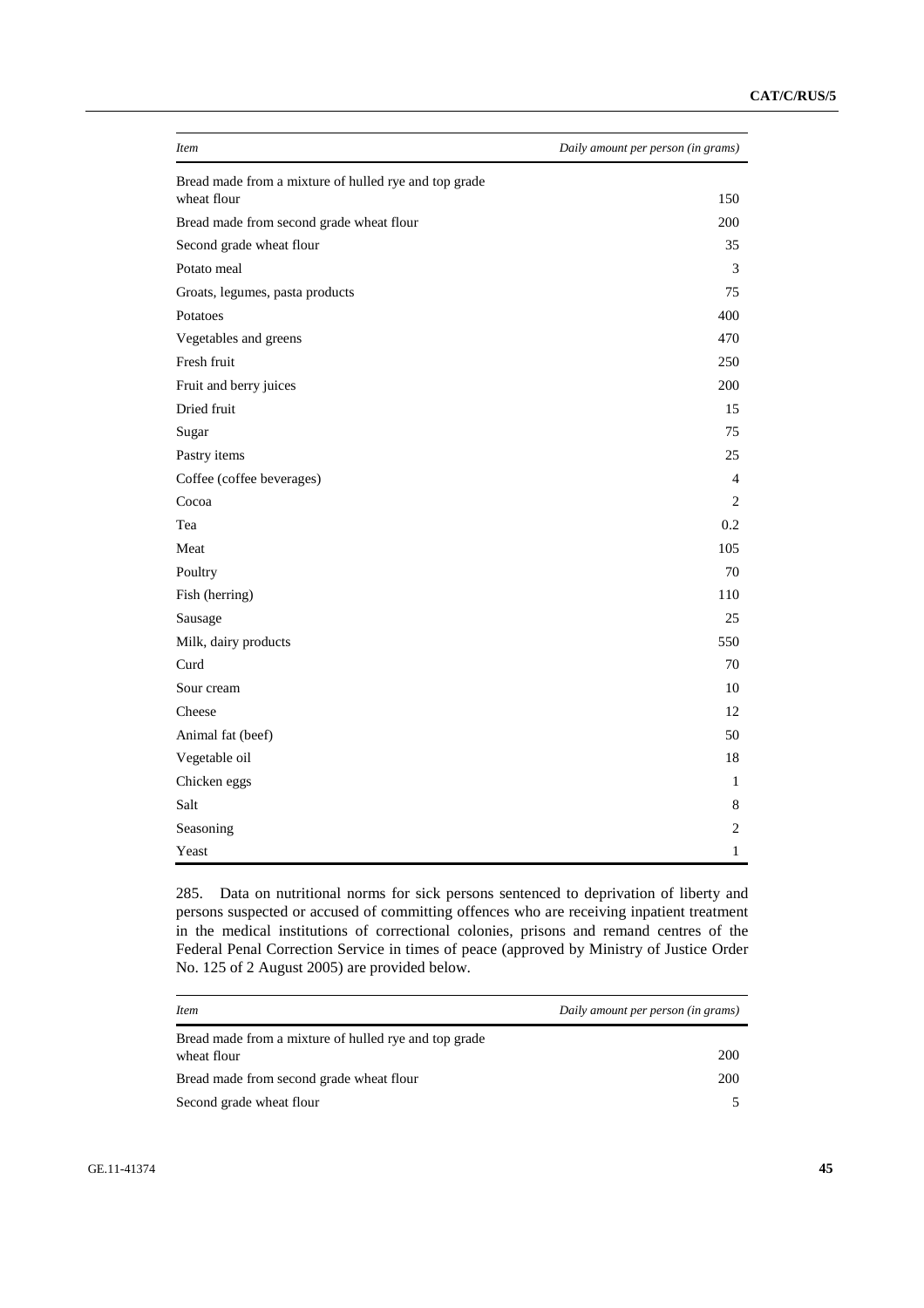| <b>Item</b>                                                           | Daily amount per person (in grams) |
|-----------------------------------------------------------------------|------------------------------------|
| Various groats                                                        | 70                                 |
| Pasta products                                                        | 20                                 |
| Meat                                                                  | 100                                |
| Fish                                                                  | 100                                |
| Margarine                                                             | 15                                 |
| Vegetable oil                                                         | 20                                 |
| Cow's milk (in millilitres)                                           | 250                                |
| Animal fat (beef)                                                     | 20                                 |
| Chicken eggs                                                          | 0.5                                |
| Sugar                                                                 | 40                                 |
| Cooking salt                                                          | 10                                 |
| Tea                                                                   | $\mathbf{1}$                       |
| Bay leaf                                                              | 0.1                                |
| Ground mustard                                                        | 0.2                                |
| Tomato paste                                                          | 3                                  |
| Potatoes                                                              | 400                                |
| Vegetables                                                            | 300                                |
| Dried potato farina                                                   | 1                                  |
| Textured soy meal (containing not less than 50% protein by<br>weight) | 10                                 |
| Dried vitamin-enriched pudding or                                     | 25                                 |
| Dried fruit                                                           | 15                                 |

286. The approved nutritional allotment norms in the penal correction system were elaborated in the light of World Health Organization recommendations. They take full account of the requirements of a balanced diet in terms of energy content and ratios of protein, fats and starches, allow for gender and age differences, are consistent with the United Nations Standard Minimum Rules for the Treatment of Prisoners and ensure that the various categories of prisoners and persons under investigation receive the food and vitamins they need in the most effective and rational manner.

287. Pursuant to article 99 of the Penal Enforcement Code, convicted prisoners who receive wages or a pension are required to pay for food, clothing, basic amenities and personal hygiene items, apart from special food and clothing. These costs are deducted from the personal accounts of inmates who evade work. Inmates excused from work because of illness or because they are pregnant or breastfeeding are fed free of charge during this period. Food, clothing, basic amenities and personal hygiene items are provided free of charge to inmates of young offenders' institutions and inmates who have a category I or category II disability. Inmates who are pregnant or breastfeeding, minors and inmates who are ill or have a category I or category II disability are entitled to better living conditions and higher nutritional norms. In addition to the food and basic items that they are permitted to purchase by law, convicts may also acquire at their own cost clothing authorized for use in correctional facilities and may purchase additional medicine and other services made available at their request, as prescribed by the internal regulations of the correctional facilities.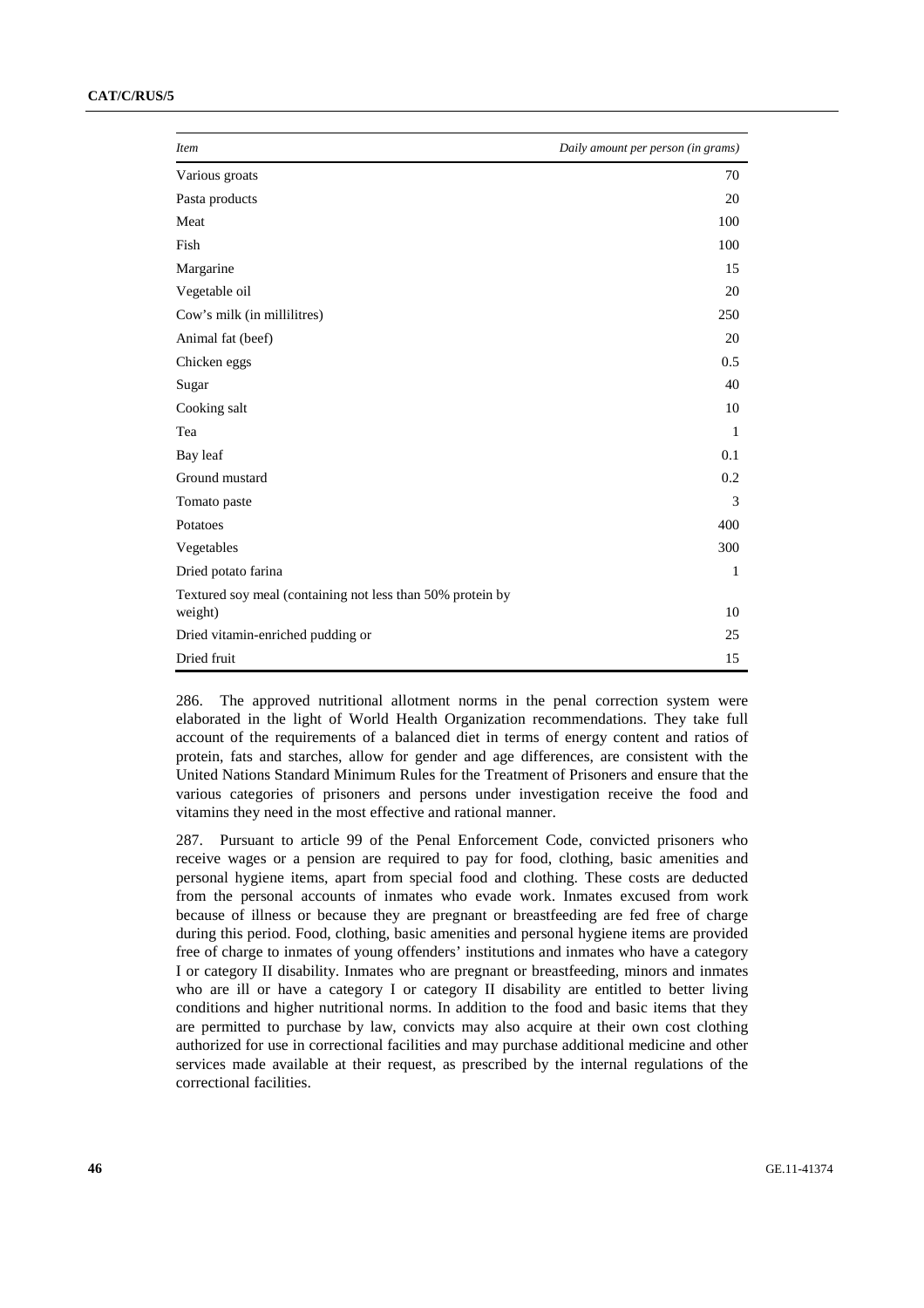288. Efforts to improve the detention conditions of suspects and accused persons focus on three main areas: improving the regulatory and legal framework; ensuring proper detention conditions by broadening the network of remand centres and making additional cell space available; and relieving the burden on remand centres by shortening transit transport, cooperating with courts, internal affairs agencies and procurator's offices on reducing the duration of criminal investigations and consideration of cases by courts of first and second instance, speeding up the written formulation of judicial decisions and exploiting other possibilities.

289. Since 1999, more than 30 federal acts and 40 decisions of the Federal Assembly of the Russian Federation and of the Government have been adopted to provide State support to the penal correction system and strengthen guarantees for the rights of citizens who have committed offences and have been temporarily removed from society. Since the entry into force in 2002 of the new Code of Criminal Procedure, which established a judicial procedure for imposing remand in custody, the number of persons detained in remand centres has declined significantly. The measures taken have made it possible to reduce the number of persons detained in remand centres more than twofold, from 282,000 in 1999 to 124,000 as at 1 January 2010.

290. A federal special programme for the reform of the penal correction system over the period 2002–2006 was devised and put into effect in order to build new remand centres and increase the number of places in existing establishments; 13,100 places were created under the programme. In 2006, the Government elaborated and approved a federal programme for the development of the penal correction system (2007–2016). In the three years of its existence, 3,838 places have been created in remand centres and 5,570 in correctional facilities. In 2010, it was planned to put into operation 2,004 places in remand centres and 850 in correctional facilities. Over the past seven years, an additional 35,200 custodial places have also been created from funding sources other than the federal budget.

291. As a result of the measures taken, the number of remand centres has increased since 1999 from 187 to 226, total holding capacity from 112,500 to 151,100 places and average cell space per detainee from 1.6 to 4.8 square meters.

292. On 14 October 2010, the Outline for the development of the penal correction system until 2020 was approved by Government Order No. 1772-r. It is based on the idea of replacing outdated forms and methods of penal enforcement with a new system in conformity with international standards for the treatment of detained and convicted persons.

293. The main goals of the Outline are to:

- Increase the effectiveness of the work of penal correction facilities and bodies with a view to attaining European standards for the treatment of offenders and the requirements of social development
- Reduce recidivism by making social and psychological counselling for persons serving sentences of deprivation of liberty more effective and developing a system of post-penitentiary assistance for them
- Introduce more humane conditions for persons remanded in custody or serving sentences of deprivation of liberty and strengthen guarantees for ensuring that their rights and lawful interests are observed
- 294. To achieve these goals, it will be necessary to:
	- Improve penal correction policy (organization of the serving of sentences) concerning the resocialization of offenders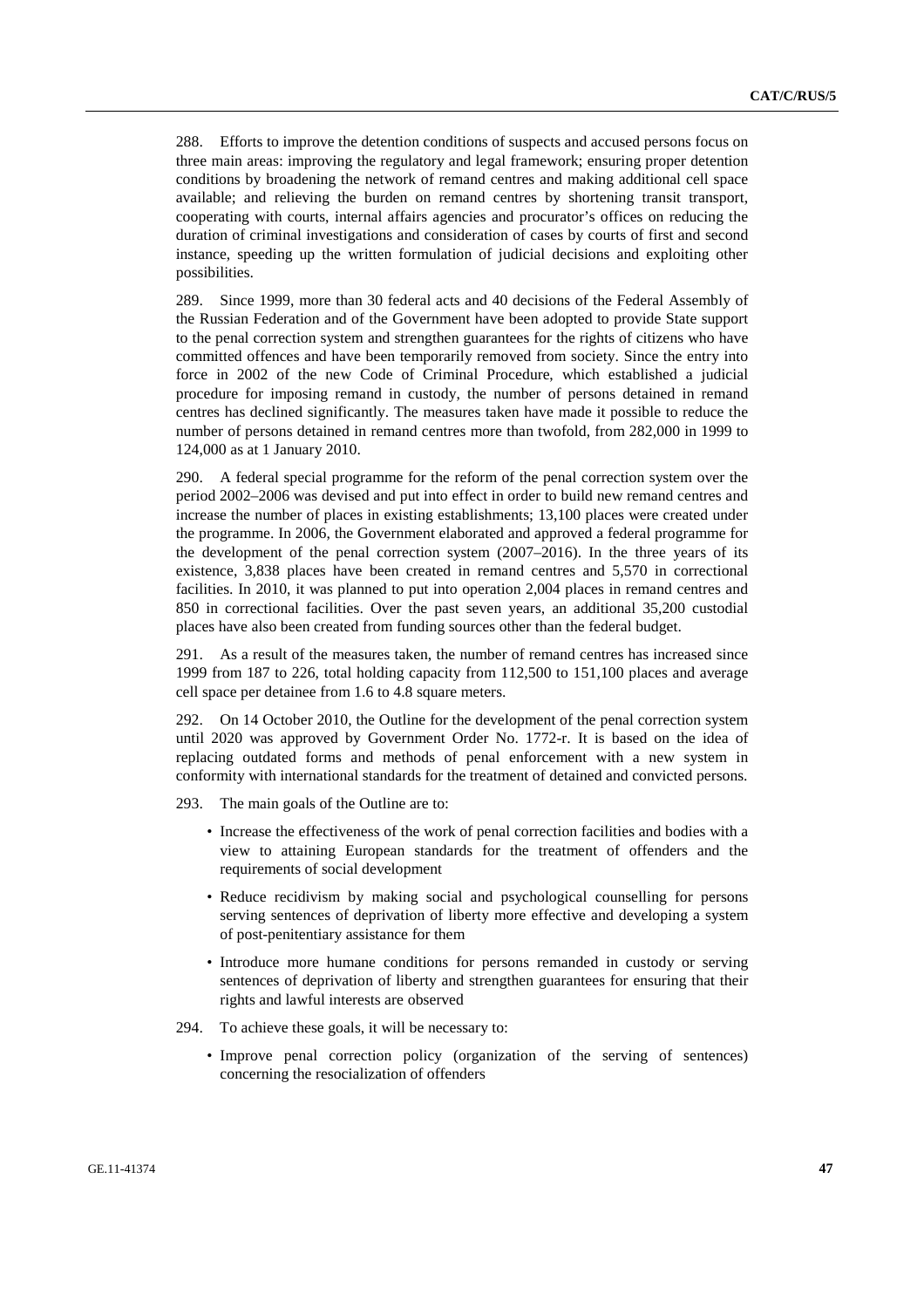- Change the structure of the penal correction system, create new types of establishment for serving sentences of deprivation of liberty and discontinue group arrangements for holding inmates
- Introduce separate detention of inmates as a function of the seriousness of their crime and their criminological profile
- Modify the approach to imposing corrective measures on inmates of places of deprivation of liberty by enhancing psychological counselling and educational work with the persons concerned and preparing them for life in society
- Elaborate forms of re-education and organize the education and employment of offenders under new conditions for serving sentences
- Modernize and optimize the security system at correctional facilities and remand centres and strengthen the material resources of remand centres, correctional facilities and probation offices
- Improve the effectiveness of the administration of the penal correction system, account being taken of its new structure, including through the introduction of modern information and telecommunication infrastructure
- Broaden the range of sentences and other coercive measures not involving deprivation of liberty
- Ensure the necessary level of social welfare for the staff of penal correction facilities
- Make use of modern technologies and equipment for the enforcement of sentences
- Improve departmental monitoring of the penal correction system and publicize its activities, ensure that its activities are monitored by civil society organizations and create conditions for involving the public in addressing the tasks facing the penal correction system
- Promote cooperation with the penal correction systems of other States, international bodies and non-governmental organizations

295. The reform of the prison system is to take place in three phases over the period up to 2020.

- 296. During the first phase of the Outline (2010–2012), it is planned to:
	- Approve the plan of action for implementing the Outline
	- Elaborate regulatory and legal instruments for implementing the provisions of the Outline
	- Devise and amend federal special programmes on the basis of the main areas of focus of the Outline
	- Draw up new mechanisms for assisting the work of public watchdog commissions and create new approaches for recourse to parole
	- Set up an organizational structure for medical service in the penal correction system ensuring effective implementation of measures to achieve a uniform level of medical care, in keeping with State standards, for both staff and detained and convicted persons, and study the possible provision of medical care to detained and convicted persons entirely by health-care institutions independent of the penal correction system
- 297. During the second phase of the Outline (2013–2016), it is planned to: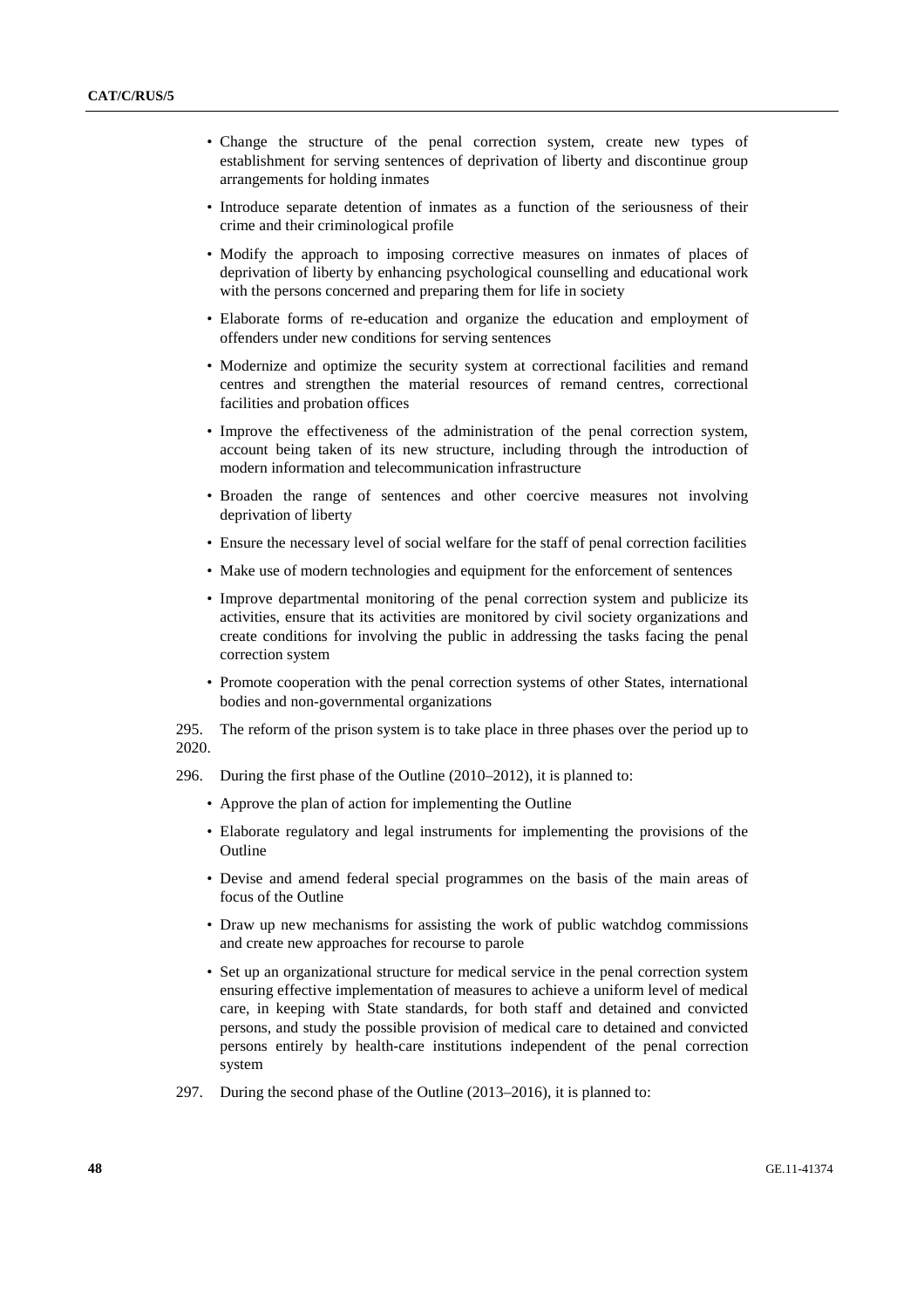- Transform most penal correction facilities into ordinary, strict or special regime prisons and establish new open prisons
- Analyse the progress made and, where necessary, modify measures taken within the framework of the Outline

298. During the third phase of the Outline (2016–2020), the measures planned and programmed for the major areas of activity of the penal correction system envisaged under the Outline will be completed. A document on the planning for the development of the penal correction system is to be elaborated in the coming years.

299. Data from the local agencies of the Federal Penal Correction Service on the placement of persons sentenced to deprivation of liberty in solitary confinement for noncompliance with prison rules are provided below.

| Indicator/year                                                                                                                                                                                                                              | 2004     | 2005   | 2006    | 2007   | 2008   | 2009   |
|---------------------------------------------------------------------------------------------------------------------------------------------------------------------------------------------------------------------------------------------|----------|--------|---------|--------|--------|--------|
| Transfer of male inmates who<br>persistently breach the regulations of<br>ordinary or strict regime correctional<br>colonies to special cells, or of special<br>regime correctional colonies to solitary<br>confinement, for up to 6 months | 14 5 6 3 | 13 276 | 15 502  | 15 744 | 16.800 | 19484  |
| Placement in a punishment cell or in<br>solitary confinement in a guardhouse for<br>up to 15 days, or for up to 7 days for<br>minors suspected or accused of an<br>offence                                                                  | 30 298   | 34 202 | 38 4 25 | 39 713 | 36 502 | 38 063 |

300. Data from local agencies of the Federal Penal Correction Service on deaths in detention are provided below.

| Indicator/year                                                                            | 2004    | 2005    | 2006    | 2007    | 2008  | 2009    |
|-------------------------------------------------------------------------------------------|---------|---------|---------|---------|-------|---------|
| Total number of deaths of persons<br>held in facilities of the penal<br>correction system | 3745    | 4 2 3 1 | 4 1 3 2 | 4 4 6 9 | 4 641 | 4 5 5 1 |
| Deaths due to illness                                                                     | 3 0 4 4 | 3 4 4 4 | 3 3 7 0 | 3 5 6 5 | 3876  | 3 8 3 4 |
| Deaths due to tuberculosis                                                                | 887     | 1 0 5 0 | 873     | 916     | 918   | 933     |
| Deaths due to HIV                                                                         | 105     | 123     | 270     | 556     | 732   | 876     |
| Deaths due to injury                                                                      | 169     | 202     | 187     | 180     | 161   | 128     |
| <b>Suicides</b>                                                                           | 343     | 397     | 401     | 456     | 447   | 449     |
| Deaths due to poisoning                                                                   | 114     | 75      | 87      | 116     | 100   | 101     |

301. The legislation of the Russian Federation provides for a set of legal and organizational measures directly linked to the juvenile justice system. The administration of juvenile justice is based to a significant extent on norms of criminal procedure similar to those that serve as the foundation of contemporary juvenile justice worldwide. Many courts of general jurisdiction have judges specialized in hearing criminal cases involving juveniles.

302. Proceedings in cases involving juveniles are in conformity with the Constitution, criminal and criminal procedural legislation and other regulatory and legal instruments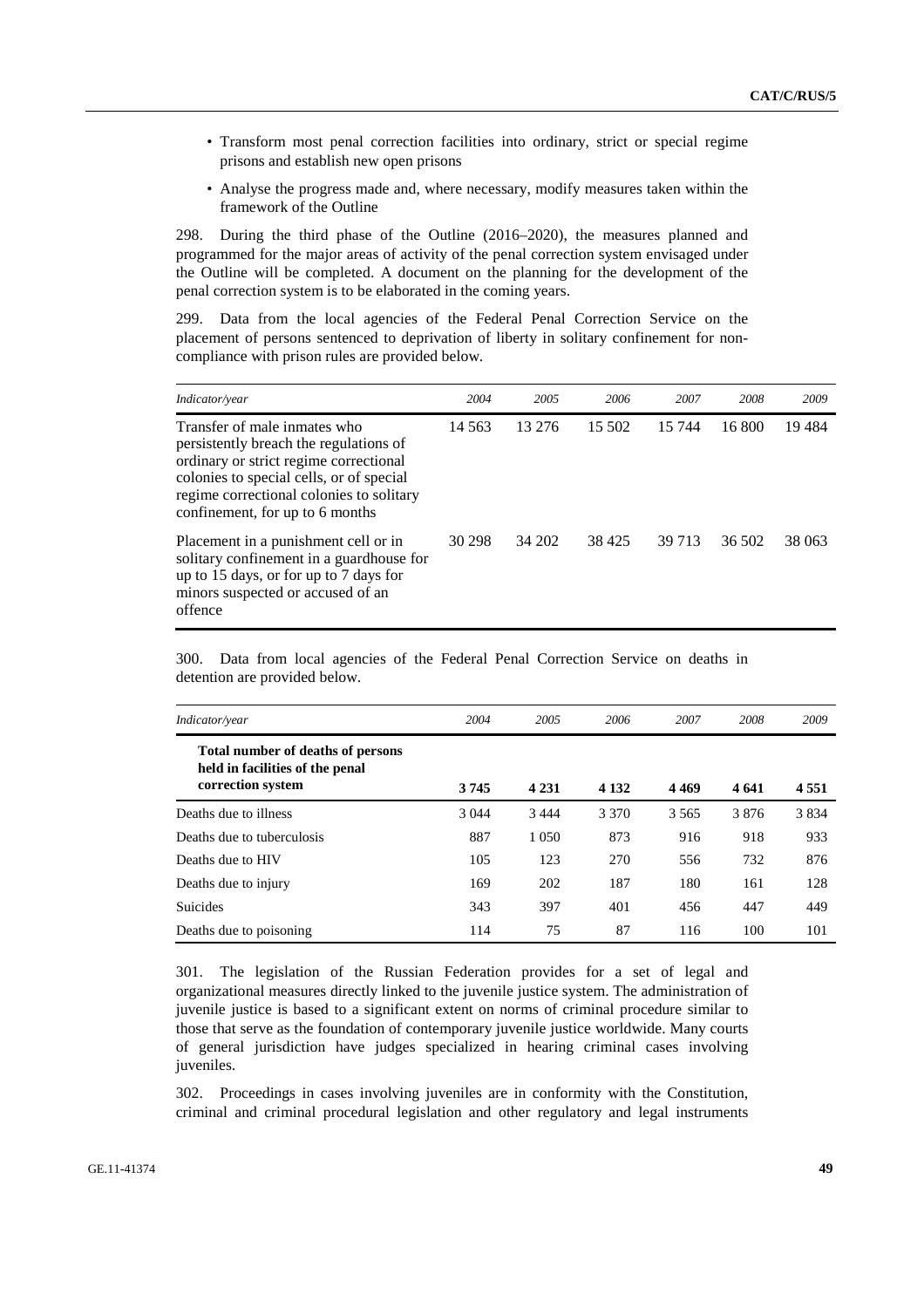governing legal relations in this area. The embodiment in criminal law of special norms on the accountability of juveniles is based on principles of justice and humane treatment, emanates from the constitutional provisions on the special protection of children by the State (art. 38) and is in conformity with the international legal obligations of the Russian Federation (Convention on the Rights of the Child (1989) and United Nations Standard Minimum Rules for the Administration of Juvenile Justice (Beijing Rules) (1985)).

303. Chapter 14 of the Criminal Code defines the special features of the criminal liability and punishment of minors.

304. Chapter 50 of the Code of Criminal Procedure (Criminal proceedings in cases involving juveniles) sets out the special features of proceedings in this area and establishes the need to take account of the psychological particularities of juveniles and to involve psychologists, specialists from child welfare authorities and the legal representatives of minors. Thus, in criminal cases involving offences committed by a minor, the minor's legal representatives are required to participate in the proceedings and be present at the initial questioning of the minor as a suspect or accused, and they may also be summoned to appear in a court hearing (Code of Criminal Procedure, art. 48). A legal representative may be removed from the proceedings if there is reason to believe that his or her actions are prejudicial to the interests of a juvenile suspect or accused; in such cases, another legal representative may be appointed (art. 426). The participation of defence counsel is mandatory (art. 51).

305. The age, date of birth, living conditions, upbringing, mental development of the juvenile and other aspects of his or her personality, as well as the influence of older persons, are established in the course of the preliminary investigation and trial of cases involving offences committed by such persons (Code of Criminal Procedure, art. 421). If there is evidence of delayed mental development unrelated to a psychological disorder, a determination is made as to whether the juvenile could have been fully aware of the actual nature of his or her acts (or omissions) and the danger they posed to society and could have controlled them.

306. A juvenile who has participated in the commission of an offence together with adults is tried separately (Code of Criminal Procedure, art. 422).

307. Any decision on whether to impose preventive measures on a suspected or accused juvenile must consider the possibility of release under supervision (Code of Criminal Procedure, art. 423). The legal representatives must be informed without delay of the detention, remand in custody or extension of custody of a juvenile suspect or accused.

308. The questioning of a juvenile suspect or accused may not continue without interruption for more than two hours and may not last more than four hours per day. For the questioning of a juvenile suspect or accused under 16 years of age or who has reached the age of 16 but is suffering from a psychological disorder or delayed mental development, the presence of an education professional or a psychologist is mandatory (Code of Criminal Procedure, art. 425).

309. With a view to improving the quality of justice, the Plenum of the Supreme Court recommended, in Decision No. 7 of 14 February 2000 on judicial practice in cases involving minors, the introduction of special courts to hear cases involving juveniles and noted the need for juvenile judges to be trained not only in law, but also in psychology, education and sociology.

310. Decisions to establish juvenile courts have been taken in a number of constituent entities of the Russian Federation. The courts of Rostov, Irkutsk, Leningrad, Bryansk, Lipetsk, Kamchatka, Vladimir, Ivanovo, Saratov, Orenburg, Volgograd and Moscow provinces, the Jewish Autonomous Area, Perm Territory, the Republics of Khakasia and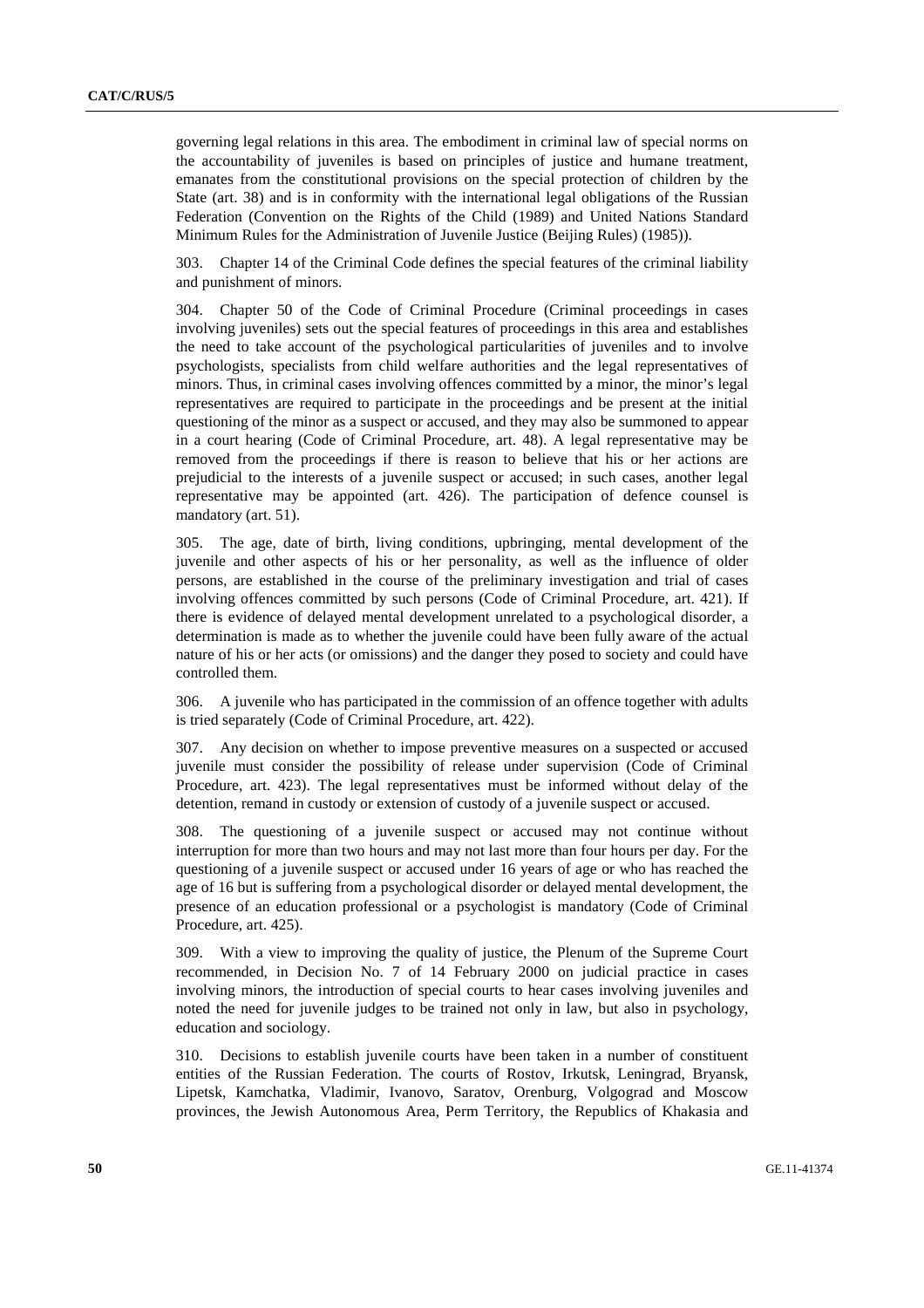Karelia and the cities of Saint Petersburg and Moscow employ elements of juvenile justice procedure in their work. The largest number of district and municipal courts that have been gradually modifying their approach to the administration of juvenile justice are located in Saint Petersburg and in Saratov and Rostov provinces.

311. Experience gained in this area at regional level has laid the groundwork for the organization of an effective system of juvenile justice throughout the Russian Federation. Decision No. 196 of the Presidium of the Council of Judges of 22 October 2009 approved the statute of the working group on questions concerning the establishment and development of juvenile justice in the Russian judicial system. The working group is a consultative (advisory) body called on to assist in the setting up of the institute of juvenile justice, the introduction of international legal standards of juvenile justice in the practice of courts of general jurisdiction and the promotion of cooperation with civil society institutions, including the Civic Chamber of the Russian Federation.

312. In addition to criminal prosecution and punishment, Russian legislation also envisages alternative means of dealing with juveniles in conflict with the criminal law. Juveniles may be exempted from criminal liability providing that two conditions are met: a minor or ordinary offence must be involved; and it must be possible to reform the juvenile through re-education measures. Thus, if in the course of a preliminary investigation of a minor or ordinary offence it is determined that a juvenile accused can be reformed without the imposition of a punishment, the investigator, with the consent of the head of the investigative body, and the person conducting the initial inquiry, with the consent of the procurator, may decide to discontinue the criminal proceedings and to petition the court to impose compulsory re-education measures on the juvenile, except in cases in which the juvenile suspect or accused or his or her legal representative lodges an objection, in which case the court must examine the petition and the case file under article 108 of the Code of Criminal Procedure, grant or reject the petition and issue a decision to that effect.

313. Compulsory re-education measures comprise:

- Warning: an explanation of the harm caused and the consequences of a repetition of the offence.
- Placement of the juvenile under the supervision of parents, guardians or specialized State bodies. The court must be convinced that these persons have a positive influence on the juvenile, have a correct understanding of the nature of the offence and are able to ensure the proper behaviour and daily supervision of the juvenile. The court must possess material on the character of the parents or guardians and must verify their living conditions, their ability to ensure the juvenile's material needs, etc.
- Obligation to make good the term caused: a specific compulsory re-education measure that may not be imposed on every juvenile (for example, if it is associated with particular material expenses and physical efforts, this measure may be imposed only on juveniles who have their own income or a grant, as well as occupational skills, etc.).
- Establishment of special requirements for the behaviour of the juvenile and limitation of his or her leisure activity: possibility of prohibiting presence at particular places or the enjoyment of particular forms of leisure activity, etc.

314. If the court finds that it is necessary to impose compulsory re-education measures, it must give grounds for that decision in its judgement (first prosecution of the juvenile, positive personal evaluation, critical attitude towards the offence, stable and serious family upbringing, the set of circumstances that influenced the juvenile's behaviour, etc.).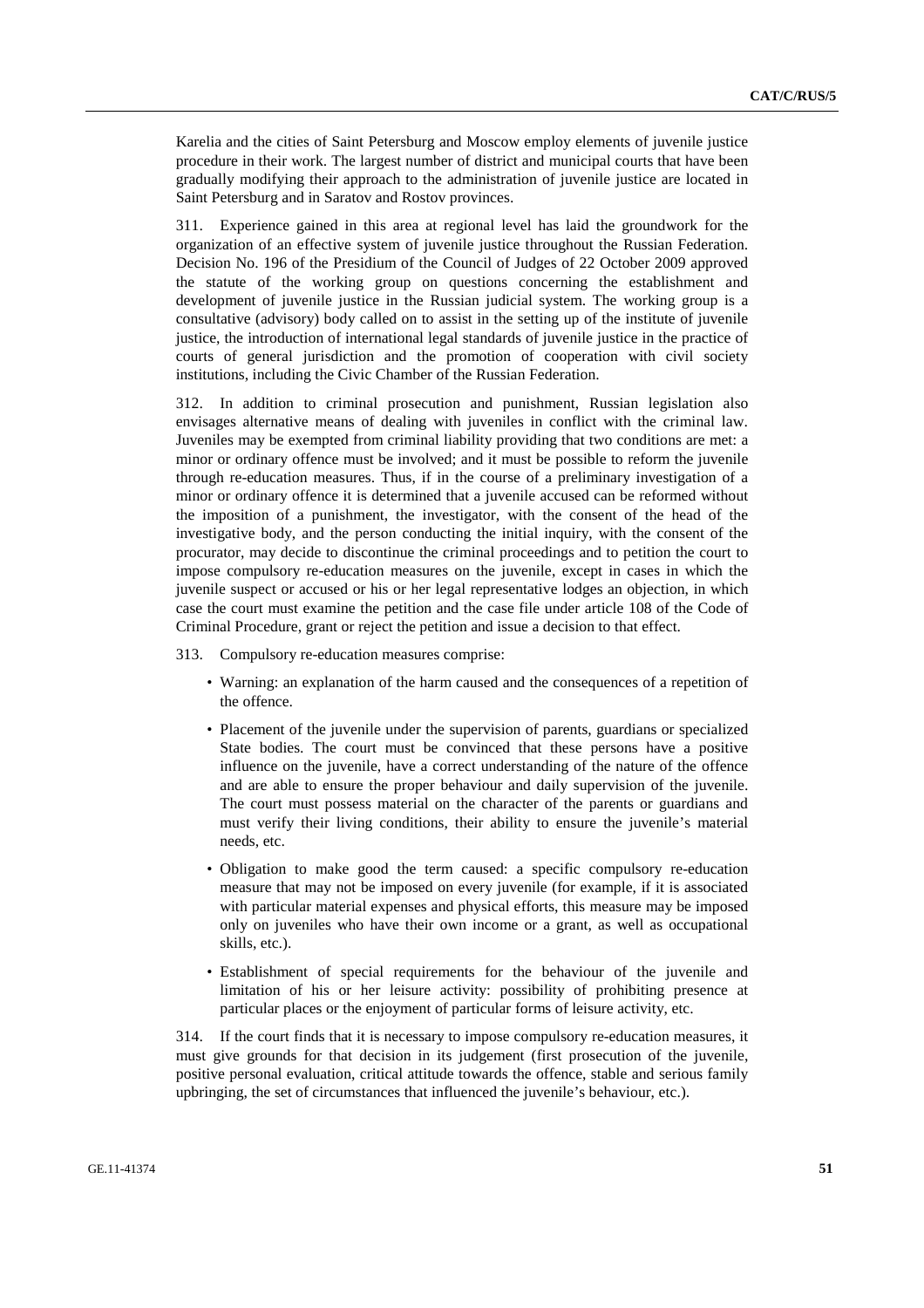315. A specialized State body responsible for the juvenile's reform monitors compliance by the juvenile with the re-education measure imposed.

316. Criminal legislation (Criminal Code, art. 92) also provides for remission of sentence for juveniles under the following conditions:

- (a) Imposition of compulsory re-education measures;
- (b) Placement in a special reform school;
- (c) Parole.

317. For juveniles who have committed ordinary or serious offences, the law permits placement in special reform schools as a remission of sentence. An exception to the general rule (Criminal Code, art. 92, para. 5) stipulates that the preferential measures specified under this norm do not extend to juveniles who have committed crimes that represent a considerable danger to society and the public at large.

318. A particularity of parole for juveniles is that the law envisages the option of reduced sentences (Criminal Code, art. 93).

319. In 2008, applications to impose a preventive measure were heard in connection with 11,719 juveniles (a reduction of 17.8 per cent compared with the previous period); 78.7 per cent were granted. Juveniles accounted for 5.1 per cent of persons in respect of whom an application was heard and 4.4 per cent of those in respect of whom an application was granted.

320. In 2008, 73,333 juveniles were convicted of offences; 16,504, or 22.5 per cent, were sentenced to deprivation of liberty as the main form of punishment (deprivation of liberty for all offenders, irrespective of age, stood at 35 per cent). A sentence of deprivation of liberty, the choice of which depends on the seriousness of the offence and the character of the convicted offender, was imposed on 8.4 per cent of juveniles convicted of a minor offence, 15.2 per cent of those convicted of an ordinary offence, 25.7 per cent of those convicted of a serious offence and 84.1 per cent of those convicted of an especially serious offence. In the case of juvenile offenders with unexpunged or unexpired convictions, deprivation of liberty was imposed on 8,571 persons, or 51.8 per cent. A total of 1,645 juvenile offenders, or 10 per cent, were sentenced to a punishment of deprivation of liberty that was less than the lower limit; 1,441 juvenile offenders were sentenced to a punishment not involving deprivation of liberty that was less than the lower limit. The most common punishment imposed on juvenile offenders was a suspended sentence of deprivation of liberty (36,228 persons, or 49.4 per cent). A total of 10,303 juveniles, or 14 per cent, were sentenced to punitive deduction of earnings or community service. A suspended sentence of punitive deduction of earnings was imposed on 2.9 per cent of juvenile offenders. A fine was the main form of punishment imposed on 10.2 per cent of juveniles. The remaining 1,395 juvenile offenders (1.9 per cent) benefited from a remission of sentence following an amnesty or for other reasons.

321. In 2009, applications to impose a preventive measure were heard in connection with 7,246 juveniles (a reduction of 38 per cent compared with the previous period); 77.7 per cent were granted. Juveniles accounted for 3.5 per cent of persons in respect of whom an application was heard and 3.0 per cent of those in respect of whom an application was granted.

322. In 2009, 56,381 juveniles were convicted of offences. Juveniles as a percentage of total convicted offenders declined gradually, from 12.3 per cent in 2004 to 6.3 per cent in 2009.

323. In 2009, 11,653 juveniles, or 20.7 per cent of all juvenile offenders, were sentenced to deprivation of liberty, as the main form of punishment (deprivation of liberty for all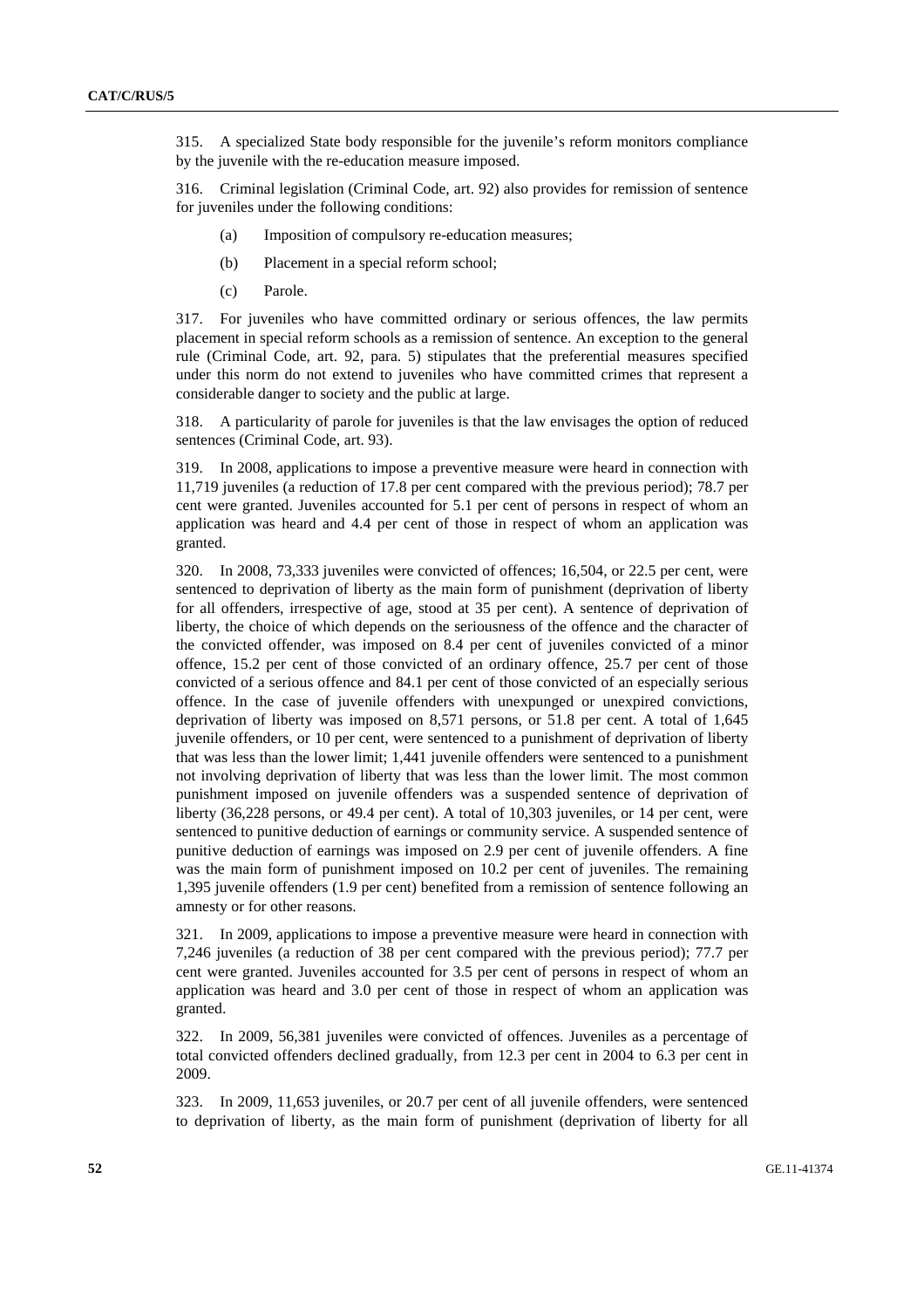offenders, irrespective of age, stood at 32.4 per cent). Deprivation of liberty was imposed on 7.4 per cent of juveniles convicted of a minor offence, 14.1 per cent of those convicted of an ordinary offence, 22.4 per cent of those convicted of a serious offence and 83.1 per cent of those convicted of an especially serious offence. In the case of juvenile offenders with unexpunged or unexpired convictions, deprivation of liberty was imposed on 6,863 persons, or 48.5 per cent. A total of 1,017 juvenile offenders, or 8.7 per cent, were sentenced to a punishment of deprivation of liberty that was less than the lower limit; 1,204 juvenile offenders were sentenced to a punishment not involving deprivation of liberty that was less than the lower limit.

324. As in previous years, in 2009 the most common punishment imposed on juvenile offenders was a suspended sentence of deprivation of liberty (27,908 persons, or 49.5 per cent). A total of 1,116 juveniles, or 2 per cent, were sentenced to punitive deduction of earnings, and 7,350, or 13 per cent, to community service. A fine was the main form of punishment imposed on 10.6 per cent of juveniles. A suspended sentence of punitive deduction of earnings was imposed on 1,004 juvenile offenders, or 1.8 per cent. The remaining juvenile offenders (2.4 per cent) benefited from a remission of sentence following an amnesty or for other reasons.

325. The criminogenic make-up of juvenile offenders remains complex. According to the figures of the youth probation offices, in 2009 27.4 per cent (2008: 28.5 per cent) of juvenile offenders had been convicted of serious or especially serious offences (by way of comparison, that figure was only 20.3 per cent for adult offenders); more than 70 per cent of juvenile offenders had been convicted of theft, robbery or robbery with assault, 4,300, or 21.4 per cent (2008: 5,100 or 18.9 per cent), already had a criminal record, and 2,200, or 11.1 per cent, were neither employed nor in school.

326. Municipal programmes have been elaborated and are under way in a number of regions aimed at the social rehabilitation of persons sentenced to punishments that do not require removal from society and persons released from places of deprivation of liberty. As part of these programmes, in 2009 probation offices assisted 9,100 juvenile offenders in finding employment and helped recover the lost documents of 1,900 juvenile offenders. Excursions were organized excursions for 26,700 juveniles on probation, and 7,000 juvenile offenders were sent to summer recreation camps.

327. Counselling for juvenile offenders is provided by the 357 psychologists of the interregional probation offices. When juveniles are registered, they undergo a psychodiagnostic evaluation, and a psychological portrait is produced and placed in their personal files. Individual counselling, correctional interviews and training courses are conducted on the basis of the data obtained. Prior to the preparation of an application to the court recommending that a suspended sentence be revoked and removed from a juvenile's record, psychologists discuss the appropriateness of such a step.

328. The measures taken have broadened the possibilities open to probation offices to enhance the supervision of juveniles and have had a positive impact on the effectiveness of their rehabilitation. In 2009, the suspended sentence of more than 2,900 such persons, or 4.8 per cent (as opposed to 4.6 per cent in 2008), was revoked for good behaviour and struck from the record.

329. Problems of violence against women are the focus of constant attention by the authorities at all levels. Russian legislation provides for liability, including criminal liability, for the use of any form of violence. The Criminal Code contains provisions establishing criminal liability for a number of unlawful acts, including: offences against sexual inviolability; homicide; battery; cruel treatment; infliction of physical or mental suffering; slander; insults (i.e. denigration of the honour and dignity of another person expressed in an improper manner); and trafficking in persons.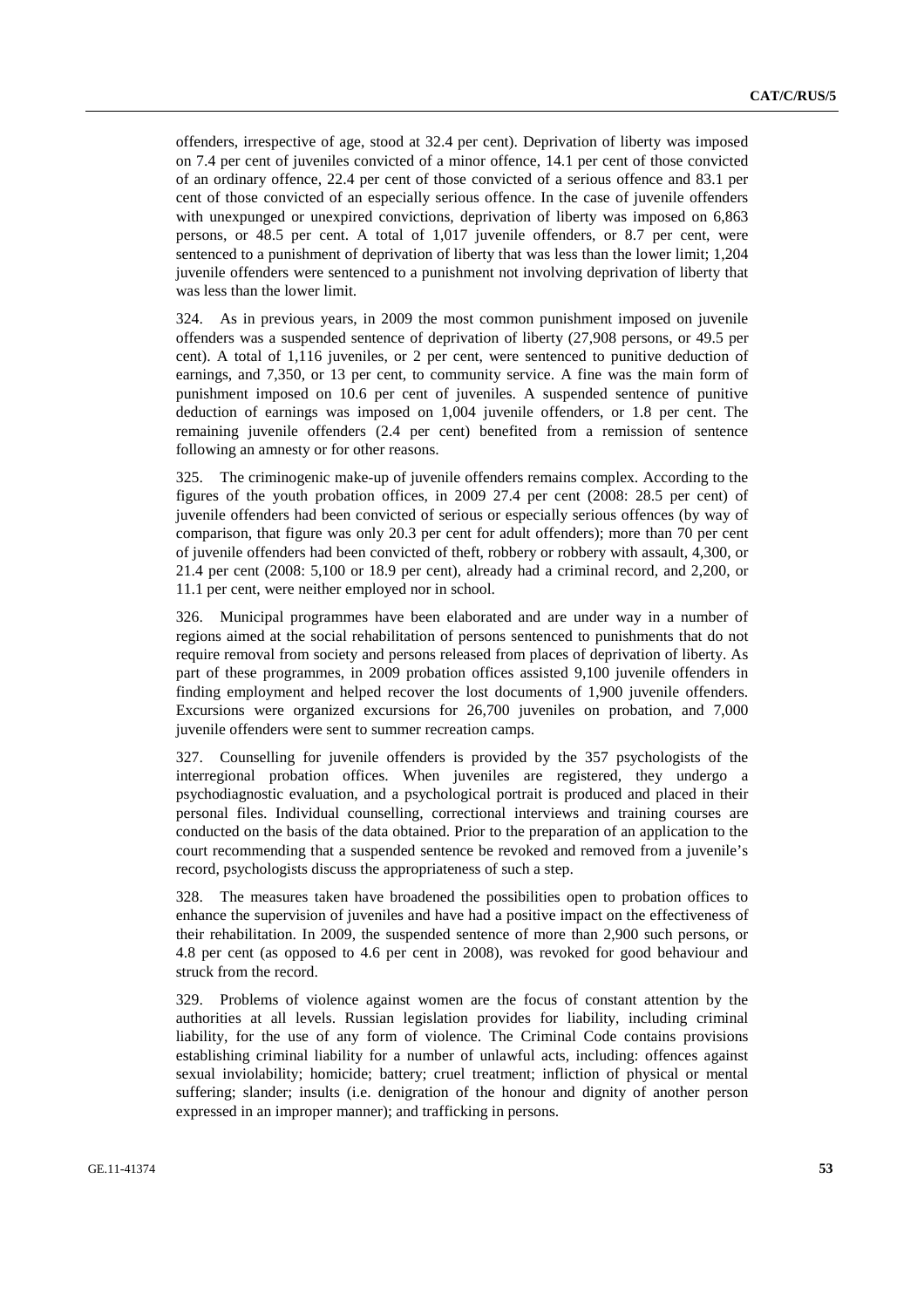330. In recent years, there has not been a large number of registered reports of domestic violence targeting women, which, in 2008–2009, did not exceed 4 per cent of all crime; 96 per cent of offences in this category were solved.

331. Procurators look into all reports of violations of the rights and lawful interests of women and take action to halt any infractions that have been detected.

332. To prevent such offences, the internal affairs agencies are working to identify persons who tolerate criminal behaviour in the family, chronic alcoholics, persons who are mentally ill and persons who pose a direct risk to others. Timely preventive measures are taken with regard to all these categories of person.

333. Programmes are being elaborated and put into effect in the constituent entities of the Russian Federation with a view to preventing violence against women and providing timely assistance to women who find themselves in difficulty and are being subjected to violence or the threat of violence, and special units are being set up to respond rapidly and effectively to such situations. This question is analysed in greater detail in the combined sixth and seventh periodic reports of the Russian Federation on its implementation of the Convention on the Elimination of All Forms of Discrimination against Women (CEDAW/C/USR/7) and in the responses to the list of issues and questions with regard to the consideration of the reports (CEDAW/C/USR/Q/7/1).

334. Civil society organizations are closely involved in addressing the problem of violence against women. They play an active part in information campaigns to improve the understanding of the problem among staff in the law enforcement, health-care and social services sectors, and they publish educational materials. The centre for personnel issues of the Ministry of Internal Affairs is interacting with women's associations to prepare recommendations on domestic violence. Stop Violence, an association of women's emergency centres made up of 47 non-governmental crisis centres, Sisters, an independent charitable centre for assisting survivors of sexual violence, Falta, a women's help centre, and Yaroslavna, a women's psychological counselling centre, are actively involved.

335. A comprehensive approach is employed to combat trafficking in persons at both domestic and international level; this includes working to improve national legislation and bring it into line with international standards. The Russian Federation is rigorously implementing its international obligations under the United Nations Convention against Transnational Organized Crime and the Protocol to Prevent, Suppress and Punish Trafficking in Persons, Especially Women and Children, signed on 12 December 2000.

336. As part of the realization of its international obligations under the Agreement on Cooperation among States Members of the Commonwealth of Independent States in Combating Crime, the Russian Federation has been actively interacting with the relevant authorities of Commonwealth member States since 1998 to suppress trafficking in persons. In 2008, the Commonwealth's Interparliamentary Assembly, with the participation of the Procurator-General of the Russian Federation, elaborated and adopted Model Acts on combating trafficking in persons and assisting victims, as well as recommendations on the unification and harmonization of the relevant legislation of Commonwealth member States, separate sections of which are devoted to the activities of the law enforcement agencies and other State bodies and public institutions in addressing sexual exploitation. The Model Acts were prepared on the basis of an international response to the phenomenon and cover the entire spectrum of measures for preventing, identifying, solving and suppressing crimes, punishing perpetrators and assisting victims. In addition to special legislative measures to combat trafficking in persons and assist victims, the Model Acts call for States to adopt the relevant norms of criminal, administrative and criminal procedural legislation.

337. In accordance with Russian criminal legislation, trafficking in persons and the exploitation of slave labour are criminal offences (Criminal Code, arts. 127.1 and 127.2,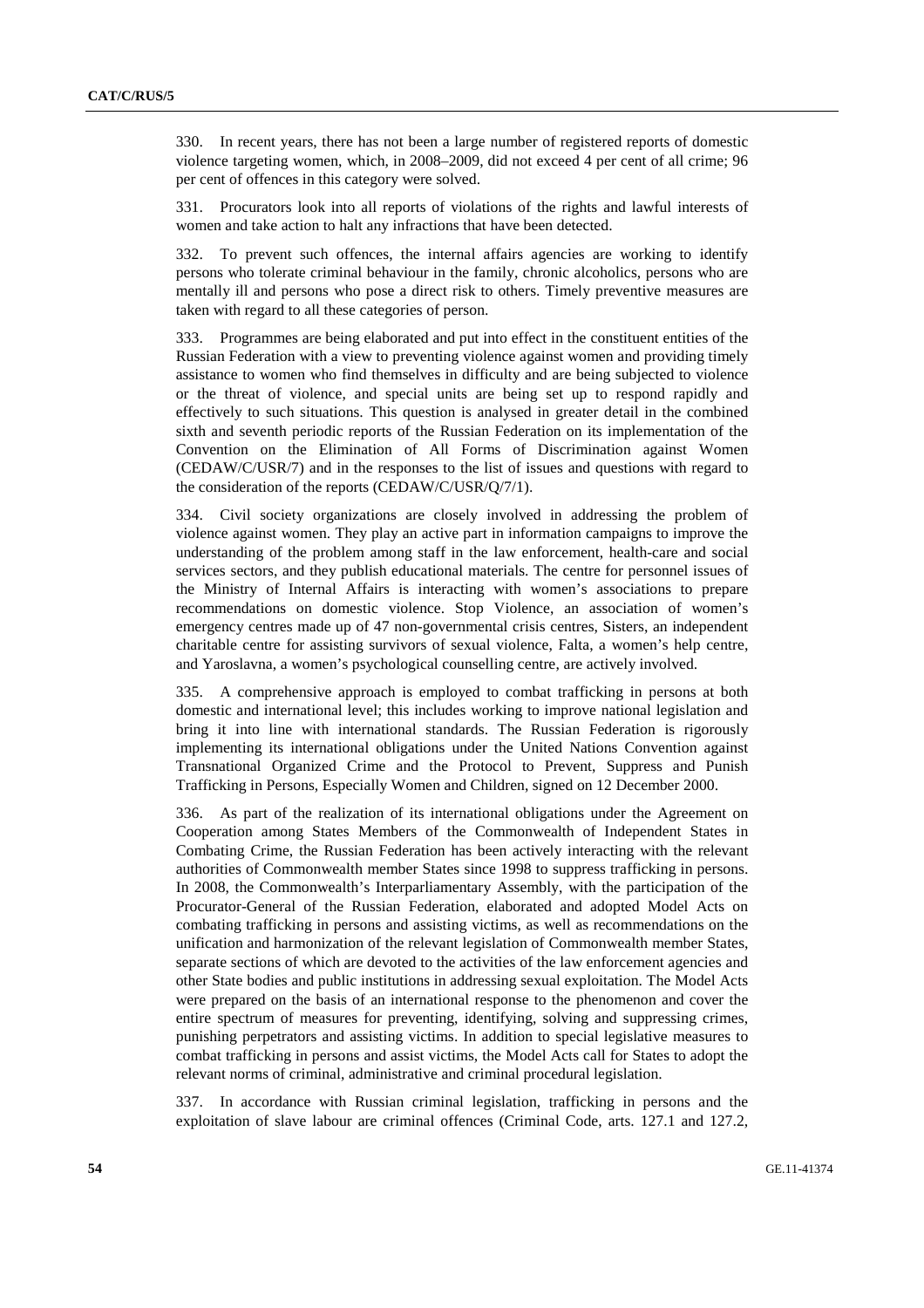respectively) and are punishable by law. In November 2008, amendments were made to the Criminal Code to increase criminal liability for these acts. In particular, the concept of "trafficking in persons" was broadened, and new aggravating circumstances were introduced (for example, when the offence is committed with regard to a person known by the perpetrator to be in a helpless state or to be materially or otherwise dependent on the perpetrator, or with regard to a woman whom the perpetrator knows to be pregnant).

338. Russian legislation establishes administrative liability for engaging in prostitution (Code of Administrative Procedure, art. 6.11), receiving income from the prostitution of others (art. 6.12) and the illegal transfer of persons across the State border of the Russian Federation (art. 18.14).

339. In 2005, the Federal Act on State Protection of Victims, Witnesses and Other Participants in Criminal Proceedings entered into force; its purpose is to protect victims of crime, including trafficking in persons. In addition, a Government decision approved the State programme 2009–2013 to ensure the safety of victims, witnesses and other participants in criminal proceedings, which envisages a set of measures for rehabilitating and assisting victims.

340. To promote effective work and a systemic approach to solving crimes associated with trafficking in persons, in 2007 a unit was established within the Ministry of Internal Affairs to prevent, identify, solve and suppress crimes of an interregional and international nature in the context of the fight against abductions and trafficking in persons, including women and girls. Units of the Ministry of Internal Affairs at the level of the constituent entities have similar functions.

341. According to court statistics and information from the procurators of the constituent entities, 19 cases were instituted under article 127.1 of the Criminal Code involving 34 persons in 2007; 27 persons were convicted, of whom 21 were sentenced to deprivation of liberty and 6 received a suspended sentence, while 7 persons were acquitted.

342. In 2008, 48 persons were convicted of offences under article 127.1 of the Criminal Code, and 8 were acquitted.

343. In 2009, 27 persons were convicted of offences under article 127.1 of the Criminal Code and 39 in conjunction with another offence. Of the 27 persons convicted solely of offences under article 127.1, 16 were sentenced to deprivation of liberty and 11 received a suspended sentence.

344. An analysis shows that most victims of trafficking in persons are women and girls from the most socially vulnerable segments of the population who are being exploited for prostitution.

### **II. The situation in the Chechen Republic**

345. In conformity with the European Convention for the Prevention of Torture and Inhuman or Degrading Treatment or Punishment, which was ratified by the Russian Federation (Federal Act No. 44-FZ of 28 March 1998), the European Committee for the Prevention of Torture and Inhuman or Degrading Treatment or Punishment (CPT) visited facilities of the penal correction system 19 times, including those located in the North Caucasus region 11 times. Following the visits, the Committee made a number of recommendations of a confidential nature to the Russian authorities.

346. The Russian Federation has agreed in principle to the publication of the reports drafted and recommendations made by the Committee following its visits to the country. A process is under way to approve modalities for the publication of the CPT documents with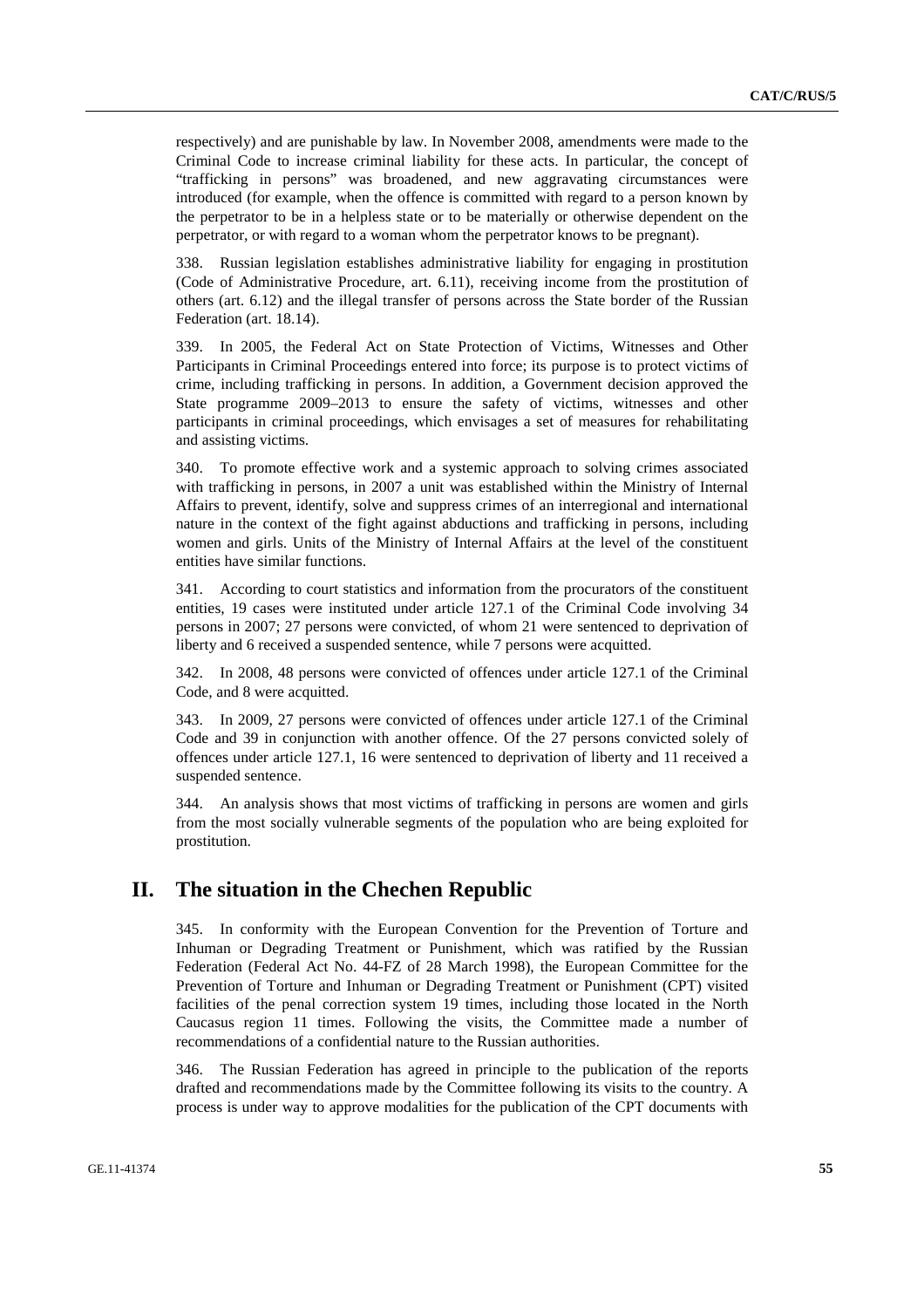regard to the Russian Federation, including the Government's replies to the Committee's concerns. The Russian Federation will not be able to provide the experts of the Committee against Torture with information on the implementation of the CPT recommendations of 2007 until the approval process is completed.

347. A set of special regulatory legal instruments has been adopted and is in force throughout the territory of the Russian Federation, including in the Chechen Republic, to ensure State protection of victims and witnesses.

348. Article 11, paragraph 3, of the Code of Criminal Procedure establishes the possibility of employing a number of security measures for participants in criminal proceedings if there is sufficient information to indicate that those persons are being threatened with murder, violence, destruction of or damage to property or any other unlawful actions. A number of security measures may be applied during criminal proceedings, such as not disclosing the identity of the person concerned (Code of Criminal Procedure, art. 166, para. 9), monitoring and recording telephone and other conversations (art. 186, para. 2), providing for a setting that allows a person making an identification to observe a suspect while remaining shielded from view (art. 193, para. 8), conducting trials in camera (art. 241, paras. 2 (4) and 3), and questioning a witness or victim in a court hearing without disclosing the identity of the person concerned and in a setting that allows the person being questioned to remain shielded from the view of the other participants in the trial (art. 278, para. 5). These measures may be applied by the court, the procurator, the investigator or the body or person conducting the initial inquiry within the limits of their competence.

349. Federal Act No. 119-FZ of 20 August 2004 on State Protection of Victims, Witnesses and Other Participants in Criminal Proceedings establishes a system of measures to ensure, inter alia, the safety and social welfare of victims, witnesses and other participants in criminal proceedings, and defines the grounds and procedure for their application. The Act envisages the following security measures, among others: personal protection; protection of home and property; issuance of special means of individual protection and communications; non-disclosure of information on the protected person; resettlement to another place of residence; substitution of documents; alteration of physical appearance; and transfer to another place of work, service or study.

350. Responsibility for implementing these security measures rests with the internal affairs agencies of the Russian Federation, the federal security services, the customs authorities and the authorities in charge of combating trafficking in narcotic drugs and psychotropic substances, as well as other State bodies to which legislation may assign such tasks.

351. In accordance with article 16 of the Act, security measures are taken on the basis of a written request from the person to be protected or with the person's consent, expressed in writing; or, with regard to juveniles, on the basis of a written request from the juvenile's parents or guardians or from authorized representatives of the child welfare authorities (in the absence of parents or guardians) or with their consent, expressed in writing.

352. To date, there has been no reason to apply security measures in criminal cases instituted on the basis of reports of disappearances or abductions of citizens currently before the relevant units of the investigation department for the Chechen Republic working under the Investigative Committee. There have been no requests from victims for protective measures.

353. The law enforcement agencies constantly monitor reports alleging the use of illegal investigative methods in the Chechen Republic. All information relating to such reports is verified, and a procurator vested with special powers summarizes on a quarterly basis the situation with regard to lawfulness and procuratorial supervision in this area.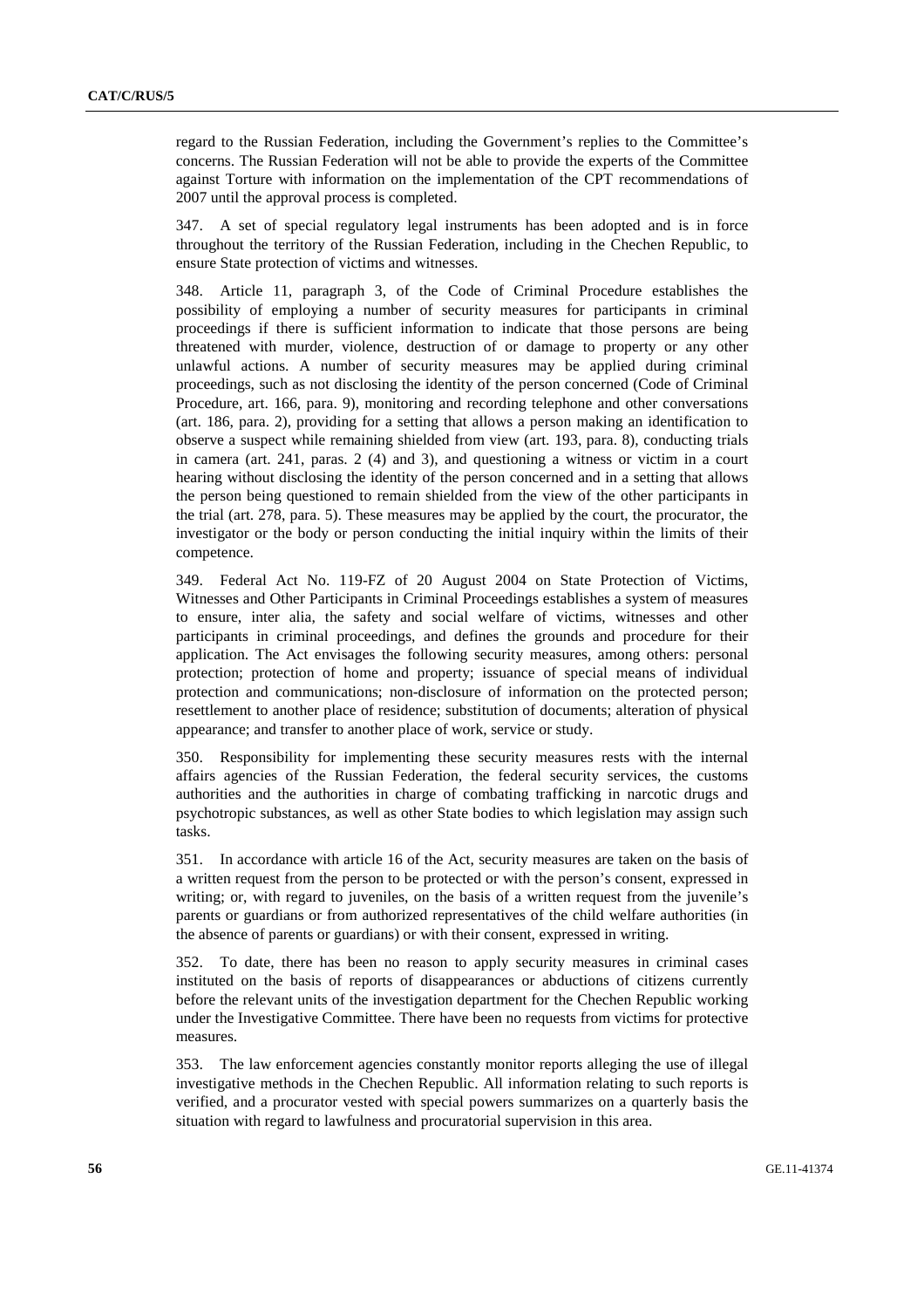354. All allegations received by the law enforcement agencies of the Chechen Republic concerning the use of violence against citizens are considered in strict compliance with the requirements of criminal and criminal procedural legislation. Officials who allow violations of the legislation governing the procedure for considering allegations of offences and reports from citizens incur liability, including criminal liability.

355. Every allegation of ill-treatment or use of unlawful methods of inquiry or investigation is recorded in a register of reported offences and is immediately verified in accordance with articles 144 to 145 of the Code of Criminal Procedure; criminal proceedings are instituted if there is sufficient evidence that the actions of an official constitute an offence.

356. Monitoring of compliance with the law by military administrative bodies and military officials, and the pretrial investigation of criminal cases involving offences committed by members of the Armed Forces in the course of counter-terrorism operations in the Chechen Republic, are carried out by a team of procurators and investigators from five garrison procurator's offices and six military investigating agencies of the Investigative Committee. The military procurator's office of the Joint Forces Group established to conduct counter-terrorism operations in the North Caucasus region of the Russian Federation and the military investigation department of the Joint Forces Group are working to improve monitoring activities. The military procurators carry out their functions in close cooperation with representatives of the federal authorities, local law enforcement agencies, the military command and the local administration.

357. The military procuratorial bodies verify reports received of offences committed by members of the Armed Forces, including from human rights bodies and non-governmental organizations, as well as those that appear in the media. Citizens also have the opportunity to apply independently to garrison procurator's offices in their vicinity.

358. If it is determined that an offence has been committed, criminal proceedings are immediately instituted; the pretrial investigation, as well as other stages of the legal proceedings, are conducted in compliance with existing legislation and in accordance with the basic principles of openness and the equality of citizens before the law, without any restrictions on the rights and freedoms of the parties to the proceedings motivated by the conduct of counter-terrorism measures.

359. In 2008, the law enforcement agencies received 102 allegations of the use of unlawful coercion, including 101 in connection with an initial inquiry and 1 in connection with participants in administrative proceedings. Of those allegations, 1 came from a medical facility, 11 from the Human Rights Commissioner in the Chechen Republic, 17 from facilities of the Federal Penal Correction Service in the Chechen Republic and 73 directly from suspects or accused persons, their lawyers or relatives. Investigations of those allegations did not result in any criminal proceedings being instituted in 2008. All the decisions in that regard were taken on exculpatory grounds, that is in the absence of an event or formal elements constituting an offence (Code of Criminal Procedure, art. 24, paras. 1 (1) and 1 (2)).

360. In 2008, the Chechen Republic investigation department working under the Investigative Committee then attached to the Office of the Procurator of the Russian Federation considered three criminal cases in this category, submitted in 2007; one investigation was completed and the case was referred to court for trial.

361. In 2009, the law enforcement agencies received 127 allegations of the use of illegal methods of inquiry in the Chechen Republic, including 29 from facilities of the Chechen Republic department of the Federal Penal Correction Service, 78 directly from citizens and 20 from the Human Rights Commissioner in the Chechen Republic and various human rights organizations. Investigations of those allegations resulted in criminal proceedings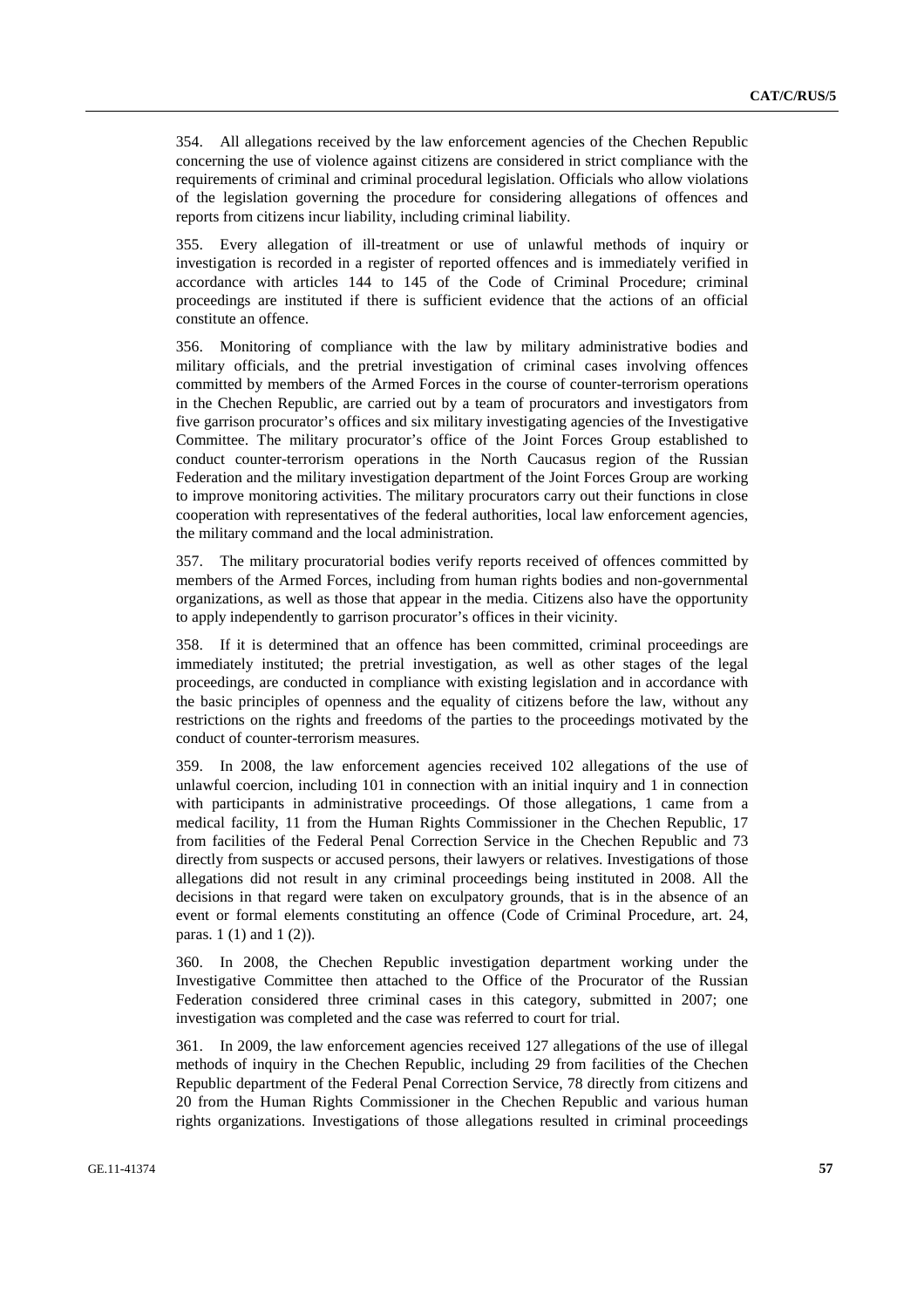being instituted in one case; in the other 126 cases it was decided not to institute criminal proceedings in the absence of an event or formal elements constituting an offence.

362. Since 2007, the law enforcement agencies of the Chechen Republic have registered 45 allegations of unlawful actions by members of the Second Operational Investigative Bureau (ORB-2) of the Central Administration of the Ministry of Internal Affairs of the Russian Federation for the Southern Federal Area. In 43 cases, it was decided not to institute criminal proceedings, and in 2 cases criminal proceedings were instituted, only 1 of which was related to the use of violence in connection with excess of authority.

363. The Russian Federation does not have information on any unofficial places of detention in the Chechen Republic.

364. Pretrial investigations of serious or especially serious offences against the person are monitored on an ongoing basis. The organization of such activities is periodically discussed in the Chechen Republic investigation department.

365. Criminal investigations in this category are carried out by agency No. 2 of the Chechen Republic investigation department, which was set up to deal with particularly important cases as part of joint operational teams and is currently examining 206 cases involving abductions, homicides and disappearances of citizens. The organizational and legal measures taken have had a positive impact on criminal proceedings in a number of cases: the establishment of the circumstances of the offences has been sufficiently complete, and data has been gathered on the persons involved.

366. A full-scale review by the federal forces of compliance with registration procedures in the Chechen Republic has not been conducted since 2004.

367. Two special units have been established within the Chechen Republic investigation department to ensure the most efficient investigation of abductions and disappearances of citizens. The second agency for procedural supervision, which has been in operation since November 2007, is responsible for oversight of criminal proceedings in this area.

368. The second agency for the investigation of particularly important cases was set up in March by order of the Chairperson of the Investigative Committee to ensure the best possible and most efficient criminal investigations; its procedural activities in this regard have been reviewed by the European Court of Human Rights.

369. To ensure more efficient investigation of reports of disappearances of citizens, on 25 March 2008 the investigation department issued, in conjunction with the Procurator's Office and the Republic's Ministry of Internal Affairs, Order No. 25-15/27/128 on the procedure for addressing allegations and reports of disappearances of citizens, which regulates the activity of the department's investigators and operational and investigative units with regard to decisions taken under articles 144 and 145 of the Code of Criminal Procedure, and supervision by procuratorial bodies of the lawfulness of action taken on such allegations.

370. In addition, pursuant to Order No. 38213/179 of 22 April 2009 issued jointly by the investigation department and the Republic's Ministry of Internal Affairs on the establishment of an interdepartmental working group on cooperation between the investigative bodies and internal affairs agencies in maintaining a database on missing persons, an interdepartmental working group was set up to improve the effectiveness of departmental supervision of time frames for procedural decisions and decisions on the institution of proceedings in connection with disappearances.

371. In carrying out operational and investigative measures, the military procurators within the Joint Forces Group are guided not only by departmental regulations to ensure respect for civil rights and freedoms but also by the 2006–2010 comprehensive programme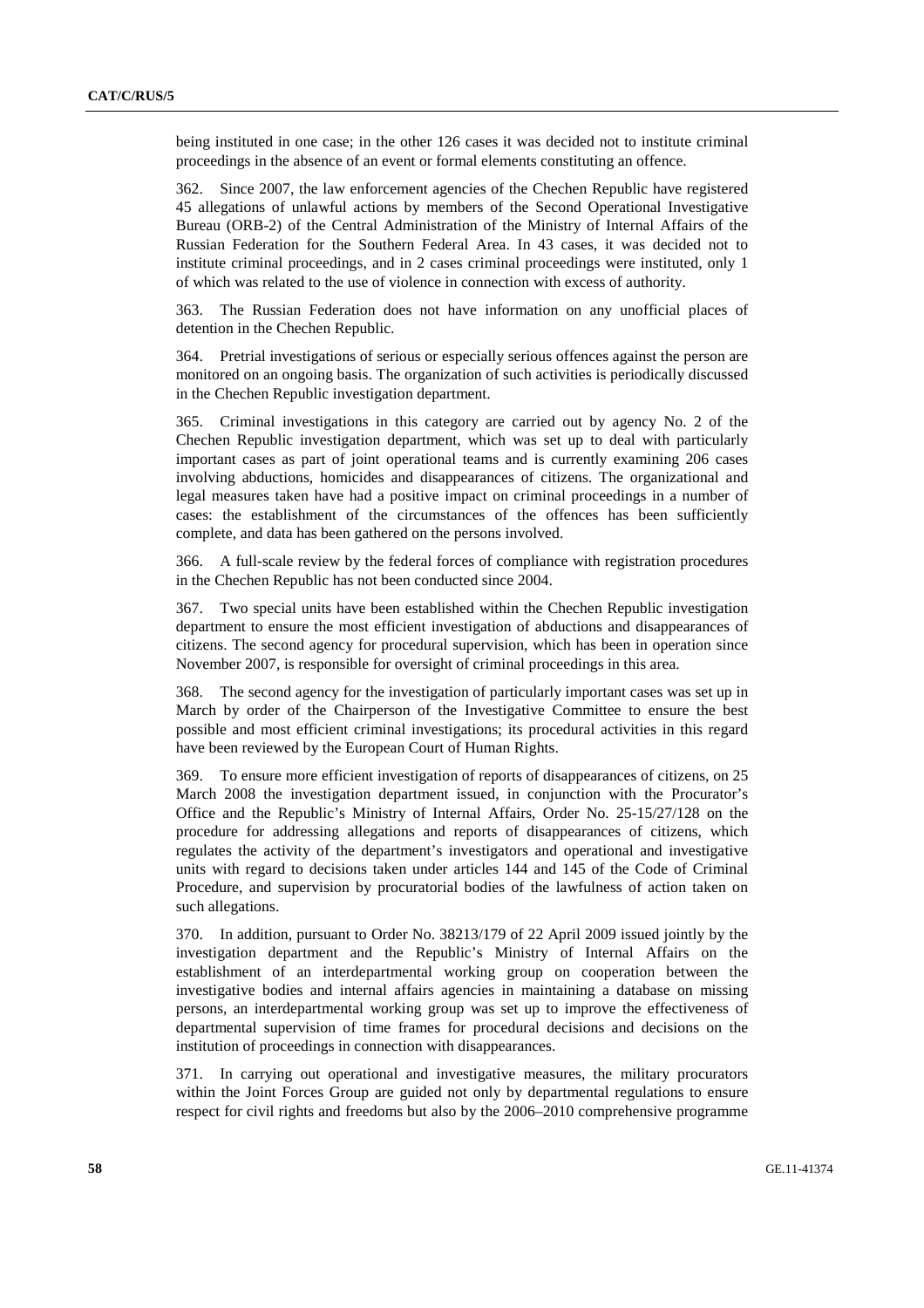on preventing abductions and tracing missing persons in the Chechen Republic, which was adopted by the senior officials of the Ministry of Internal Affairs of the Russian Federation, the Procurator's Office of the Chechen Republic and the military procurator's office of the Joint Forces Group, and the 2007–2010 comprehensive programme on preventing abductions and tracing missing persons in the Southern Federal Area.

372. Under these programmes, military procurators are responsible for monitoring compliance with the law by bodies conducting operational and investigative activities and initial inquiries in military units, institutions and other formations and in military investigating agencies in connection with cases of abductions and disappearances.

373. Investigative bodies searching for missing or abducted persons cooperate closely with the authorities of the Chechen Republic, the Human Rights Commissioner in the Chechen Republic and various human rights and civil society organizations, which are informed of the details of the investigation. The Central Administration of the Ministry of Internal Affairs of the Russian Federation for the Southern Federal Area, the law enforcement authorities of the Chechen Republic, the Joint Forces Group and the Chechen Republic department of the Federal Migration Service work closely to ensure the necessary level of interdepartmental interaction and exchange of information. There is proactive cooperation with victims, who are provided with information on the main investigative actions carried out and are issued copies of procedural documents, as prescribed by criminal procedural legislation. To ensure protection of their individual rights, victims are granted access to the relevant procedural documents so that they can immediately lodge a complaint in court. The families of abducted citizens are promptly invited to attend when investigative actions in connection with the criminal proceedings are conducted, in order to help determine the circumstances of the crime and the whereabouts of the person being sought.

374. In responding to a reported abduction, investigators are not limited to the standard investigative actions. In particular, they regularly send enquiries to medical establishments and penal correction facilities in the Chechen Republic and neighbouring constituent entities of the Russian Federation and requests for information to the military, security forces and law enforcement agencies.

375. Following joint actions taken in 2006–2007, the number of complaints of unwarranted detention and disappearances of citizens declined significantly in 2008–2010.

376. Between the time of its establishment and 2009, the Investigative Committee received 151 reports of abductions. Investigations resulted in 71 criminal proceedings being instituted, including 19 in 2008 and 40 in 2009. Four cases were referred to court in 2008, and one in 2009.

377. Between 2007 and 2009, 427 reports of disappearances of citizens in the Chechen Republic were received, including 181 in 2008 and 207 in 2009. Over the same period, 142 criminal proceedings were instituted, including 40 in 2008 and 78 in 2009. No case was referred to court.

378. In 2008, court judgements in the Chechen Republic concerning 1,509 convicted persons became enforceable. Four persons were convicted under article 126 of the Criminal Code (Abduction), and a guilty verdict was also handed down under the same provision for a crime committed in conjunction with other, more serious, offences. In accordance with article 127, guilty verdicts were delivered in five criminal proceedings for unlawful deprivation of liberty.

379. In 2009, court judgements in the Chechen Republic concerning 1,437 convicted persons became enforceable. Seven persons were convicted under article 126 of the Criminal Code. No guilty verdicts were handed down under article 127.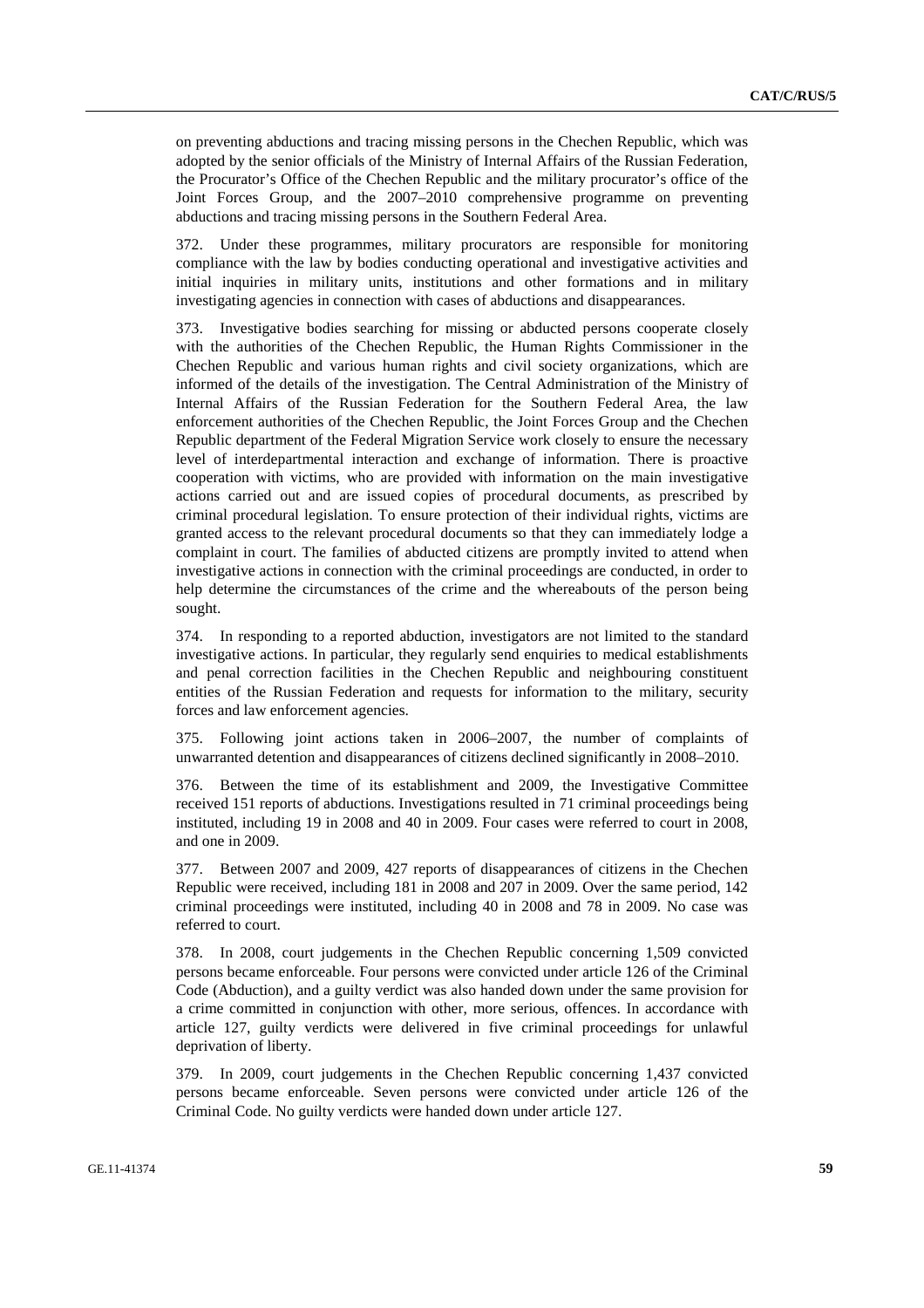380. An analysis of the criminal proceedings involving reports of abductions in the Chechen Republic shows that, in most cases, the crimes were committed by organized criminal groups to obtain ransom. Generally speaking, the criminals who commit the abductions are well armed, wear uniforms and are in possession of forged service documents of law enforcement officials. As a rule, such acts are well planned, and the kidnappers have reliable information on the financial situation of the victim and the victim's family.

381. In 2008, the military procurator's office of the Joint Forces Group received 216 communications, including 101 reports of abductions or disappearances of citizens.

382. In 2009, the number of communications concerning unlawful actions by military personnel declined to 87, of which 9 concerned abductions or disappearances. No such communications were received in 2010.

383. In 2007, 168 persons were remanded in custody as a preventive measure, including 20 charged with offences under article 317 of the Criminal Code (Attempt on the life of a law enforcement officer), 11 under article 126 (Abduction), 32 under article 105 (Homicide), 6 under article 111, paragraph 4 (Deliberate infliction of serious harm to health), 3 under article 209 (Banditry), 32 under article 208 (Organization of an illegal armed formation or participation therein), 17 under article 131 (Rape) and article 132 (Indecent assault) and 8 under article 318 (Violence against a public agent).

384. In 2008, 83 persons were remanded in custody as a preventive measure, including 2 charged with offences under article 317 of the Criminal Code, 3 under article 126, 26 under article 105, 4 under article 111, paragraph 4, 2 under article 209, 2 under article 208, 12 under article 131 and article 132, and 5 under article 318.

385. In 2009, investigators of the Chechen Republic investigation department remanded 76 suspects and accused persons in custody as a preventive measure, in every case on the basis of a judicial decision. These persons were held in premises specially designated for that purpose (facilities of the Chechen Republic department of the Federal Penal Correction Service).

386. Suspects and accused persons remanded in custody, including in the Chechen Republic, have the right to address proposals, applications and complaints to the State authorities, the procurator's office and the courts. Such communications may be made in writing, or orally during visits by persons monitoring the activities of the remand centres. Written proposals, applications and complaints addressed to central or local government bodies and civil society associations are sent via the administration of the remand centre. Proposals, applications and complaints addressed to a procurator, a court or another Government body empowered to monitor remand centres, the Human Rights Commissioner of the Russian Federation, the human rights commissioners of the constituent entities or the European Court of Human Rights are not censored.

387. In 2006, 11 criminal proceedings involving offences under article 286 of the Criminal Code (Excess of authority) were instituted in connection with the use of illegal methods of inquiry or investigation. It was decided not to institute criminal proceedings on the other 259 complaints in this category for the reasons set out in article 24, paragraphs 1 (1) and 1 (2), of the Code of Criminal Procedure (Absence of an event or formal elements constituting an offence).

388. The military investigating agencies, which form an integral part of the Investigative Committee, carry out their work in the Chechen Republic and the other constituent entities within the limits of their competence, as prescribed in article 151 of the Code of Criminal Procedure and Investigative Committee Decree No. 33 of 17 March 2008 establishing the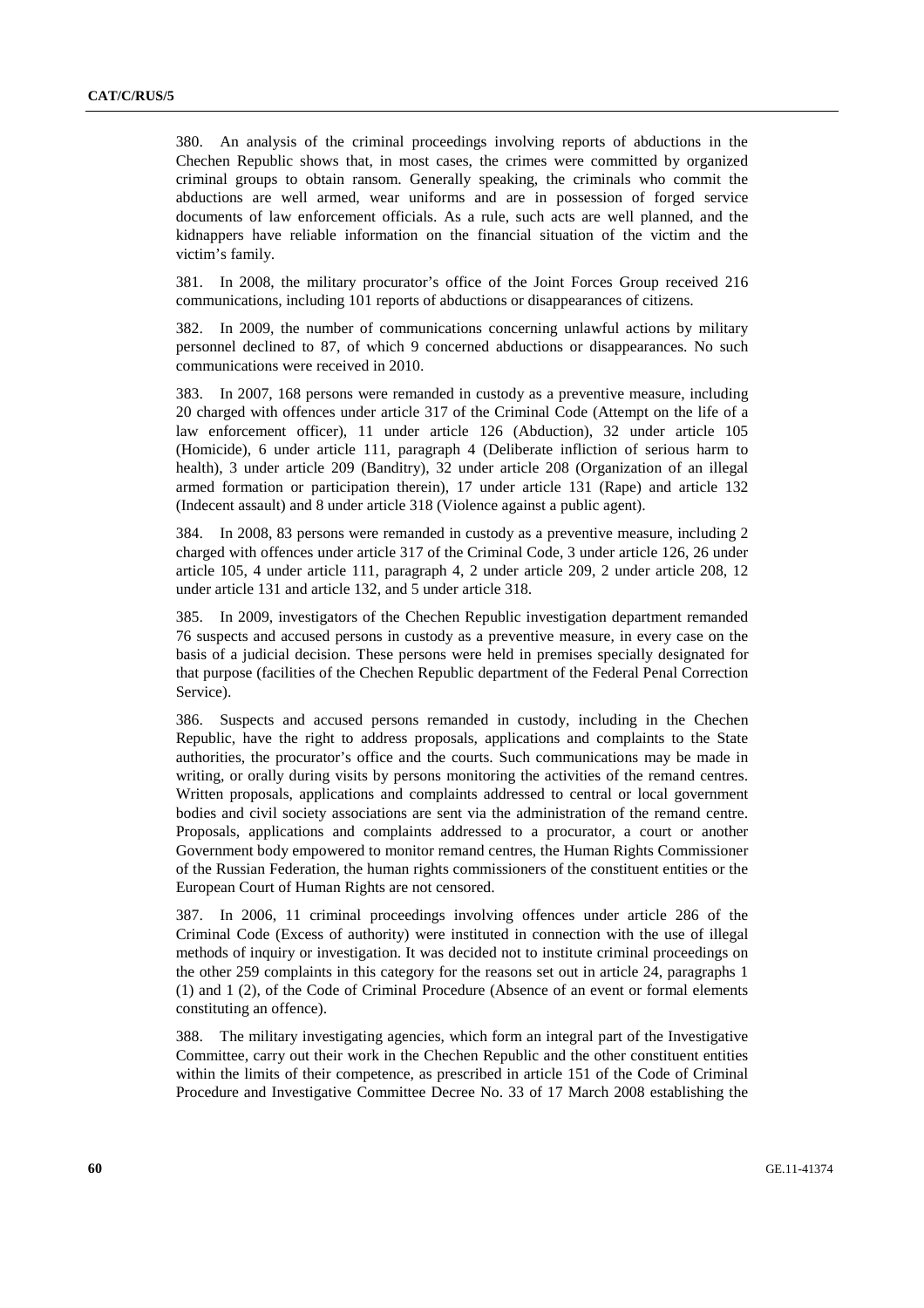jurisdiction of specialized bodies within the Investigative Committee attached to the Office of the Procurator of the Russian Federation.

389. When dealing with cases of abductions and disappearances of citizens, the Chechen Republic investigation department almost always considers the possibility that military, security or law enforcement personnel may have been involved.

390. The above-mentioned military investigating agencies are responsible for conducting pretrial investigations of crimes allegedly committed by military personnel. Thus, when specific members of the Armed Forces are accused of involvement in the commission of an offence, their cases are referred to the military investigating agencies, which have jurisdiction for further pretrial investigation. The existing procedure does not constitute a "dual" system of criminal prosecution vis-à-vis the local bodies of the Investigative Committee.

391. During the period in which the Chechen Republic investigation department carried out its activities, the involvement of military personnel was established in 10 criminal cases, which were referred to the military investigation department for the North Caucasus military area and the Joint Forces Group for further examination.

392. In accordance with article 19 of the Convention against Torture, the States parties must submit reports on the measures they have taken to give effect to their undertakings under the Convention. The requirements relating to the submission of these documents are set out in the general guidelines regarding the form and contents of periodic reports to be submitted by States parties (1998).

393. In addition, pursuant to article 22 of the Convention, a State party to the Convention may at any time declare that it recognizes the competence of the Committee to receive and consider communications from or on behalf of individuals subject to its jurisdiction who claim to be victims of a violation by a State party of the provisions of the Convention. Such a declaration was made on behalf of the Union of Soviet Socialist Republics in 1991. A similar procedure exists within the framework of a number of other international mechanisms for the promotion and protection of human rights.

394. These replies to the Committee's questions constitute the report of the State party pursuant to article 19 of the Convention, which was prepared under the optional reporting procedure adopted by the Committee. Paragraphs 39–40 of the Committee's list of issues concern so-called individual cases of alleged human rights violations. Their consideration is governed by specific provisions of the relevant international agreements and is carried out in the context of the Russian Federation's cooperation with the mechanisms concerned. The Russian Federation is prepared to submit the information of interest to the Committee if the latter makes any such requests, prepared within the limits of its competence, in accordance with the procedure and terms established in article 22 of the Convention.

395. As part of its efforts to promote constructive cooperation and dialogue with international human rights bodies and mechanisms, in 2006 the Russian Federation invited the Human Rights Council's Special Rapporteur on torture and other cruel, inhuman or degrading treatment or punishment, Mr. Manfred Nowak, to visit the Russian Federation, including the North Caucasus region.

396. According to the documents on the institutional structure of the Council, including its Code of Conduct for Special Procedures, visits by special rapporteurs are to be carried out while respecting the legislation of the inviting State.

397. Mr. Nowak posed a number of insuperable conditions for his visit to the Russian Federation. In its contacts with Mr. Nowak, the Russian Federation repeatedly stressed that his proposed modalities for the visit violated domestic legislation and informed him that it did not object to the Special Rapporteur's visiting facilities of the Federal Penal Correction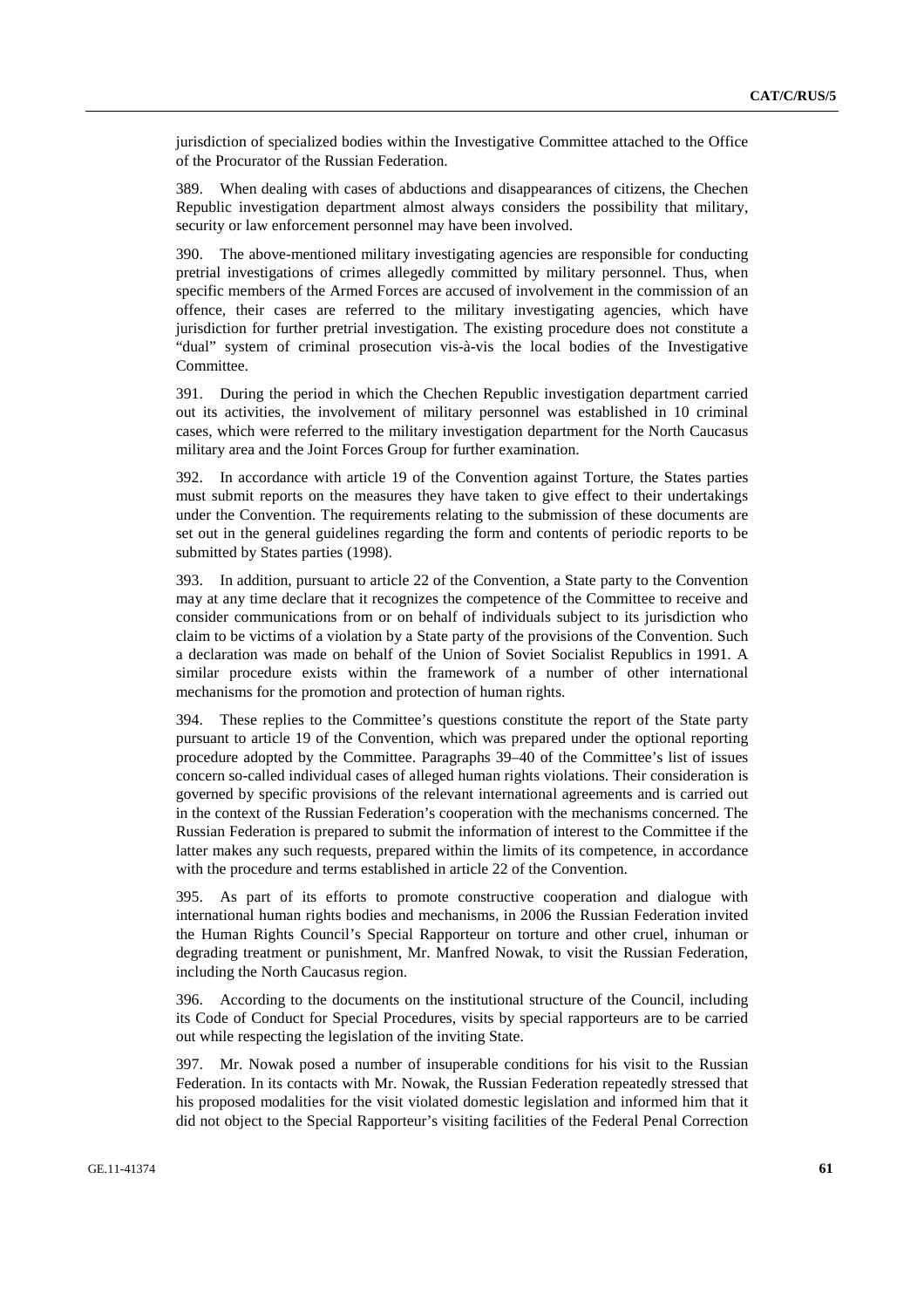Service or remand centres or his holding confidential meetings with convicted or detained persons in the conditions set out in the Federal Act on the Custody of Suspects and Accused Persons and in the Penal Enforcement Code.

#### **III. Other issues**

398. The Constitution, universally recognized principles and norms of international law, the international treaties to which the Russian Federation is a party and Federal Act No. 35- FZ of 6 March 2006 on Counter-Terrorism are the legal framework for combating terrorist acts while at the same time ensuring respect for human rights.

399. As part of the harmonization of Russian legislation with international obligations in this area, on 27 July 2006 the President of the Russian Federation signed a federal act amending certain legislative acts in connection with the adoption of the Federal Act on the Ratification of the Council of Europe Convention on the Prevention of Terrorism and the Federal Act on Counter-Terrorism. The act introduced a number of amendments to legislation in order to meet the requirements under United Nations Security Council resolution 1624 (2005) and the Council of Europe Convention on the Prevention of Terrorism.

400. In particular, criminal liability was established for public incitement of terrorist acts and public justification of terrorism. The provisions of the Criminal Code were amended, establishing criminal liability for the commission of terrorist acts, inducement to commit a terrorist act, recruitment for a terrorist act and any other involvement of a person in a terrorist act, as well as the financing of terrorism. Amendments were also made to legislation regulating the activity of the State bodies of the constituent entities of the Russian Federation and local government bodies, the Federal Security Service and agencies responsible for combating the legalization (laundering) of illicit income received by criminal means, as well as to legal provisions on the financing of terrorism.

401. In accordance with article 2 of the Federal Act on Counter-Terrorism, the main principles underlying the fight against terrorism are:

- Promotion and protection of basic human and civil rights and freedoms
- Lawfulness
- Priority for the protection of the rights and lawful interests of persons subjected to a terrorist threat
- Inevitability of punishment for terrorist activities
- Consistent and comprehensive use of political, informational, socio-economic, legal, special and other measures to combat terrorism
- State cooperation with civil society and religious associations, international and other organizations, and private persons in counteracting terrorism
- Priority for preventive measures
- Unity of command over forces and equipment employed during counter-terrorism operations
- Use of both overt and covert methods
- Confidentiality of information on special equipment, techniques and tactics for implementing measures to combat terrorism, and confidentiality regarding persons involved in that effort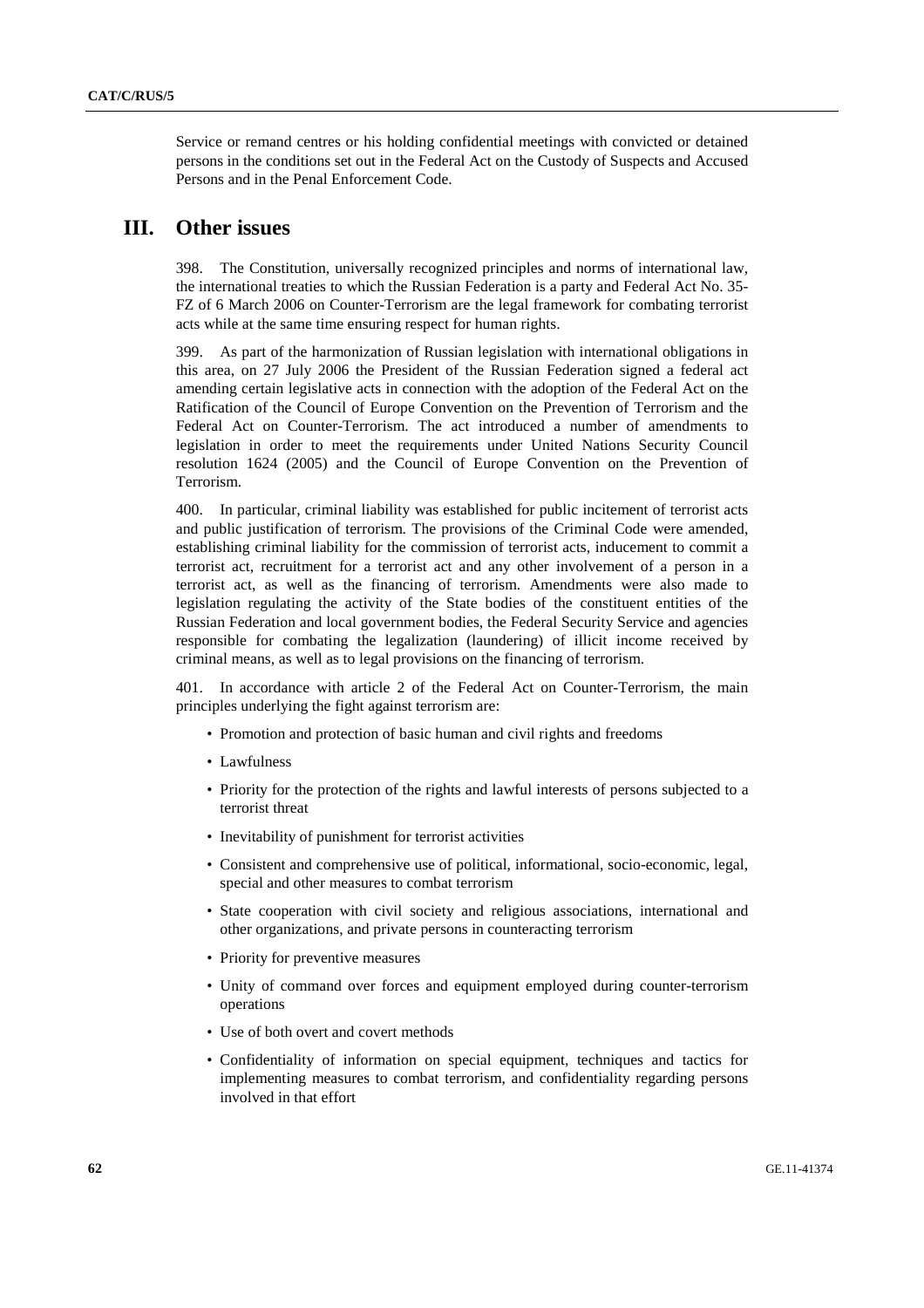- Inadmissibility of political concessions to terrorists
- Minimization and/or elimination of the impact of manifestations of terrorism
- Measures commensurate with the scale of the threat

402. The task of suppressing and uncovering terrorist crimes, minimizing their impact and protecting the vital interests of the individual, society and the State requires a legislative decision on temporary restrictions and preventive measures that may be applied when conducting counter-terrorism operations. The sum total of these requirements and measures, which are set out in article 11 of the above-mentioned Act, constitutes the legal framework for counter-terrorism operations.

403. Pursuant to article 11, paragraph 3, the following measures and temporary restrictions are permitted during a counter-terrorism operation:

- Verification of the identity papers of persons and, in the absence of such documents, handing over of such persons to the internal affairs agencies (or other competent bodies) in order to establish their identity
- Removal of persons and vehicles from cordoned-off areas or facilities
- Heightened security for public order and for structures subject to State protection, of vital importance for the population or the functioning of transport, or of particular material, historical, scientific, artistic or cultural value
- Monitoring of telephone conversations and other information conveyed by channels of the telecommunications system, and searches of the electronic communications media and the mail to obtain information about the circumstances of a terrorist act, identify the persons who prepared and committed the act and prevent other terrorist acts from being committed
- Use of vehicles belonging to organizations, irrespective of the form of ownership (with the exception of vehicles of diplomatic missions, consulates and other facilities of foreign States and international organizations), and, in urgent cases, privately owned vehicles, in order to convey persons in need of emergency medical assistance to a hospital and to pursue persons suspected of committing a terrorist act if a delay may pose a real risk to people's life and health
- Suspension of the activities of hazardous production facilities and organizations in which explosive, radioactive, chemical or biologically hazardous substances are employed
- Suspension of communications services to legal entities and private individuals or restrictions on the use of communications networks and media
- Temporary resettlement to safe areas of persons living within the limits of an area in which a legal regime for a counter-terrorism operation has been introduced, and obligatory provision of temporary or permanent housing for them
- Introduction of a quarantine and implementation of public health, epidemic prevention, veterinary and other epidemiological measures
- Restriction of the movement of vehicles and pedestrian traffic on streets and roads and in cordoned-off areas or facilities
- Unrestricted access for persons conducting a counter-terrorism operation to housing and other buildings belonging to private individuals and to their land, and to the buildings and land of organizations, irrespective of the form of ownership, in order to carry out counter-terrorism measures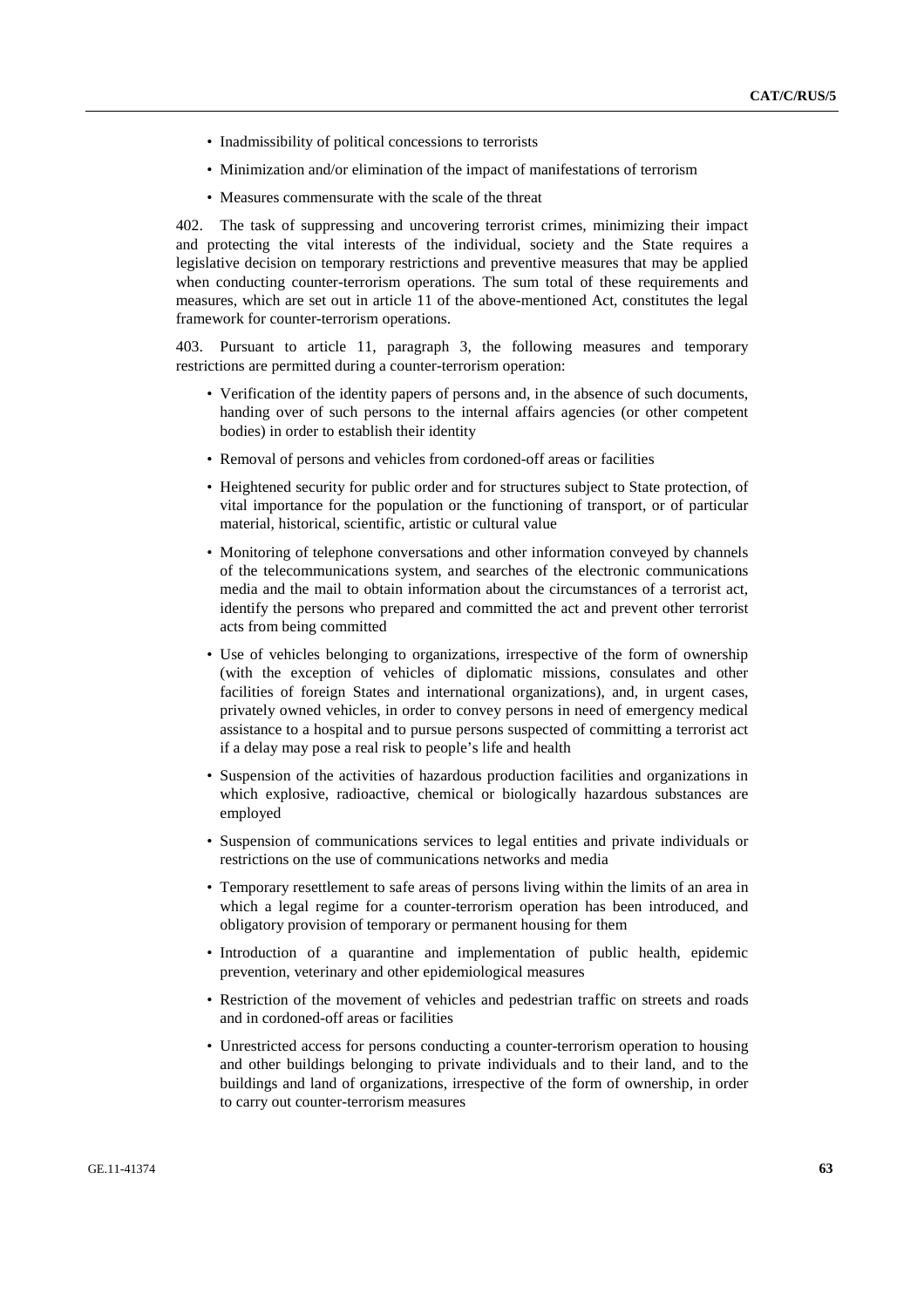- Search of persons travelling through or leaving an area in which the legal regime for a counter-terrorism operation has been introduced, and search of their belongings, as well as of their vehicles and objects therein, including by technical means
- Restriction or prohibition of the sale of weapons, ammunition, explosives, special devices and poisonous substances, establishment of a special procedure for the sale of drugs and medicines containing narcotics, psychotropic or virulent substances, ethyl alcohol and goods containing alcohol and spirits
- Restriction or suspension of private investigation and security services

404. With a view to preventing unwarranted restrictions on civil rights and freedoms, article 12 of the Act provides that not only must the regime for a counter-terrorism operation be introduced in a restricted area, but also that it must last for a strictly determined period, i.e. solely for the duration of the counter-terrorism operation, which is conducted only in cases where other actions and means to suppress a terrorist act are not possible.

405. In accordance with article 18 of the Act, the State pays compensation from the federal budget to private individuals and legal entities for harm caused in the course of lawful actions by State officials to suppress a terrorist act. However, this provision does not extend to persons participating in a terrorist act because Russian legislation does not provide for compensation to such persons for harm caused in the course of lawful actions by State officials. Compensation for moral harm resulting from a terrorist act is paid by the persons committing the act.

406. Article 19 of the Act envisages the social rehabilitation of persons who are victims of a terrorist act as well as persons who combat terrorism. It includes psychological, medical and professional rehabilitation, legal aid and assistance in finding employment and housing. Social rehabilitation to assist in the readaptation and reintegration in society of victims of a terrorist act is paid for from resources of the federal budget, the budgets of the constituent entities in which the terrorist act took place and other sources, as prescribed in Russian legislation.

407. The rules for the social rehabilitation of victims of terrorist acts and of persons who combat terrorism were approved by a Government decision of 21 January 2007. They define the procedure for rehabilitating, at the State's expense, victims of terrorist acts and other offences under the Criminal Code if they were committed for terrorist purposes.

408. In addition, the Government decision of 21 February 2008 on compensation of harm to the life or health of persons in connection with their participation in the fight against terrorism defined the procedure and legal relations for the payment of such compensation to beneficiaries or, in the event of their death, for a one-time payment to members of their family and/or their dependants.

409. Further rehabilitation measures may be envisaged for members of the Armed Forces, specialists and other employees of the federal authorities and State bodies combating terrorism, as well as members of their family, and persons assisting the authorities on a temporary or regular basis in identifying, preventing, suppressing, uncovering and investigating terrorist acts and minimizing their impact, as well as members of their family.

410. One effective measure to ensure respect for human rights during the fight against terrorism aims at guaranteeing that military personnel and law enforcement officers active in this area steadily improve their knowledge of the law, of their duties and of legal provisions which must be enforced. Training to that end is systematically provided for law enforcement leadership and operational staff.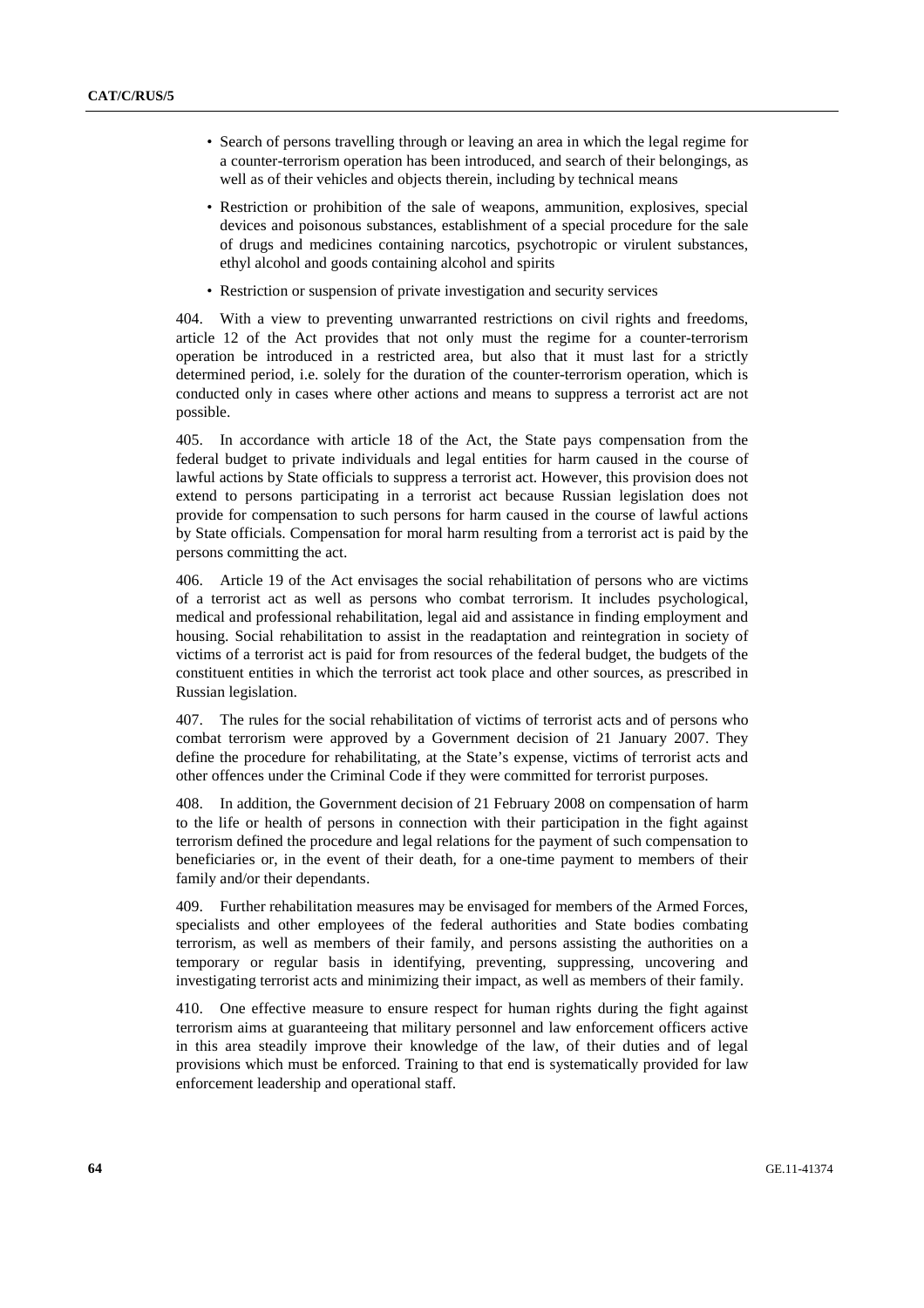411. Criminal procedural rules governing the fight against terrorism in the Russian Federation are implemented on the basis of and in conformity with the Criminal Code. Criminal liability for offences of a terrorist nature is covered by articles 205 (Terrorist act), 205.1 (Abetting a terrorist act), 205.2 (Public incitement to commit a terrorist act or public justification of terrorism), 206 (Hostage-taking), 208 (Organization of an unlawful armed formation or participation therein), 211 (Hijacking of an aircraft, ship or train), 277 (Attempt on the life of a statesman or public figure), 278 (Forcible seizure or retention of power), 279 (Armed rebellion) and 360 (Attack on internationally protected persons or facilities) of the Code.

412. According to judicial statistics, in 2008 the courts of the Russian Federation disposed of 576 cases involving persons charged with committing offences of a terrorist nature, such as terrorist acts, abetting a terrorist act, public incitement to commit a terrorist act or public justification of terrorism, hostage-taking or knowingly making a false statement about a terrorist act. A total of 49 criminal cases instituted against 51 persons were discontinued. In all, 411 verdicts were handed down; 437 persons were convicted, and 1 person was acquitted. Coercive medical measures were taken in respect of 63 persons deemed not responsible for their actions.

413. In 2009, the courts disposed of 555 cases involving persons charged with committing offences of a terrorist nature. A total of 42 criminal cases instituted against 44 persons were discontinued. In all, 397 verdicts were handed down; 409 persons were convicted, and 4 persons were acquitted. Coercive medical measures were taken in respect of 66 persons deemed not responsible for their actions.

414. In 2008, the courts heard criminal cases involving 11 persons charged with committing a terrorist act under article 205 of the Criminal Code. In addition, four cases were brought before the courts involving persons charged with committing an offence under article 205 in conjunction with other, more serious, offences. Eight persons were convicted of committing a terrorist act for whom the accusation under article 205 was the most serious charge. In accordance with article 205, paragraph 3, seven persons were convicted of committing this offence in an organized group or of committing an offence that had serious consequences. In addition, guilty verdicts were handed down for four offences of a terrorist nature committed in conjunction with other, more serious, offences.

415. In 2009, the courts heard criminal cases involving 20 persons charged with committing a terrorist act under article 205 of the Criminal Code, which represented the most serious accusation against them. In addition, 17 cases were brought before the courts involving persons charged with committing an offence under article 205 in conjunction with other, more serious, offences. Nineteen persons were convicted of committing a terrorist act for whom the accusation under article 205 was the most serious charge. Four persons were convicted of committing this offence with aggravating circumstances under article 205, paragraph 2, and 14 persons under article 205, paragraph 3. In addition, guilty verdicts were handed down for 10 offences of a terrorist nature committed in conjunction with other, more serious, offences.

416. In 2009, three persons were convicted of abetting a terrorist act under article 205.1 of the Criminal Code and were sentenced to deprivation of liberty.

417. In 2008, the courts heard criminal cases involving eight persons charged with hostage-taking (Criminal Code, art. 206). In addition, two cases were brought before the courts involving persons charged with committing an offence under article 206 in conjunction with other, more serious, offences. Five persons were convicted and sentenced to deprivation of liberty.

418. In 2009, the courts heard criminal cases involving 16 persons charged with hostagetaking (Criminal Code, art. 206). In addition, three cases were brought before the courts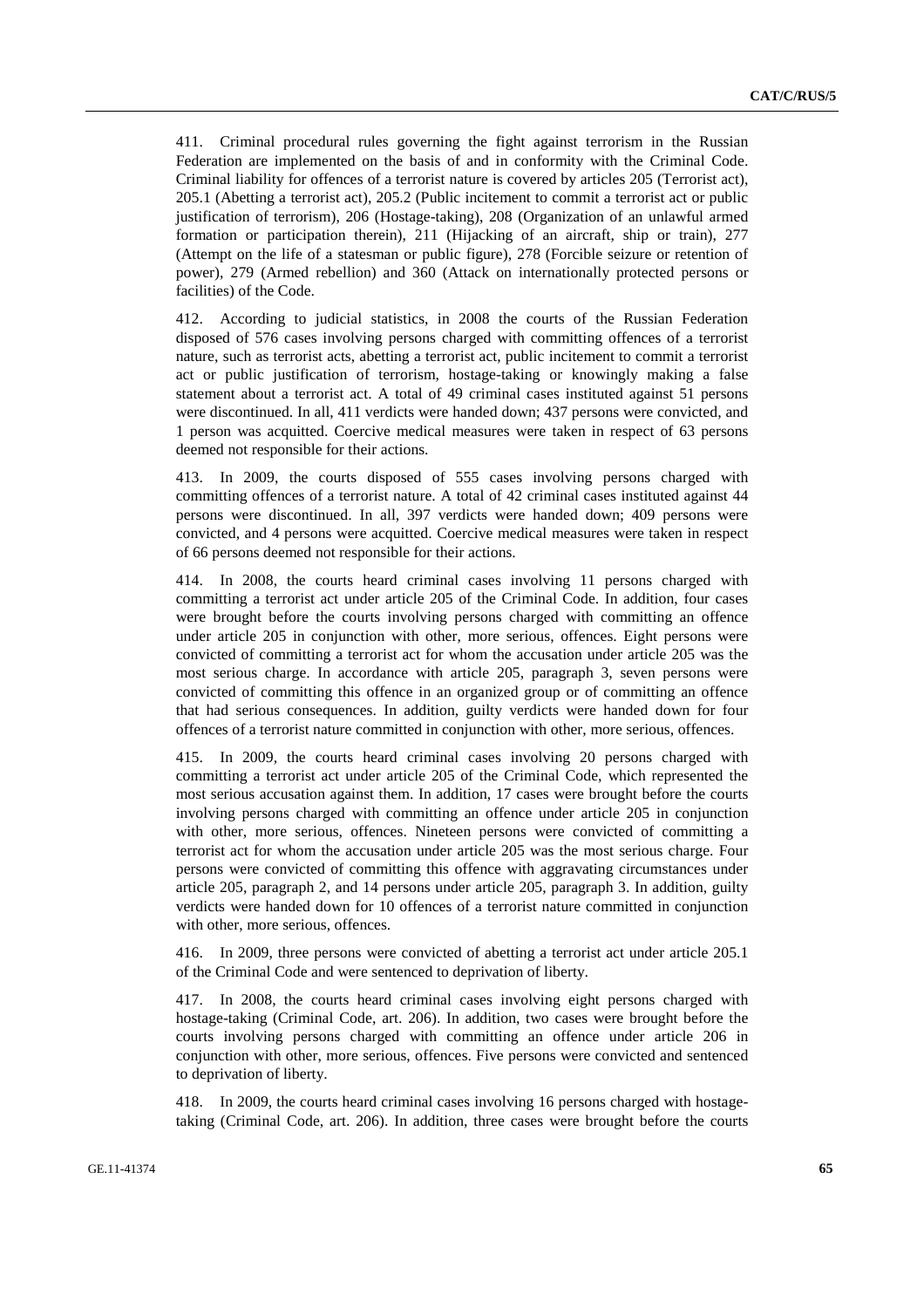involving persons charged with committing an offence under article 206 in conjunction with other, more serious, offences. In the course of the consideration by the court of their actions, charges against three persons were reclassified under other articles of the Criminal Code. The case of one person was discontinued, and coercive medical measures were taken in respect of three persons. Ten persons were convicted and sentenced to deprivation of liberty.

419. In 2008, 399 persons were convicted under article 207 of the Criminal Code of making a knowingly false statement about an act of terrorism. In addition, 26 guilty verdicts were handed down for knowingly false statements about an act of terrorism made in conjunction with other, more serious, offences.

420. In 2009, 383 persons were convicted under article 207 of the Criminal Code. In addition, 27 guilty verdicts were handed down for knowingly false statements about an act of terrorism made in conjunction with other, more serious, offences.

421. In 2008, 165 persons were convicted of creating and participating in an armed formation not envisaged under federal law (Criminal Code, art. 208). In addition, four guilty verdicts were handed down for offences committed under article 208 in conjunction with other, more serious, offences.

422. In 2009, 155 persons were convicted of participation in an armed formation not envisaged under federal law (Criminal Code, art. 208, para. 2). There were no convictions under article 208, paragraph 1, for the creation of an armed formation (association, unit, brigade or other group) not envisaged by federal law, or for leading or funding such a formation. In addition, 21 guilty verdicts were handed down for offences committed under article 208 in conjunction with other, more serious, offences.

423. In 2008, 176 persons were convicted of creating and participating in a standing armed group (Criminal Code, art. 209). In addition, 110 guilty verdicts were handed down for offences committed under article 209 in conjunction with other, more serious, offences.

424. In 2009, 148 persons were convicted under article 209. In addition, 93 guilty verdicts were handed down for offences committed under article 209 in conjunction with other, more serious, offences.

425. In 2008, 98 persons were convicted under article 210 of organizing and participating in a criminal association. In 2009, 164 persons were convicted of that offence.

426. The Russian Federation does not have unofficial (secret) detention facilities on its territory. Nor have any cases been recorded of secret detention of persons suspected of terrorism.

# **IV. General information on the national human rights situation, including new measures and developments relating to the implementation of the Convention**

427. The Russian Federation attaches great importance to promoting constructive cooperation with United Nations human rights bodies. In the context of this cooperation, it regularly provides the relevant United Nations bodies with periodic reports on the implementation of its obligations under the various international conventions.

428. Between 2006 and 2010, the Russian Federation submitted and defended its periodic reports on the implementation of its international obligations under the International Convention on the Elimination of All Forms of Racial Discrimination (CERD/C/RUS/19), the International Covenant on Civil and Political Rights (CCPR/C/RUS/6) and the